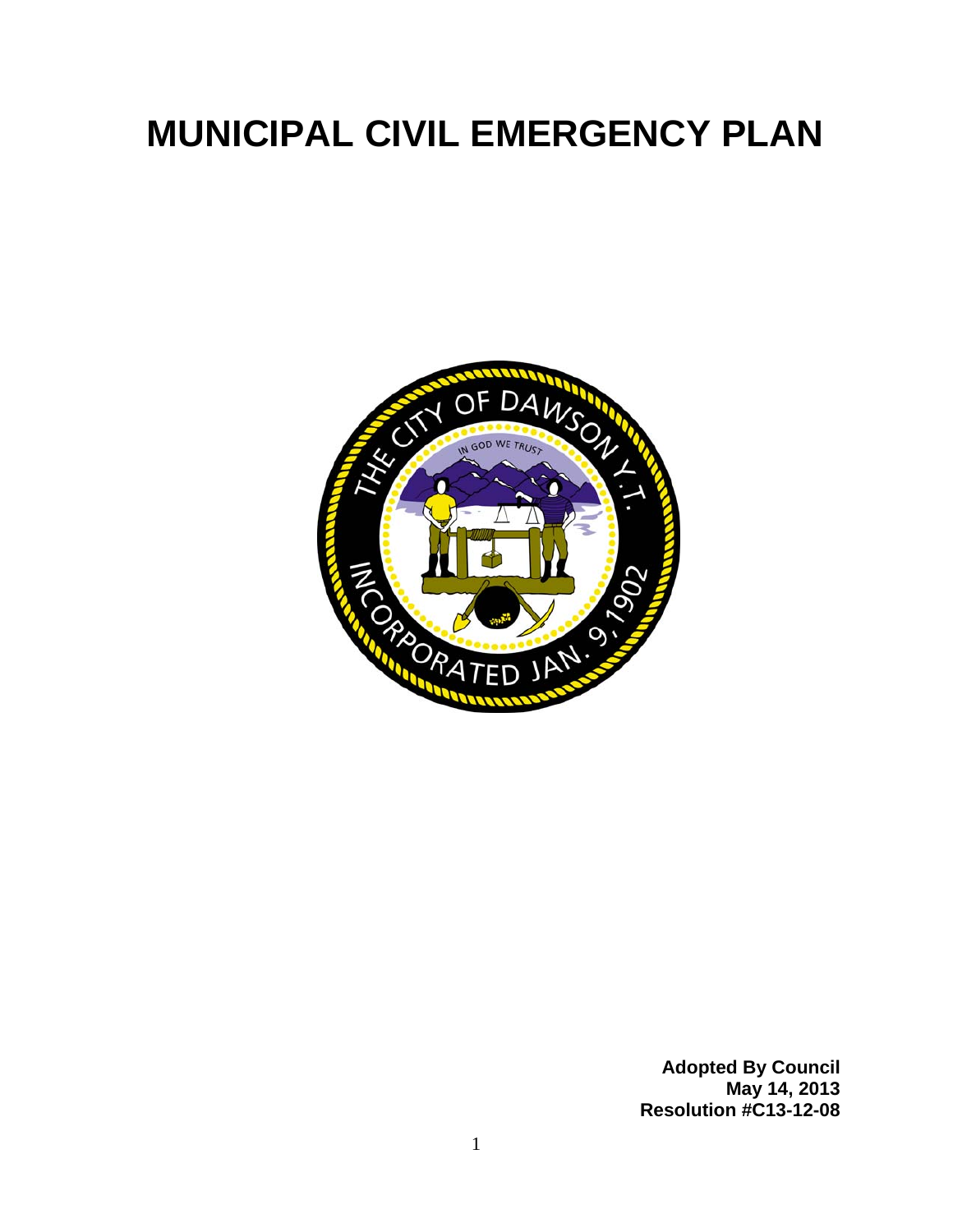## **Table of Amendments**

| $\overline{\#}$ | <b>Date</b> | Amendment/Addition Replaces | <b>Notes</b> |
|-----------------|-------------|-----------------------------|--------------|
|                 |             |                             |              |
|                 |             |                             |              |
|                 |             |                             |              |
|                 |             |                             |              |
|                 |             |                             |              |
|                 |             |                             |              |
|                 |             |                             |              |
|                 |             |                             |              |
|                 |             |                             |              |
|                 |             |                             |              |
|                 |             |                             |              |
|                 |             |                             |              |
|                 |             |                             |              |
|                 |             |                             |              |
|                 |             |                             |              |
|                 |             |                             |              |
|                 |             |                             |              |
|                 |             |                             |              |
|                 |             |                             |              |
|                 |             |                             |              |
|                 |             |                             |              |
|                 |             |                             |              |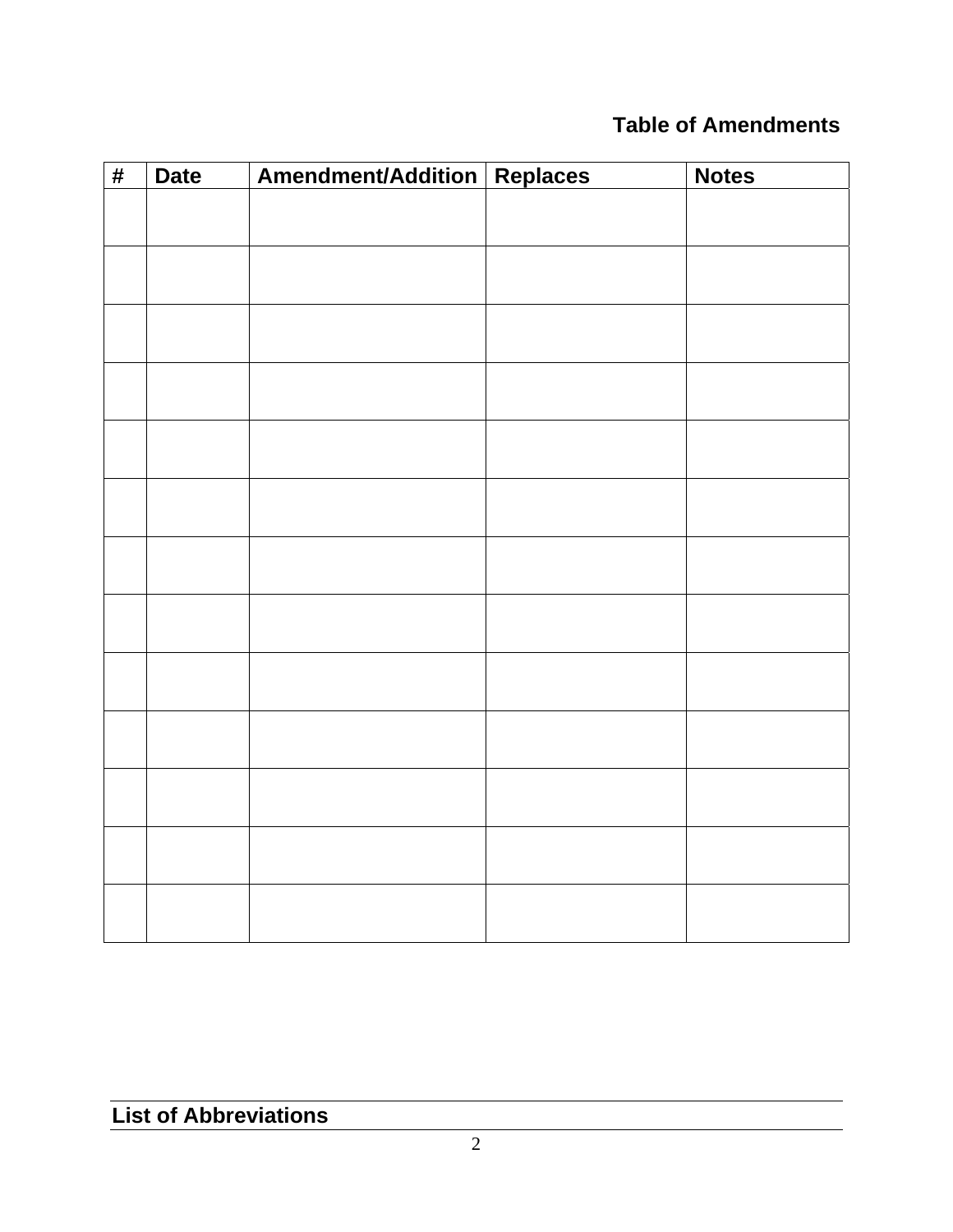- CEMC Civil Emergency Measures Commission
- CAO Chief Administrative Officer (City of Dawson)
- CEC Civil Emergency Co-ordinator/Fire Chief
- EMO Emergency Measures Organization
- EOC Emergency Operations Centre
- TSB Transportation Safety Board

# **Table of Contents**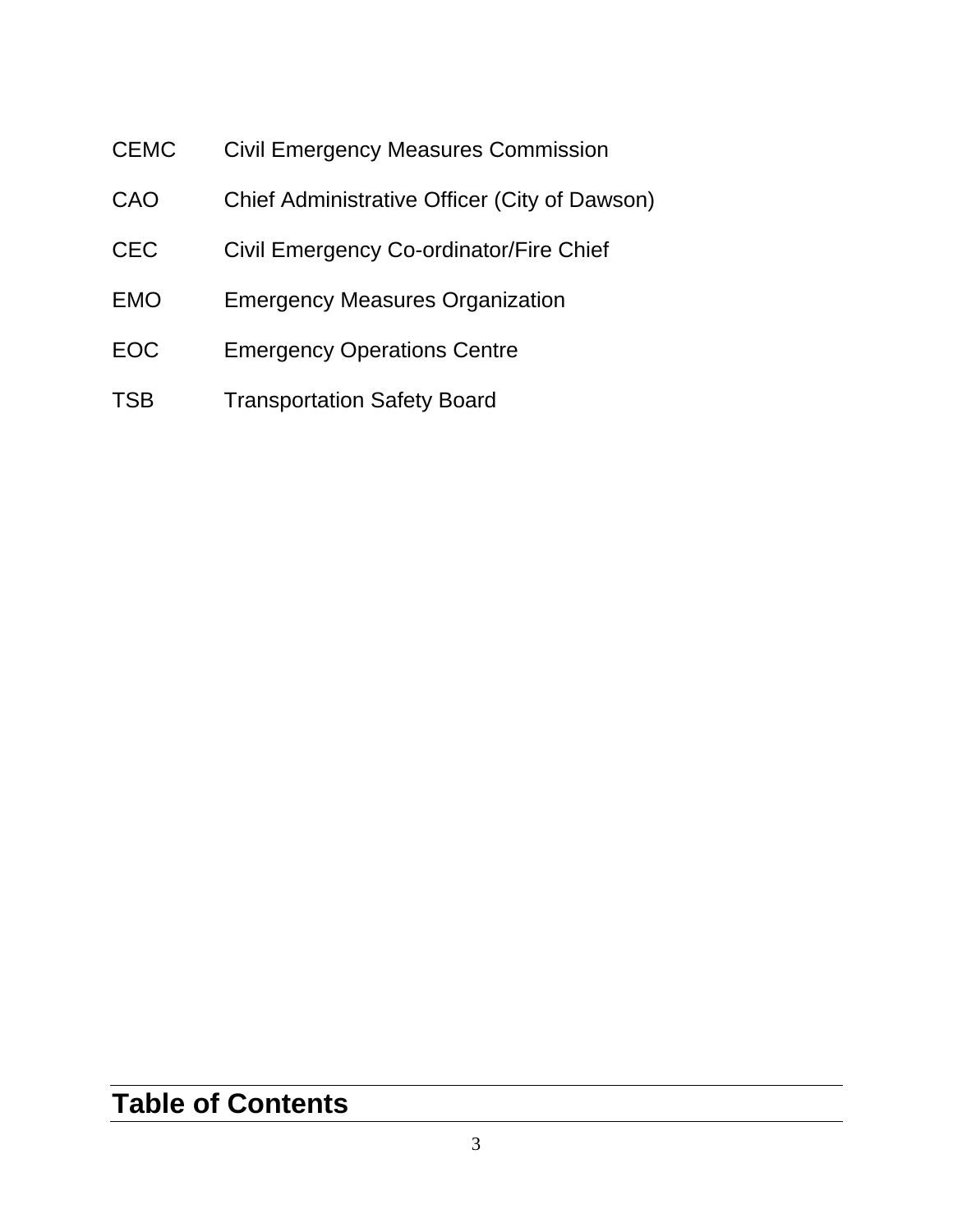| <b>Table of Amendments</b>                                                                                                                                                                 | 1                                                                                    |
|--------------------------------------------------------------------------------------------------------------------------------------------------------------------------------------------|--------------------------------------------------------------------------------------|
| <b>List of Abbreviations</b>                                                                                                                                                               | $\mathbf{2}$                                                                         |
| <b>Annexes</b>                                                                                                                                                                             | 5                                                                                    |
| Section 1 - Introduction<br><b>Aim</b><br>Scope<br>Potential Hazards - Hazard Risk Identification Assessment<br>Legislation<br><b>Plan Definition</b><br>Format<br><b>Amending Formula</b> | 6<br>$\begin{array}{c} 3 \\ 3 \\ 5 \end{array}$<br>5<br>$\,6$<br>6<br>$\overline{7}$ |
| Section 2 – Emergency Notification Procedure                                                                                                                                               | 8                                                                                    |
| Reporting an Emergency                                                                                                                                                                     | 8                                                                                    |
| Section 3 – Declarations of an Emergency                                                                                                                                                   | 9                                                                                    |
| Action Prior to the Declaration of an Emergency                                                                                                                                            | 9                                                                                    |
| Declaring an Emergency                                                                                                                                                                     | 9                                                                                    |
| Authority to Declare a Municipal State of Emergency                                                                                                                                        | $\boldsymbol{9}$                                                                     |
| Notification of Declaration of a Municipal State of Emergency                                                                                                                              | 9                                                                                    |
| Section 4 – Termination of an Emergency                                                                                                                                                    | 10                                                                                   |
| Prior to Terminating a Municipal State of Emergency                                                                                                                                        | 10                                                                                   |
| Authority to Terminate a Declaration of a Municipal State of Emergency                                                                                                                     | 10                                                                                   |
| Notification of Termination of a Municipal State of Emergency                                                                                                                              | 10                                                                                   |
| Section 5 - Emergency Operations Centre (EOC)                                                                                                                                              | 11                                                                                   |
| Civil Emergency Measures Commission Meeting Room                                                                                                                                           | 11                                                                                   |
| <b>Registration and Security</b>                                                                                                                                                           | 12                                                                                   |
| <b>Business Cycle</b>                                                                                                                                                                      | 12 <sub>2</sub>                                                                      |
| <b>Business Cycle Diagram</b>                                                                                                                                                              | 13                                                                                   |
| Section 6 – Civil Emergency Measures Commission (CEMC)                                                                                                                                     | 14                                                                                   |
| <b>CEMC Operations</b>                                                                                                                                                                     | 14                                                                                   |
| <b>Communication and Coordination</b>                                                                                                                                                      | 15                                                                                   |
| Responsibilities                                                                                                                                                                           | 15                                                                                   |
| <b>Group Responsibilities</b>                                                                                                                                                              | 15                                                                                   |
| <b>Individual Responsibilities</b>                                                                                                                                                         | 16                                                                                   |
| Mayor                                                                                                                                                                                      | 16                                                                                   |
| Chief Administrative Officer (CAO)                                                                                                                                                         | 16                                                                                   |
| <b>RCMP Superintendent</b>                                                                                                                                                                 | 17                                                                                   |
| Civil Emergency Co-ordinator/Fire Chief                                                                                                                                                    | 17                                                                                   |
| <b>Public Works Superintendent</b>                                                                                                                                                         | 18                                                                                   |
| <b>Director of Health Services</b>                                                                                                                                                         | 18                                                                                   |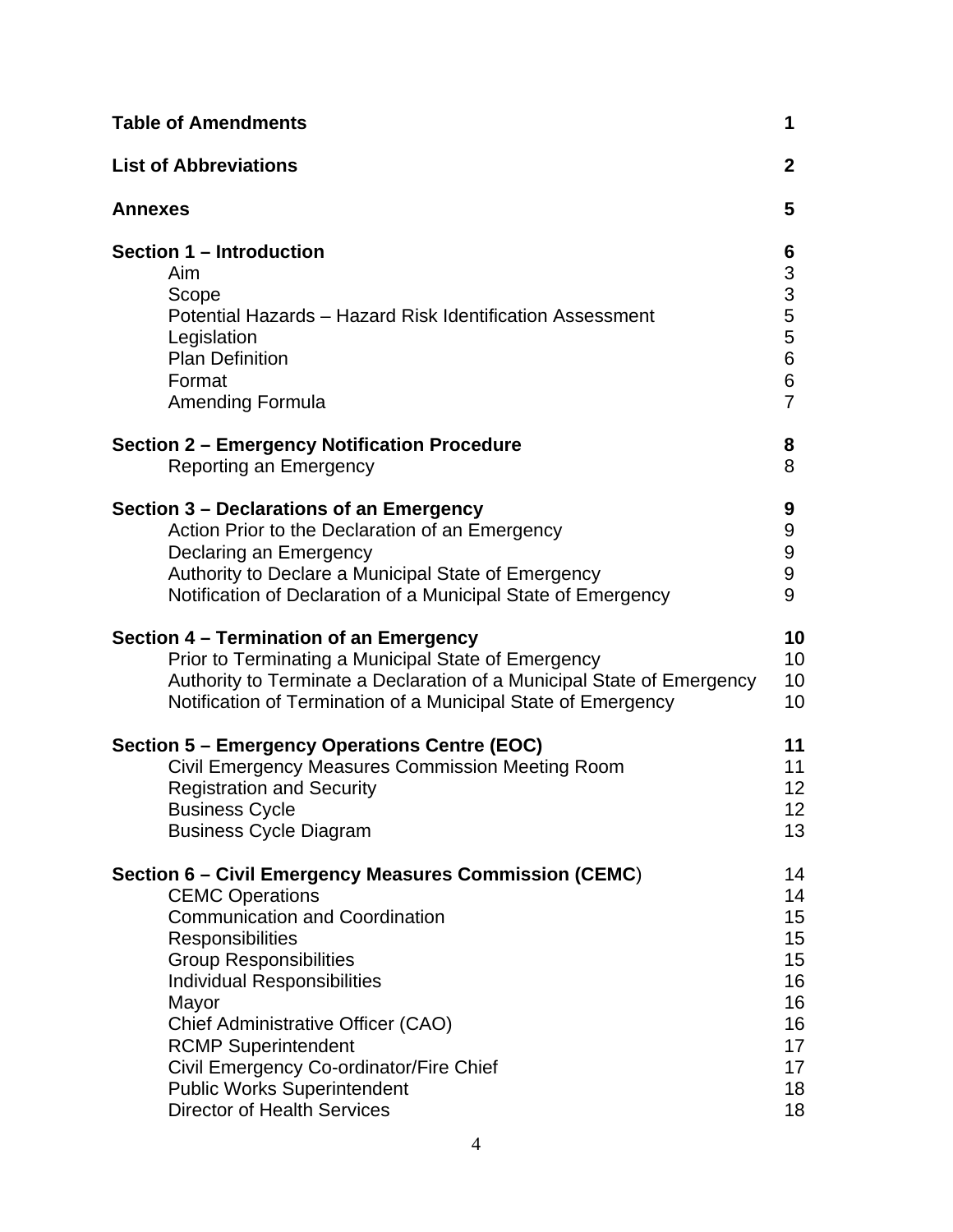| <b>CAO Executive Assistant/Clerk</b>                   | 19 |
|--------------------------------------------------------|----|
| <b>Public Information Officer</b>                      | 19 |
| <b>Section 7 – Municipal Support Group</b>             | 20 |
| Section 8 – Assistance – Other Agencies                | 21 |
| Natural Resources - Yukon Government - Water Resources | 21 |
| School Boards/Boards of Education                      | 21 |
| <b>Nursing Station</b>                                 | 21 |
| <b>Utility Suppliers</b>                               | 21 |
| Section 9 - Assistance - Territorial and Federal       | 22 |
| <b>Federal Assistance</b>                              | 22 |
| <b>Territorial Assistance</b>                          | 22 |
| <b>Territorial Departments Overview Table</b>          | 23 |
| Section 10 – Emergency Public Information              | 24 |
| Section 11 - Plan Maintenance and Testing              | 25 |
| <b>Plan Maintenance</b>                                | 25 |
| <b>Annual Review</b>                                   | 25 |
| <b>Revisions</b>                                       | 25 |
| <b>Plan Distribution</b>                               | 25 |
| <b>Testing the Municipal Civil Emergency Plan</b>      | 25 |
| <b>Annual Exercise</b>                                 | 26 |
| <b>Agency Responsibility</b>                           | 26 |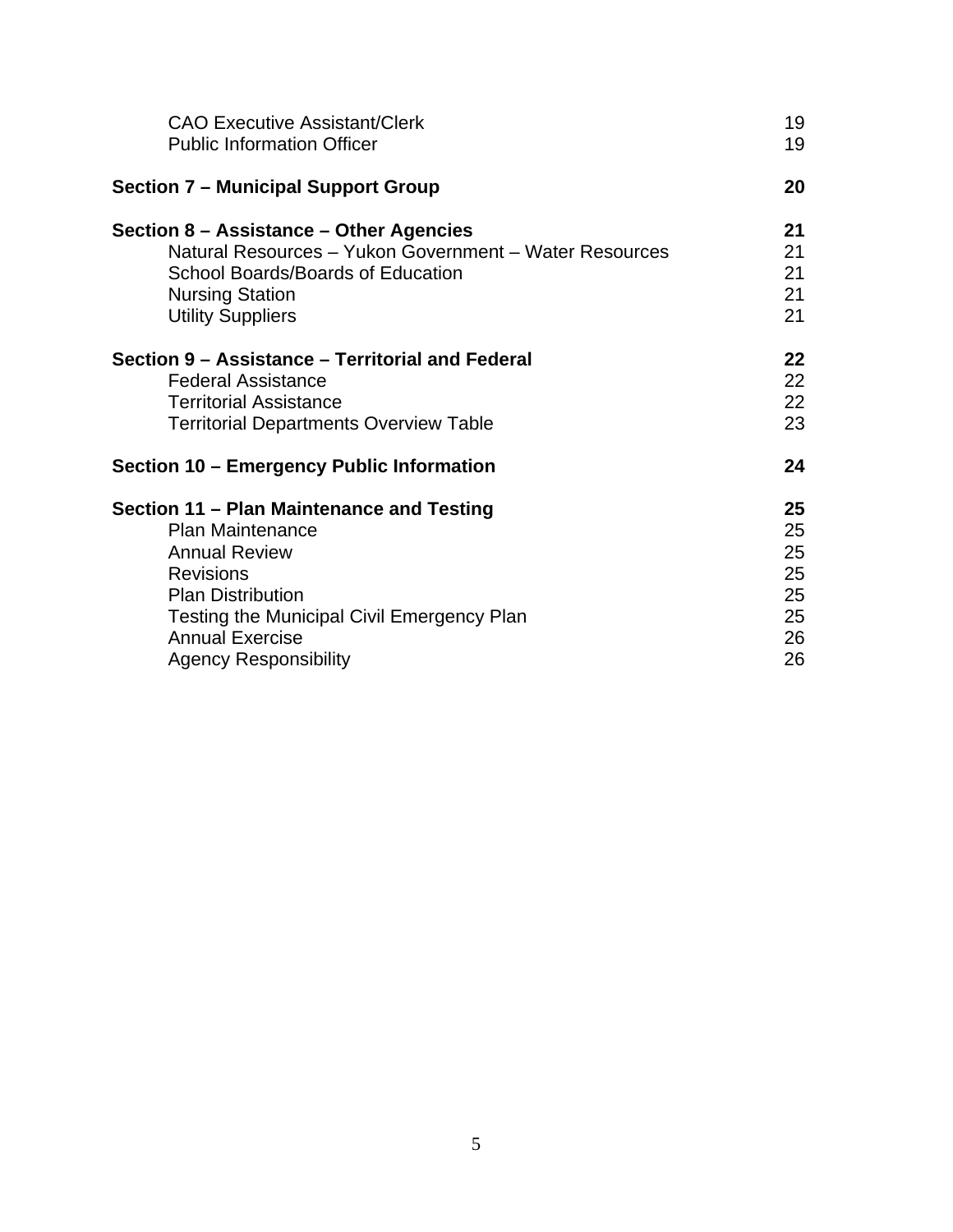### **Annexes**

| Annex A: | <b>Municipal Civil Emergency Plan Contact List</b>                  | 27 |
|----------|---------------------------------------------------------------------|----|
| Annex B: | <b>Notification Form for Civil Emergency Measures</b><br>Commission | 28 |
| Annex C: | <b>Resource Inventory</b>                                           | 31 |
| Annex D: | <b>Specific Event Guideline</b>                                     | 37 |
| Annex E: | Hazard Identification and Vulnerability Assessment                  | 49 |
| Annex F: | <b>Community Volunteer Registration</b>                             | 53 |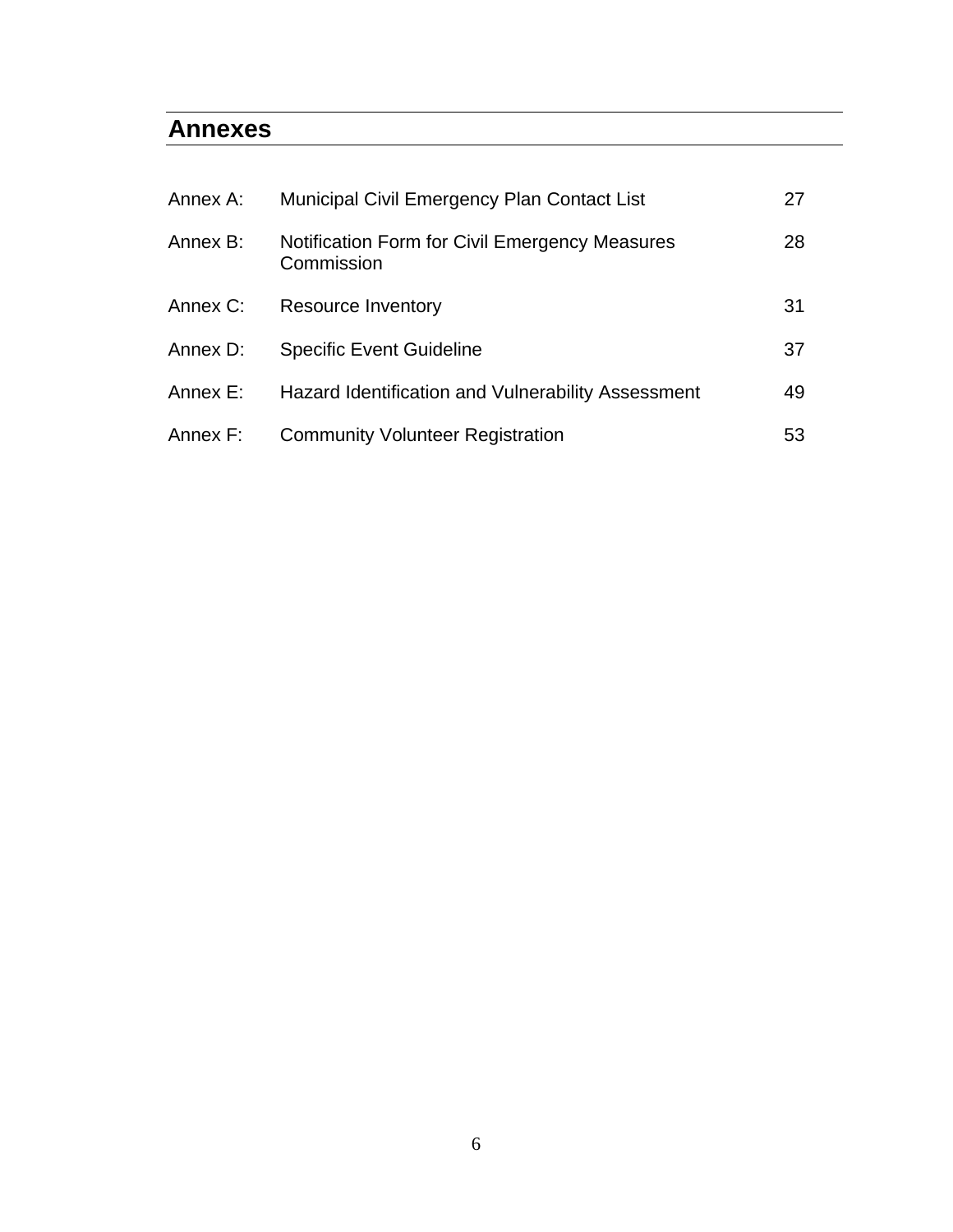# **Section 1 - Introduction**

Municipalities routinely respond to situations that require responses from Fire, Police, Emergency Medical Services and Public Works. Large-scale emergencies such as chemical spills, plane crashes, floods, earthquakes and forest fires can severely deplete available resources and require additional personnel, equipment and expertise. In cases such as these, municipalities must implement an Emergency Plan.

Response to a large-scale emergency requires as assessment of the situation, an effective determination of resources and the efficient deployment and management of resources. The primary function of the Emergency Plan is to provide the organizational framework within which the coordinated response will take place and present key officials, agencies and departments within the City of Dawson with a general guideline for the initial response to an emergency and an overview of their responsibilities during an emergency.

For this plan to be effective, it is important that all concerned be made aware of its provisions and that every official, agency and department be prepared to carry out their assigned functions and responsibilities in an emergency. The following provides an overview of the background and some of the highlights of this plan.

#### **Aim**

The aim of this plan is to make provisions for the efficient administration, coordination and implementation of the extraordinary arrangements and response measures taken by the City of Dawson to protect the health, safety and welfare of the residents of Dawson City during any emergency.

#### **Scope**

An emergency may result from an existing danger or it may be a threat or an impending situation abnormally affecting property or the health, safety and welfare of the community. Its nature and magnitude requires a controlled and coordinated response by a number of agencies, both government and private, under the direction of the Civil Emergency Measures Commission (CEMC). The response is distinct from routine operations carried out by emergency services personnel (e.g. firefighting, emergency medical services or police activities).

The Civil Emergency Measures Act defines an emergency as: **"a peacetime disaster or a war emergency"**. Further to that, an emergency is "a situation or an impending situation that constitutes a danger of major proportions that could result in serious harm to persons or substantial damage to property and that is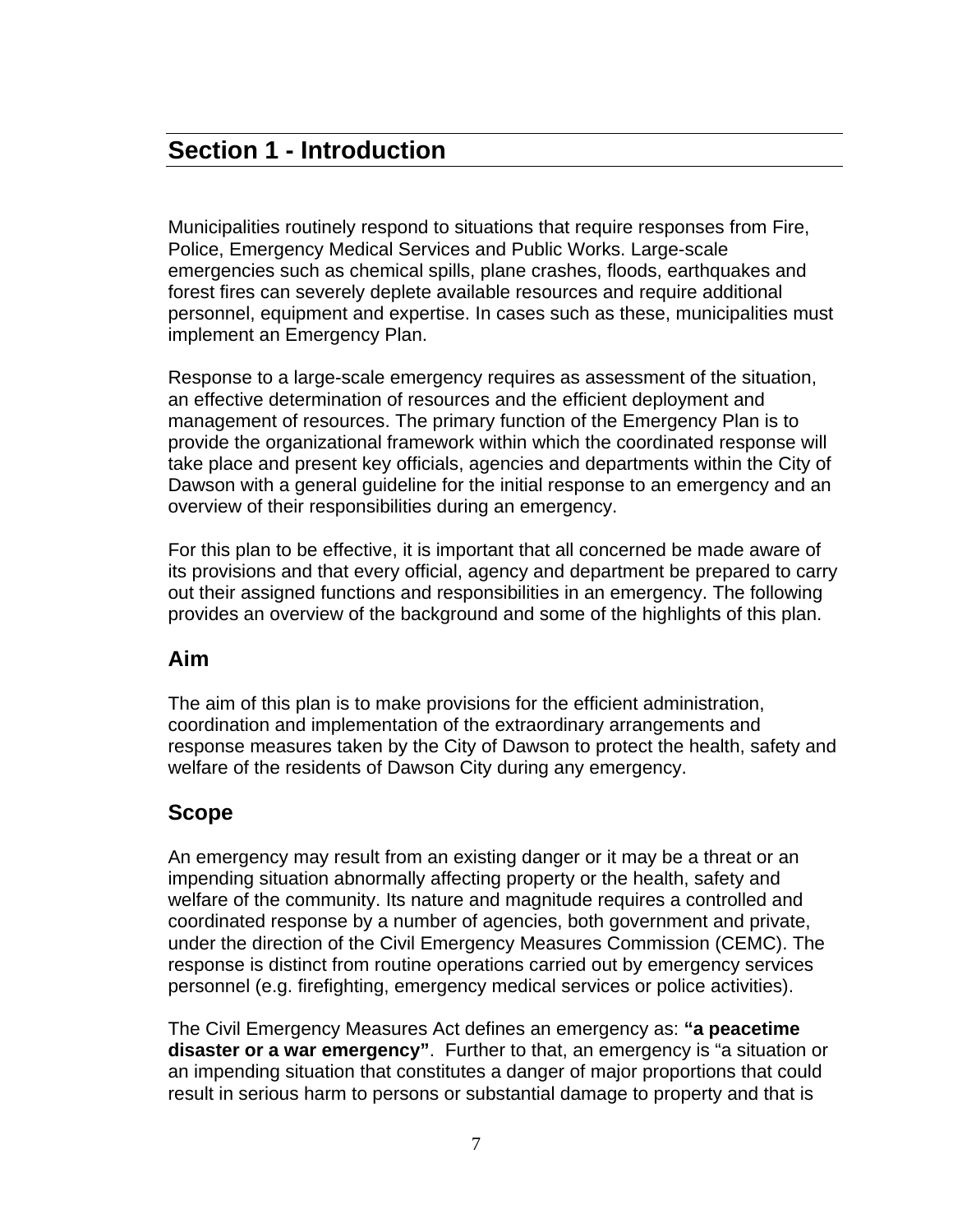caused by the forces of nature, a disease or other health risk, an accident or an act whether international or otherwise".

While almost every type of emergency could occur with the City of Dawson, the most common that could occur are:

**Natural Emergencies:** Floods, earthquakes, blizzards, forest fire (not caused by human)

**Human-Caused Emergencies:** transportation accidents involving hazardous materials, explosions, aircraft crashes, toxic or flammable gas leaks, electrical power blackouts, building or structural collapse, uncontrolled fire, or any other incident accidentally or willfully caused by people which is likely to endanger property, health, safety and welfare of the community.

Whenever an emergency occurs or threatens to occur, the initial and primary responsibility for providing immediate assistance and control rests with the affected department or agency within the municipality.

The Municipal Civil Emergency Plan in itself cannot guarantee an efficient, effective response to an emergency. It must be utilized as a tool to assist emergency and municipal services and officials in their emergency responsive activities. The Plan must be flexible enough to adapt to a broad spectrum of disasters and must be supported with:

- adequate personnel, equipment and expertise from the responding agencies
- awareness of resources available from neighbouriing communities and the private sector, supplemented by pre-arranged agreements
- testing of the Plan on a regular basis
- review of the Plan following any incidents or exercises where it is implemented.

In the event of an emergency beyond the capability of the community, the Government of Yukon can be called to provide direction and management of the emergency. Such request can be done by contacting the Emergency Measures Organization at: **(867) 667-5220.**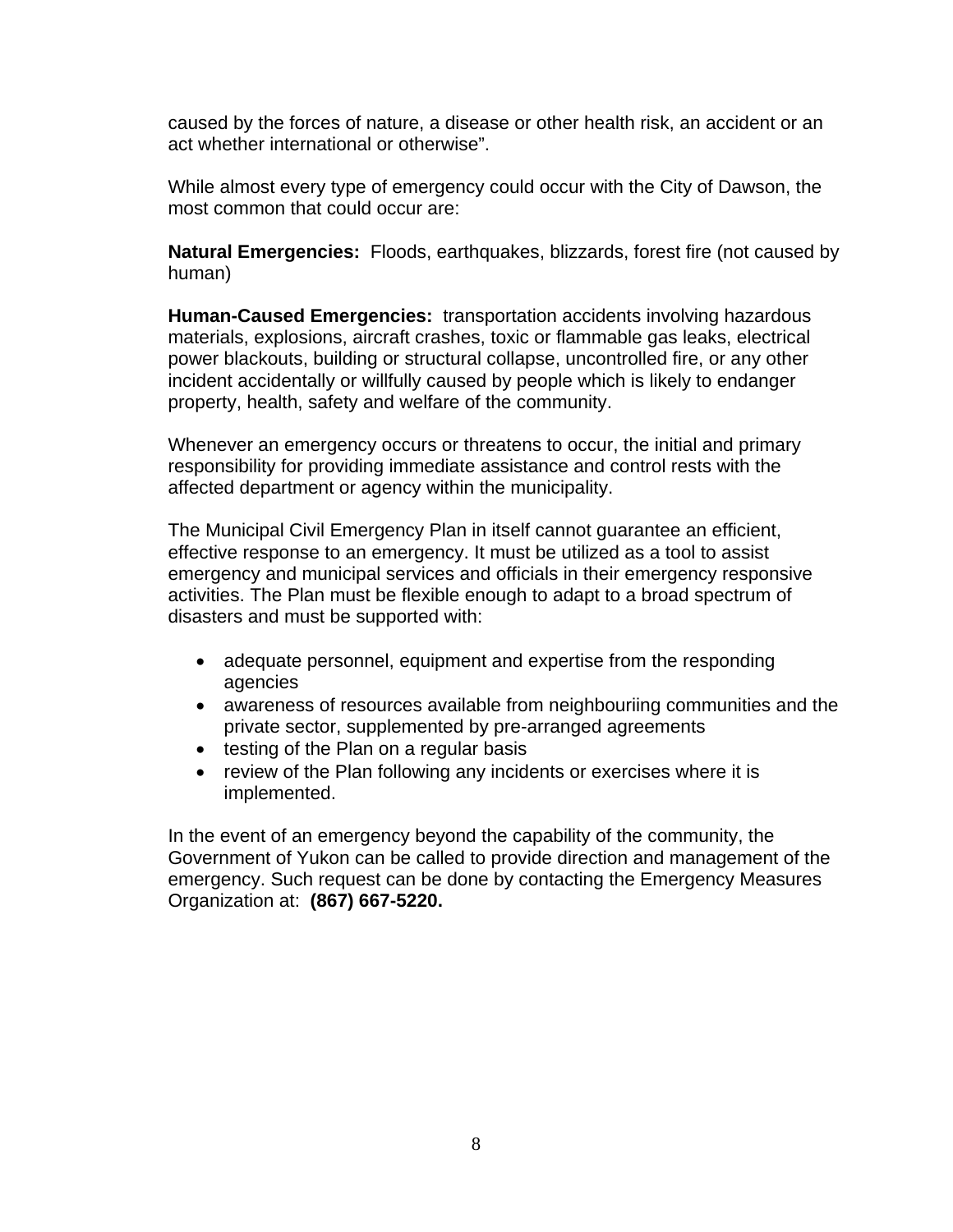#### **Potential Hazards – Hazard Risk Identification Assessment**

 The City of Dawson has identified and analyzed all realistic hazards that may occur and assessed them in terms of frequency, or likelihood of occurrence and magnitude of consequences or impact.

 The following is the resulting list of Hazard Identification and Risk Assessment (HIRA) events for the City of Dawson.

| <b>Priority</b> | <b>Hazard</b>                       | <b>Description</b>                       |
|-----------------|-------------------------------------|------------------------------------------|
|                 |                                     | Snowstorm, Flood, Ice, Hail, Extreme     |
| 1               | <b>Severe Weather</b>               | Temperature                              |
| 2               | Fire                                | Fire, Explosion                          |
| 3               | <b>Transportation Incident</b>      | Ground or Airline Crash, Waterway        |
|                 | <b>Critical Services Disruption</b> | Telecom, Potable Water, Wastewater,      |
| $\overline{4}$  | (Infrastructure)                    | <b>Electrical, Transportation Routes</b> |
| 5               | <b>Hazmat Release</b>               | In-transit, Fixed location               |
| 6               | <b>Infectious Disease</b>           | Pandemic Human                           |
|                 | Collapse                            | Major Structural Collapse, Earthquake    |

#### **Legislation**

The Civil Emergency Measures Act is the legal authority for this plan.

The Civil Emergency Measures Act requires each municipality to establish a Municipal Civil Emergency Plan.

The Civil Emergency Measures Act states that:

*"The mayor of a municipality may declare that a state of emergency exists in the municipality if:* 

- *a) the mayor has reasonable grounds to believe and does believe that a substantial danger to public safety or to property in the municipality exists or is imminent as the result of fire, explosion, flood, earthquake, landslide, weather, epidemic, transportation accident, electrical power failure, nuclear accident or any similar disaster; and*
- *b) the mayor is authorized to declare the state of emergency by resolution of the council passed after its consideration of the*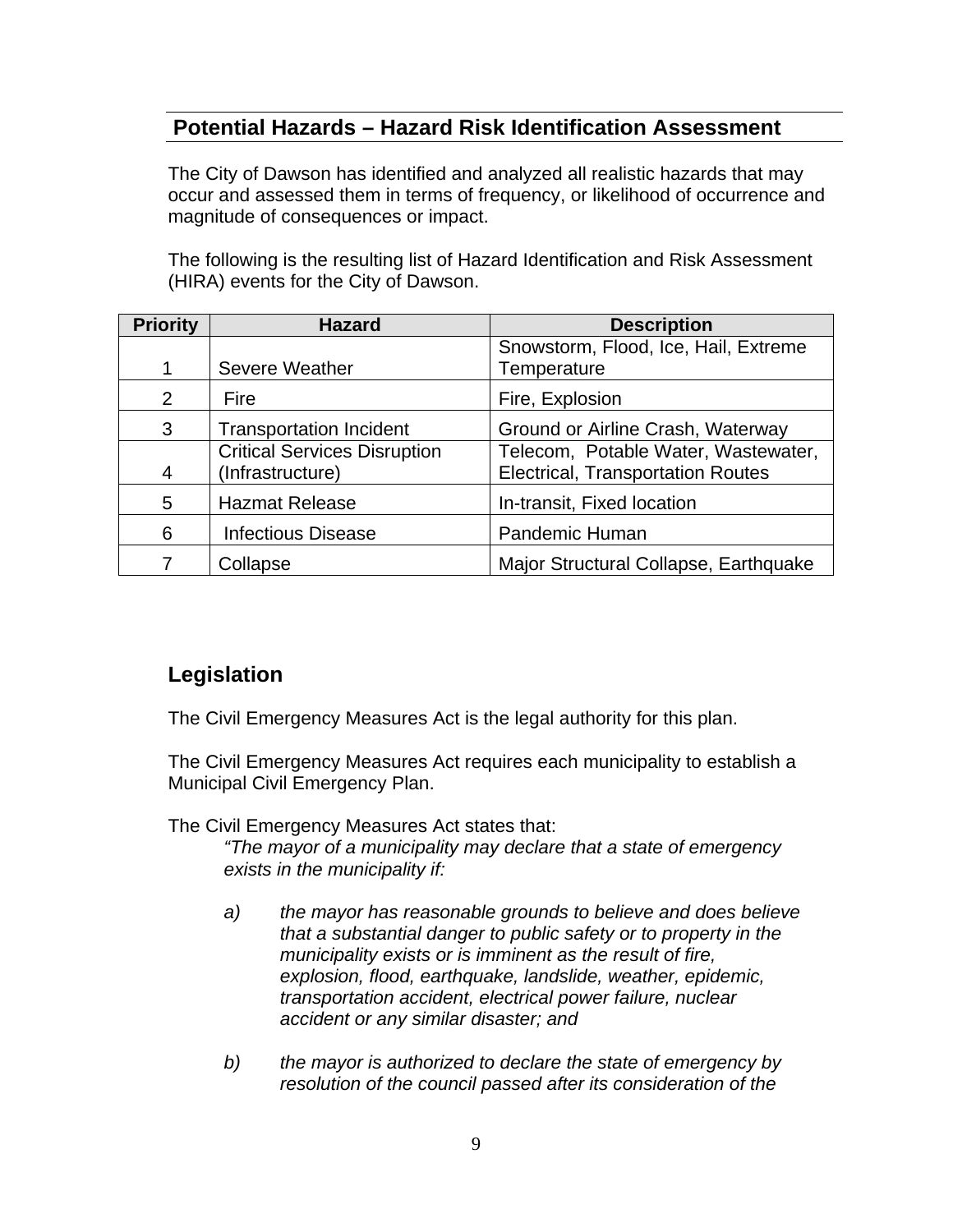*occurrence of events that reasonably may be expected to lead to the need to declare the state of emergency.* 

The Civil Emergency Measures Act specifically requires that every municipality shall by bylaw establish a municipal civil emergency plan and that the plan shall:

- *a) specify the powers and duties of the Civil Emergency Measures Commission established under subsection 192(1) of the Municipal Act – Which sates "Subject to the provisions of the Civil Emergency Measures Act, council shall by bylaw establish a civil emergency measures commission and appoint its members". As per subsection 192(2) of the Municipal Act, Council may appoint a civil emergency co-ordinator who shall carry out the instructions of the commission.*
- *b) assign to municipal officers and employees those responsibilities necessary for the effective implementation of the plan in the case of a declaration of a state of emergency in or including the municipality under this Act.*

Regular exercise and assessment will be conducted to ensure the arrangements embodied in this plan are kept current, that all personnel are kept familiar with its provisions and that the content reflects best practices. The City of Dawson should likewise develop, implement and maintain emergency management programs that define departmental procedures and arrangements for responding to a municipal emergency.

#### **Plan Definition**

The **"Plan"** means a plan formulated pursuant to City of Dawson Emergency Measures Bylaw; governing the provisions of necessary services during an emergency and the procedures under and manner in which employees of the City of Dawson and other persons will respond to an emergency.

#### **Format**

The main body of this plan identifies the membership, roles and responsibilities of the City of Dawson Civil Emergency Measures Commission (CEMC) and the authority and manner under which this body plans to respond to and emergency in the municipality. This portion of the plan is a public document.

A series of annexes following the main body include specific contact and resource information vital to effective response. Due to confidentiality reasons, this portion of the plan is not to be made public and should only reside with the owner of this document.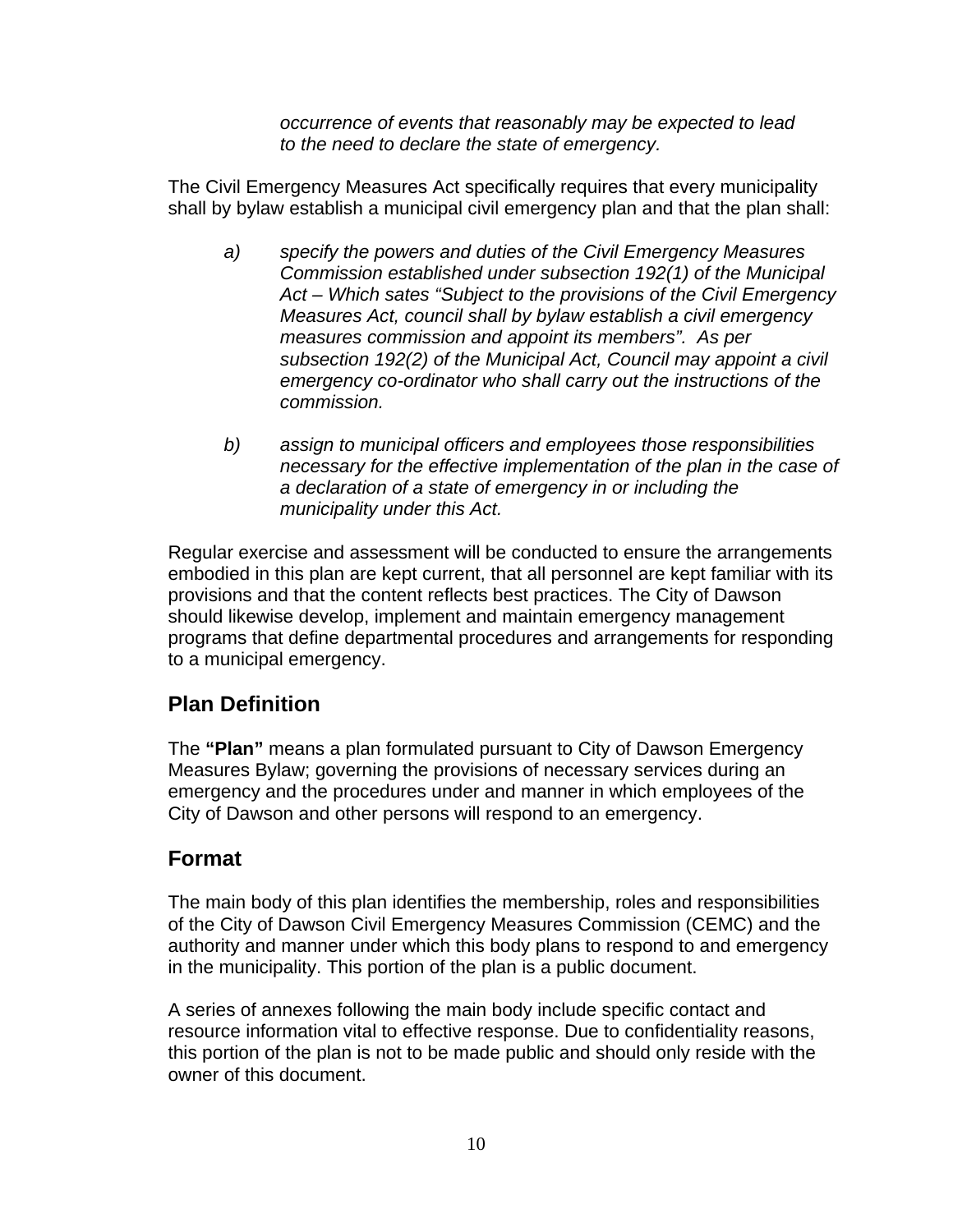#### **Amending Formula**

Amendments to this plan are recommended to the CEMC by and through the Civil Emergency Co-ordinator/Fire Chief. The CEMC, upon review of proposed changes may accept, reject or modify such changes.

CEMC approved changes to the main bode of the plan will be presented to (council) for approval as required.

CEMC approved changes to appendixes and minor changes to the plan stand as amended by the CEMC.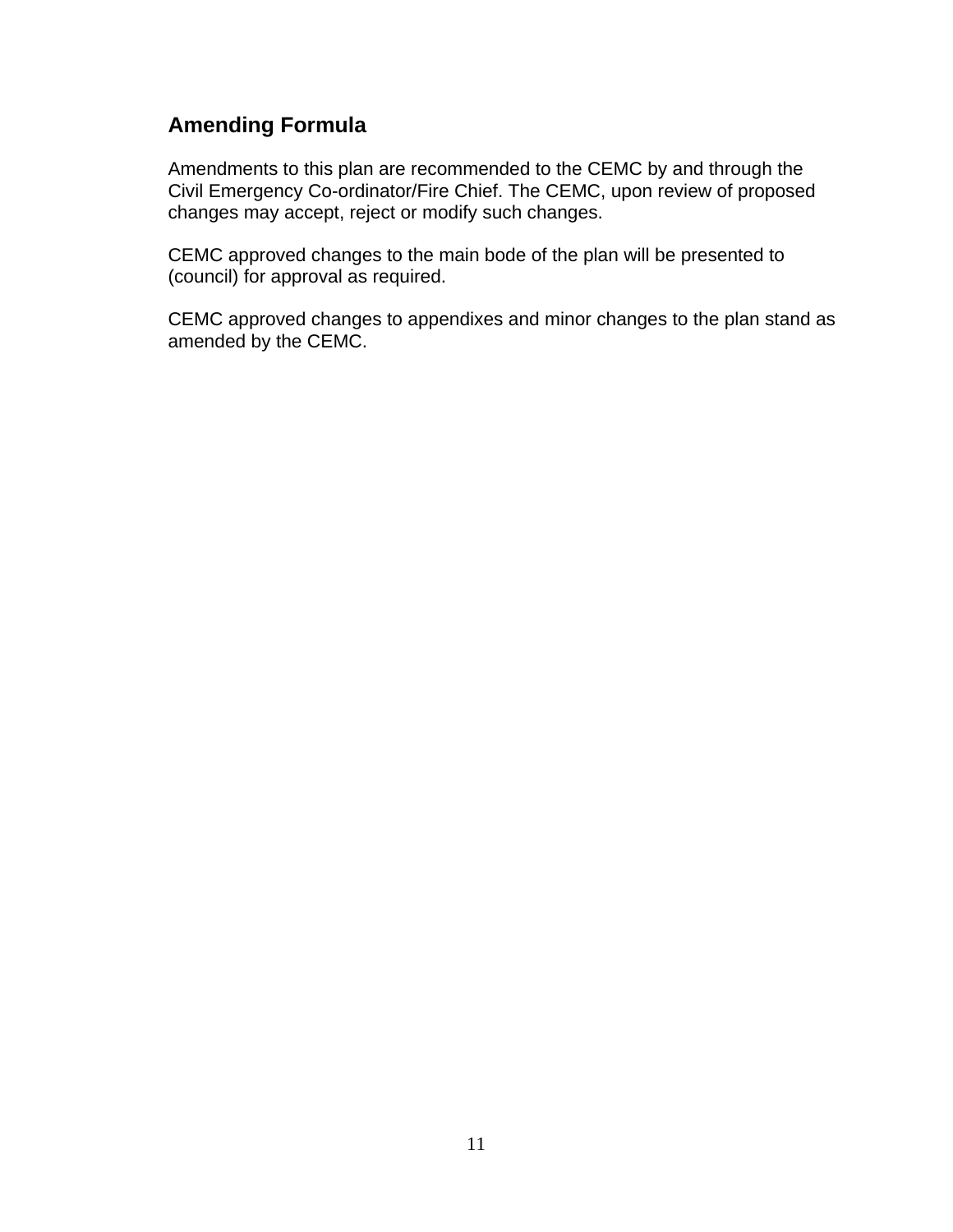# **Section 2 – Emergency Notification Procedure Reporting an Emergency**

A responding agency or municipal department is likely to be the first on site authority to an emergency. The ranking officer for fire, police, emergency medical services or a senior municipal official (or their designate) should personally assume control at the site of an emergency or arrange for someone on-site to take charge immediately until an Emergency Incident Commander is appointed.

If, in the judgment of the senior on-site official, the situation requires a more coordinated response or resources are required beyond their immediate control, the senior on-site official must contact their most senior departmental official in accordance with any existing departmental reporting procedure.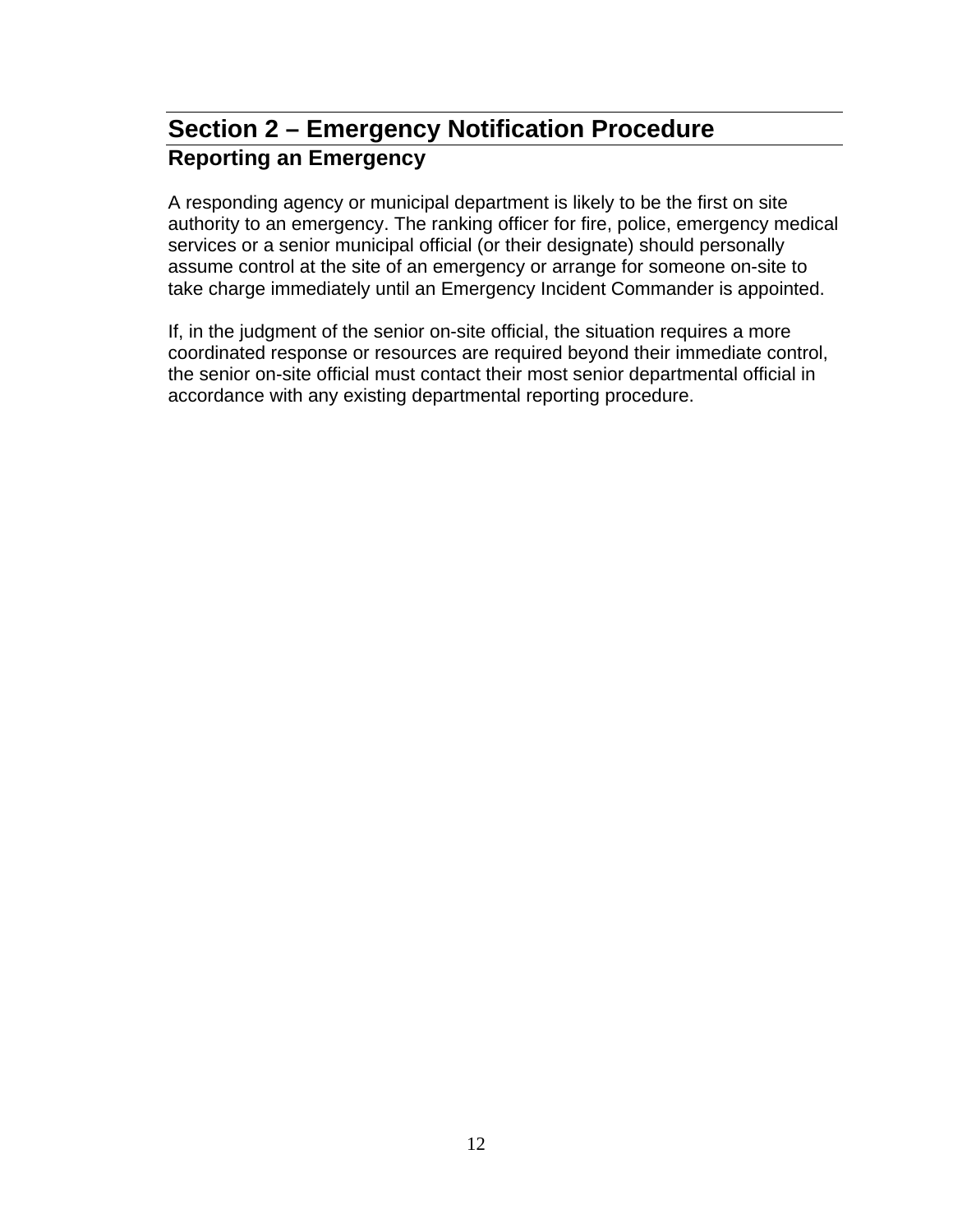# **Section 3 – Declaration of an Emergency**

#### **Action Prior to the Declaration of an Emergency**

When an emergency exists, but has not yet been declared to exist, municipal employees are authorized to take such action(s) under this emergency plan as may be required to protect the lives and property of the inhabitants of the City of Dawson.

#### **Declaring an Emergency**

Declaring an emergency within the City of Dawson is not required prior or subsequent to activation of this Emergency Plan. An Emergency Declaration is not required prior to any personnel taking actions under this plan to protect the lives, health and property of the inhabitants of the City of Dawson.

An Emergency Declaration however, may create greater understanding and promote a sense or urgency to the public regarding the severity of an emergency situation. An Emergency Declaration may be useful if the CEMC will be requesting the public and private sector to do something out of the ordinary and give the Mayor extraordinary powers (not contrary to law) such as approving expenditures without Council approval. It will also allow for possible funding of costs by the Territory.

Every registered volunteer participating in a Declared Municipal State of Emergency will be considered a municipal employee and protected under the provisions of the Yukon Workers' Compensation Health and Safety Board (WCB).

#### **Authority to Declare a Municipal State of Emergency**

Only the Mayor or Acting Head of Council (Deputy Mayor) has the authority to declare a Municipal State of Emergency to exist within the boundaries of the municipality.

The decision to declare a Municipal State of Emergency will be made by the Mayor in consultation with the members of the Civil Emergency Measures Commission. The Mayor has the ultimate responsibility for making this decision. When a declaration to declare a Municipal State of Emergency is made, a declaration of a Municipal State of Emergency form outlined in **Appendix B** must be completed and faxed to the Emergency Measures Organization.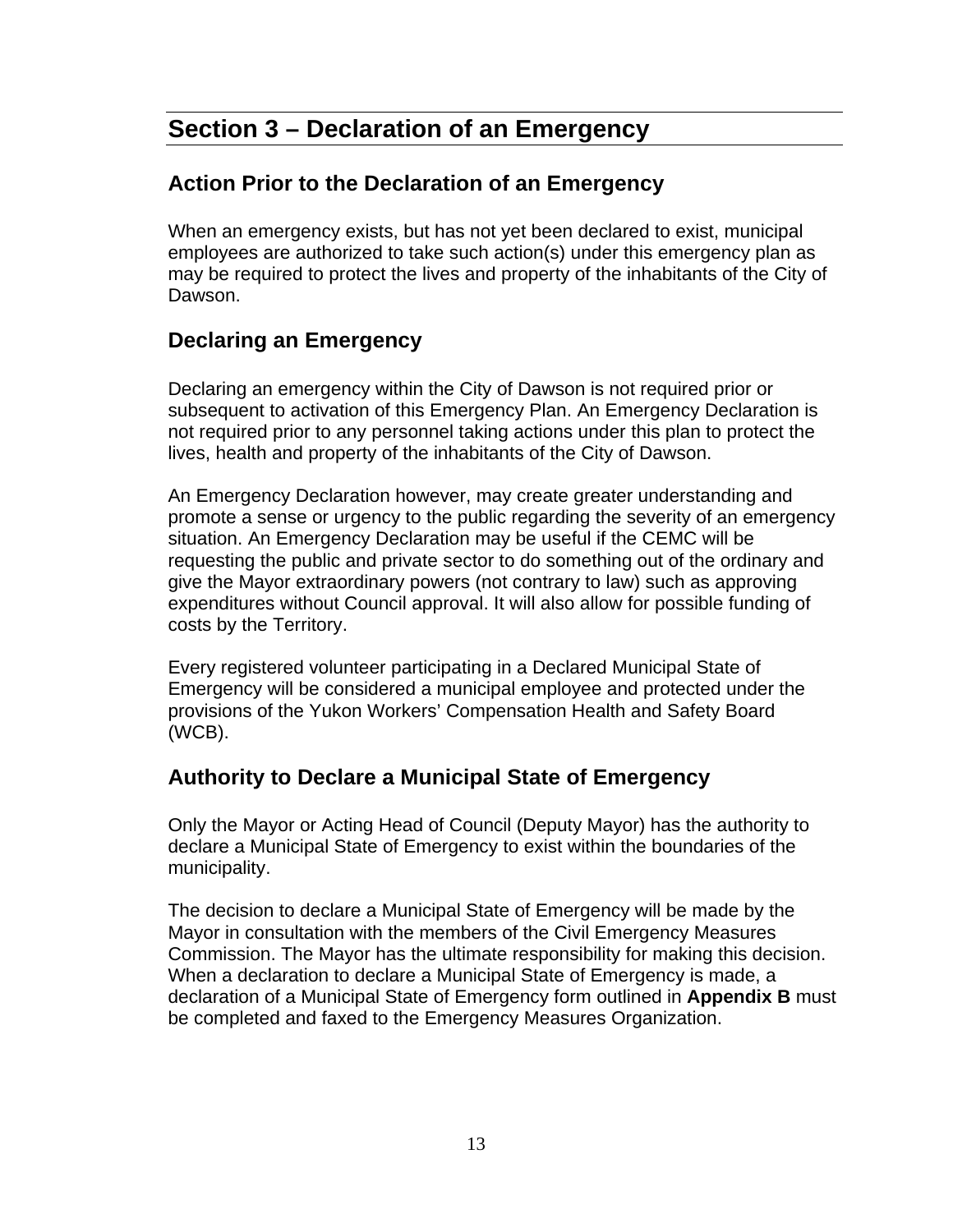### **Notification of Declaration of State of Emergency**

Upon making a Municipal State of Emergency Declaration the Mayor will ensure that the following are immediately notified:

- City of Dawson Council Members
- Emergency Measures Organization
- the Local media
- the general public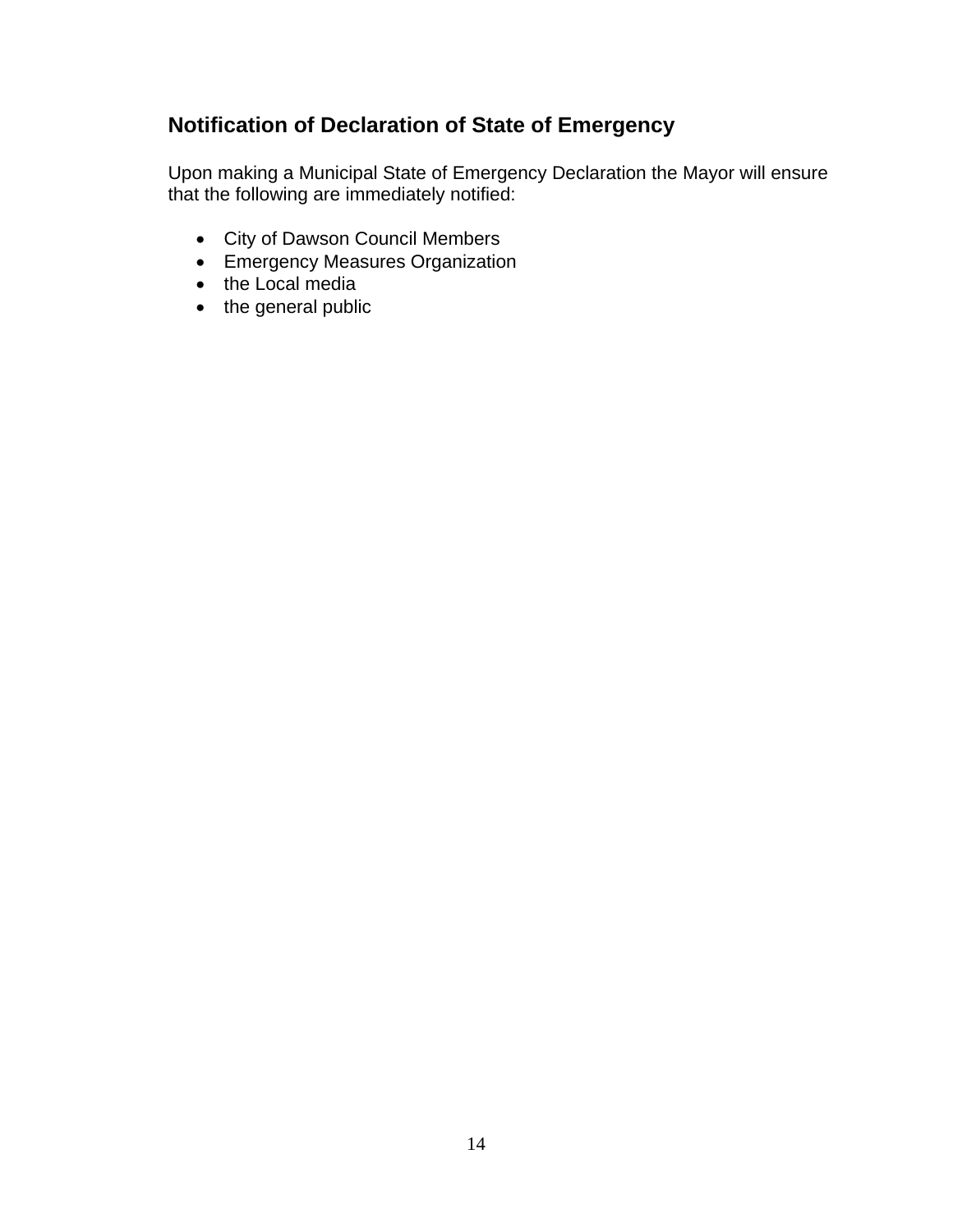# **Section 4 – Termination of a Municipal State of Emergency**

#### **Prior to Terminating a Municipal State of Emergency**

Termination of a Municipal State of Emergency Declaration usually comes as the result of a significant reduction in the severity of the emergency situation. The action of formally terminating a Declaration of a Municipal State of Emergency Declaration is required to advise that the emergency is over.

A Termination of a declaration of a Municipal State of Emergency Form, outlined in **Appendix B,** must be completed and faxed to the Emergency Measures Organization.

Terminating a Declared Municipal State of Emergency will cause WCB coverage of volunteers to cease.

#### **Authority to Terminate a Declaration of a Municipal State of Emergency**

A Municipal State of Emergency declared by the mayor of a municipality may be cancelled by order of the Minister.

#### **Notification of Termination of a Municipal State of Emergency**

Upon terminating a municipal state of emergency, the Mayor will ensure that the following are immediately notified:

- City of Dawson Council Members
- **Emergency Measures Organization**
- the local media
- the general public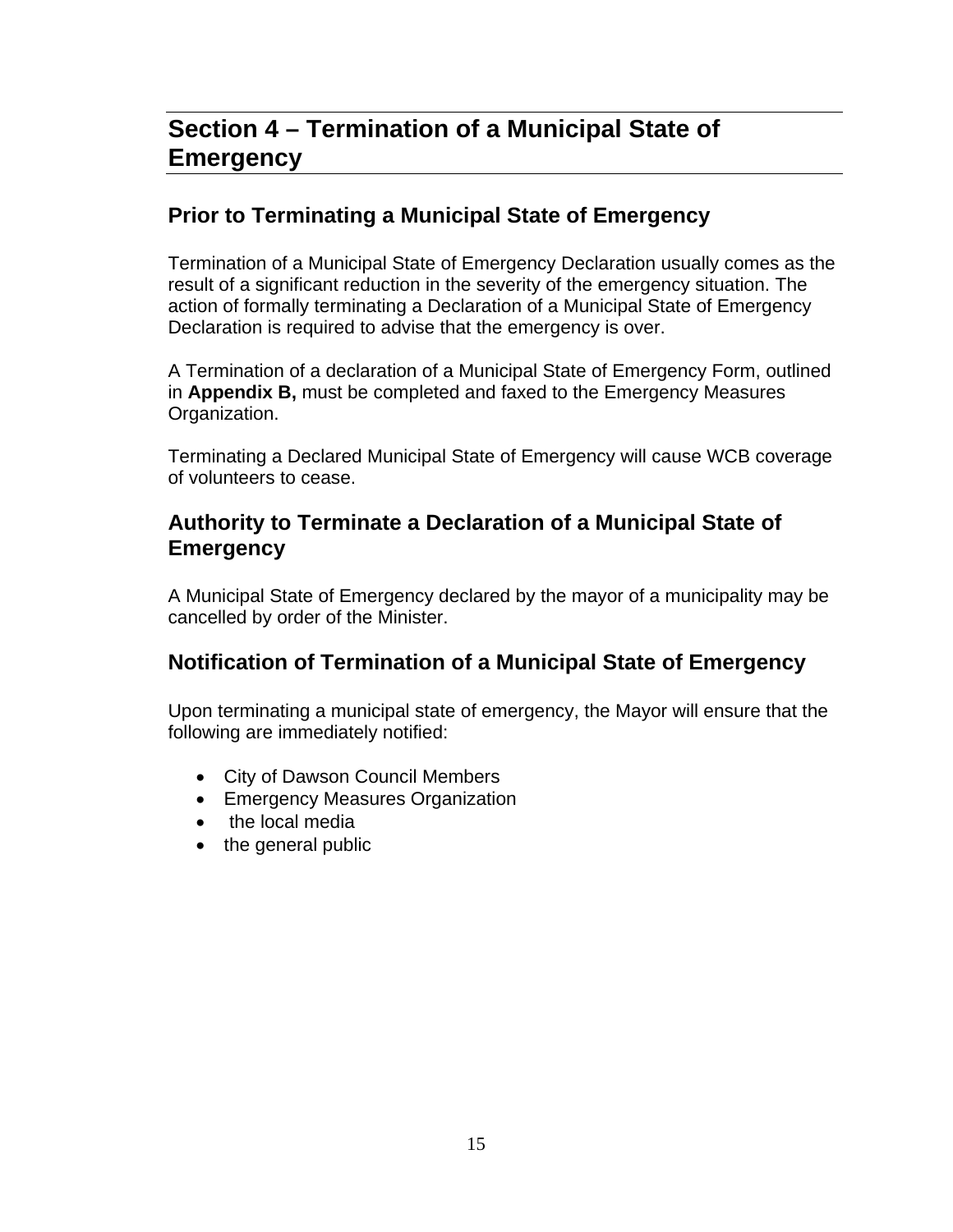# **Section 5 – Emergency Operations Centre (EOC)**

In the event of an emergency, the Emergency Operations Centre (EOC) will be activated. The CEMC and the Civil Emergency Measures Committee will congregate and work together at the EOC to make decisions, share information and provide strategic "off scene" management as required to mitigate the effects of the emergency.

#### *The Primary Emergency Operations Centre is located at the Dawson City Administration Building, 1336 Front Street.*

The Secondary Emergency Operations Centre could be located at the Dawson City Community Chapel or the Ski Hill Chalet depending on the nature and location of the emergency.

The Emergency Operations Centre should consist of:

- the Civil Emergency Measures Commission meeting room
- base radio, phones, access to a fax machine, photocopier, printers and computer connections
- a media information area
- adequate parking for all staff
- an adequate back-up power supply
- break out rooms for small group meetings

#### **Civil Emergency Measures Commission Meeting Room**

The CEMC meeting room is a secure board room or chambers where the CEMC can conduct business cycle meetings to address the current situation and mitigate the emergency. This room is to be free of distractions and limited to the community's top decision makers, their supporting personnel and invited members.

The CEMC meeting room should contain the following:

- sufficient tables and chairs for all present
- an accurate clock, synchronized with all other EOC clocks
- maps of suitable scale for depicting and updating emergency operations
- a visual board or flip chart for logging emergency operations status, key decisions and other information
- devices for recording the CEMC meetings
- maps
- all necessary stationary requirements and office supplies for those present to take notes and record information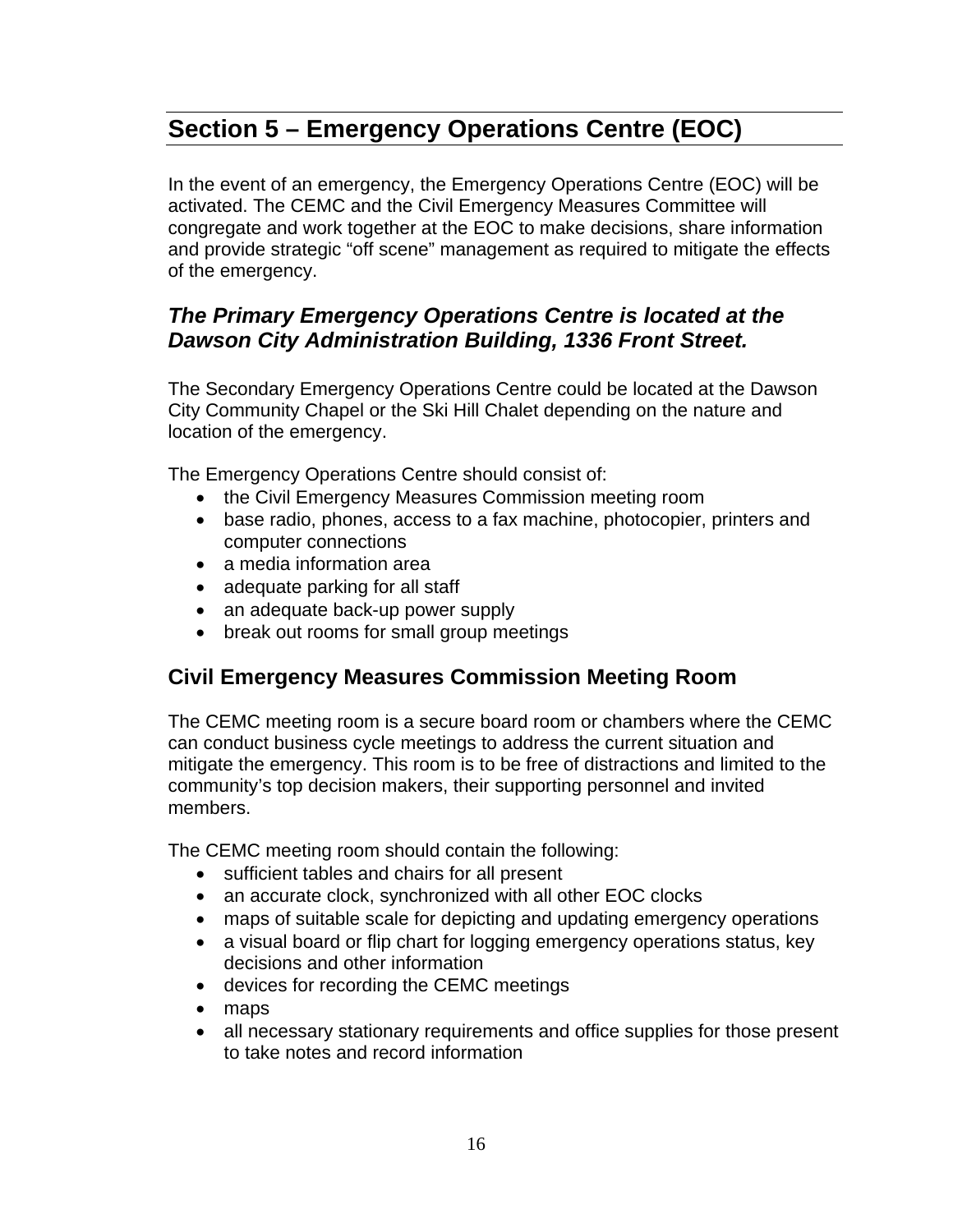#### **Registration and Security**

Once the EOC has been activated, the facility must be made secure and all personnel attending the EOC must sign in and out. All personnel entering the EOC must report to registration and be duly registered.

Only the following persons are normally allowed into the facility:

- CEMC members and their alternates
- Civil Emergency Measures Committee members and their alternates
- police personnel for facility security
- members at large specifically invited by the CEMC members

The following are NOT normally allowed in the EOC:

- members of the media
- members of City Council
- members of the public
- any persons without direct business with EOC operations

#### **Business Cycle**

Members of the CEMC will gather at regular intervals to inform each other of actions taken and problems encountered. Frequency of meetings and agenda items will be established by the Chief Administrative Officer (CAO). Meetings will be kept as brief as possible thus allowing members to carry out their individual responsibilities.

A regular meeting cycle will be approximately an hour long. At the top of the hour the entire CEMC will meet to discuss the situation, share information and make decisions. This should take approximately 20 minutes then the meeting is adjourned. Members of the CEMC then consult with the support group members, on site responders and/or external agencies to see if any new information has developed. This again lasts approximately 20 minutes. The final 20 minutes are used by the individual members of the CEMC to condense the information and prepare for the next meeting at the top of the hour.

This meeting cycle is then repeated as many times as necessary. The amount of time scheduled between each formal meeting may vary according to the severity of the emergency and needs/requirements of the CEMC.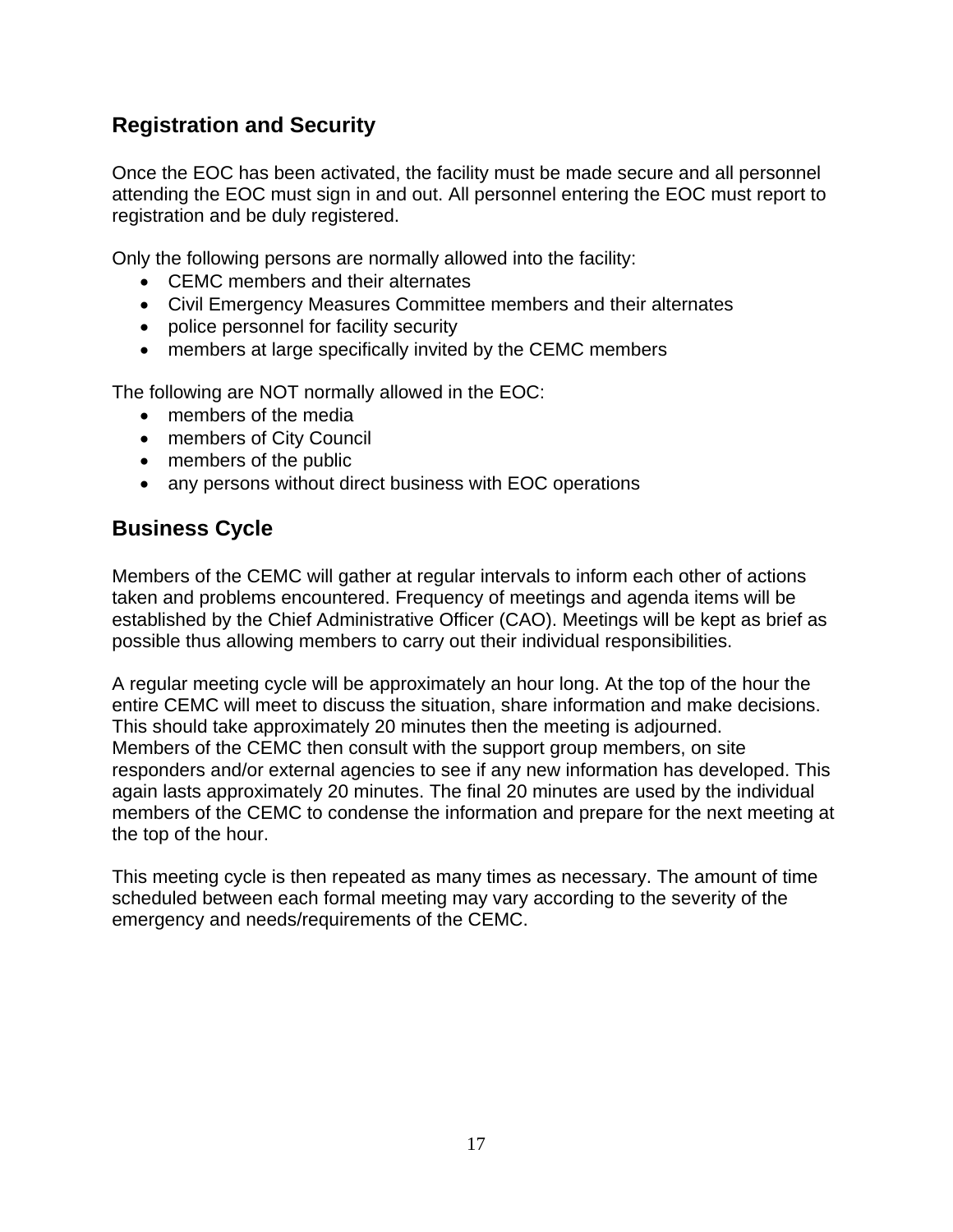### **Business Cycle Diagram**



When the CEMC meets according to the meeting cycle, there will be no interruptions, (unless urgent), until the meeting is concluded. When a meeting commences, all CEMC members will come to the table and each member will briefly update the group on the actions of their respective department, identify issues needing resolution and seek input from the group as a whole.

The CAO will be the chairperson to CEMC meetings. Meetings serve as an opportunity for agency updates and provide a forum for discussion between the CEMC as a whole. All CEMC members must be present at each meeting to hear reports from, and give reports to the group as a whole.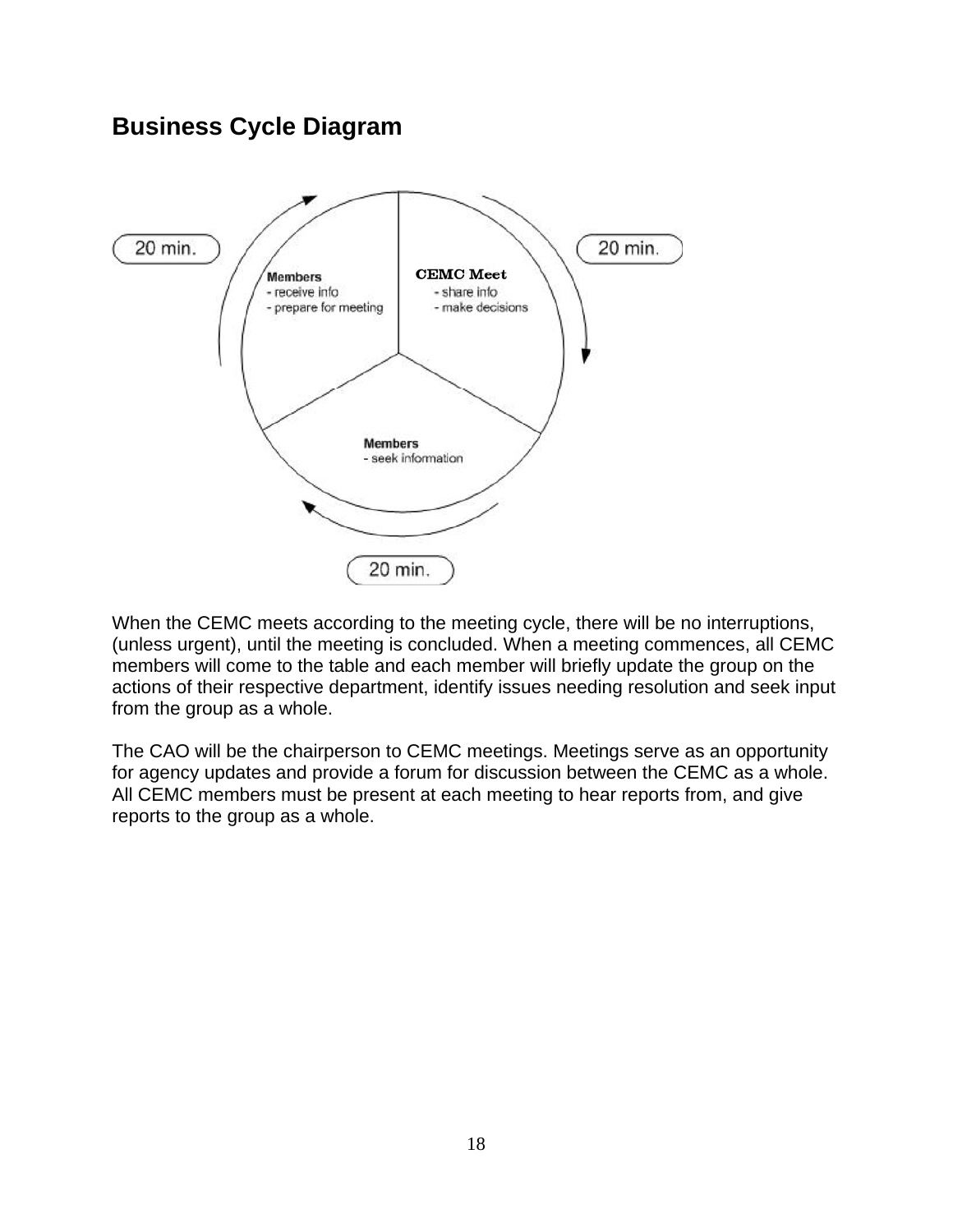# **Section 6 – Civil Emergency Measures Commission (CEMC)**

The emergency response operations will be directed and controlled by the CEMC comprised of elected and appointed officials listed hereunder. The CEMC will assemble at the Emergency Operations Centre and will be responsible for providing the essential services necessary to minimize the effects of the emergency in the community.

The CEMC shall consist of the following officials or their designate:

- Mavor
- Chief Administrative Officer
- RCMP Superintendent
- Fire Chief/Civil Emergency Co-ordinator
- **Emergency Medical Services**
- Such other members that may be appointed by the city

The CAO shall be the coordinator of the CEMC and shall oversee the activities of the group. The CAO may appoint an alternate from among the members to assume the position of coordinator, should the need arise.

Additional agencies and/or personnel that could be called or added to the CEMC may include;

- Supervisor of Public Works
- First Nations Representation
- Search and Rescue
- Health Authority
- Social Services
- School District Authority
- Any other person/agency required

#### **Civil Emergency Measures Commission Operations**

The role of the Civil Emergency Commission probably can best be accomplished by round table assessment of the events (as discussed in Section 5 – Business Cycle) as they occur and by agreeing to a course of action to overcome specific problem areas or situations. Normally, an agreed course of action will be implemented by municipal department functioning primarily within their own spheres.

However, from time to time, it may become necessary for the CEMC to adopt and implement a joint plan of action which could involve two or more department operation unison. In this latter situation, it would be necessary for the CEMC to determine which department will have the greater commitment and to appoint an on-site coordinator accordingly.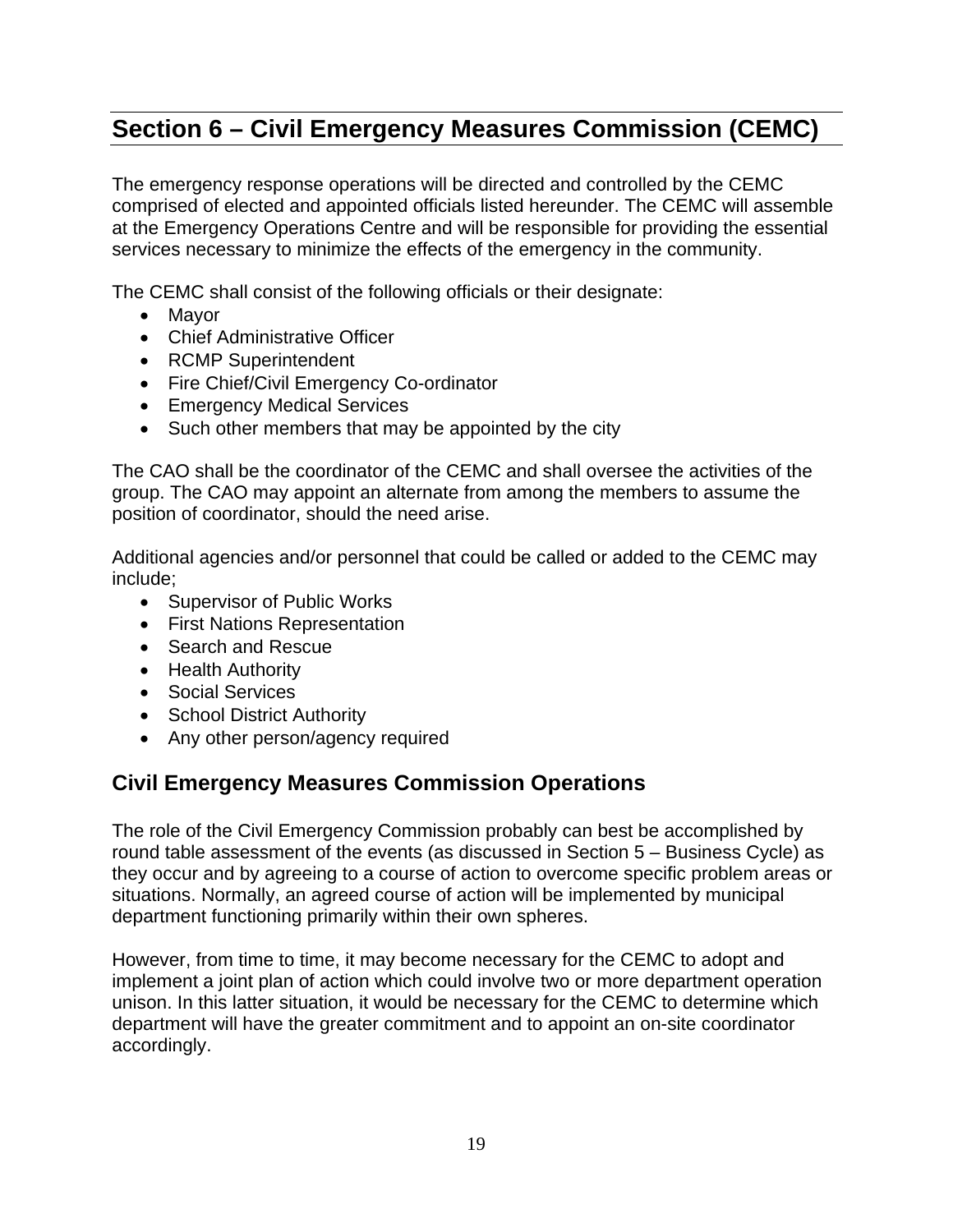Thereafter, until emergency operations conclude and in conjunction with CEMC directions, other departments will act in support of whichever department is exercising on-site coordination of operations.

#### **Communication and Coordination**

An important function of every department is to provide timely information for the benefit of the CEMC decision-making process. This will necessitate reliable systems of communications between the emergency site and the CEMC and every department involved.

Once decisions have been made by the CEMC it is essential they be quickly and accurately passed to every response agency and, where necessary, to the public. This vital functions will normally fall to the CAO (or other appointee) who will set up a media centre co-located but under the direction of the CEMC and be responsible for coordinating the activities of the EOC and for ensuring good communications between all agencies involved in emergency operations.

# **Responsibilities**

#### **Group Responsibilities**

The Civil Emergency Measures Commission is responsible for advising the Head of Council on all actions taken to support emergency workers at the emergency site, evacuation centre's or any other location where staff, people or volunteers are working to respond to an emergency.

These actions include informing the public regarding issues of concern, issuing authoritative messages to the public through the media, providing the coordination and support necessary to respond to and mitigate the emergency situation, and ensuring that adequate emergency resources are maintained outside of and apart from the emergency site.

The primary role of the CEMC is to coordinate a multi-disciplinary response to the emergency.

The collective responsibilities of the CEMC include, but are not limited to the following:

- a) declaring an "emergency" to exist
- b) designating any area in the municipality as an "emergency area"
- c) authorizing expenditures of funds for implementing the emergency plan
- d) evacuating those buildings or sections within an emergency area which are themselves considered to be dangerous or in which the occupants are considered to be in danger from some other source
- e) dispersing people not directly connected with the operations who by their presence are considered to be in danger or whose presence hinders in any way the efficient functioning or emergency operations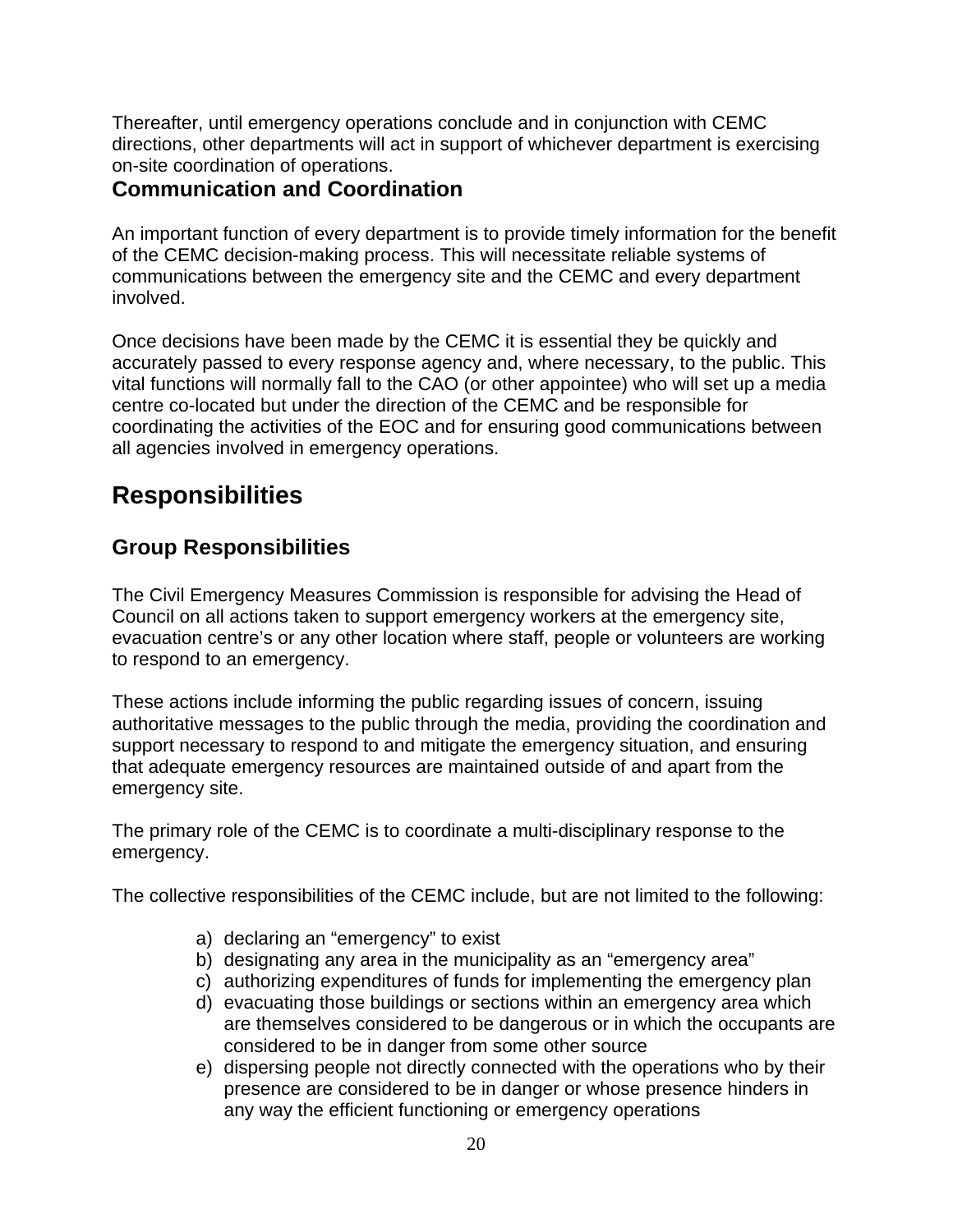- f) discontinuing utilities or services provided by public or private concerns without reference to any consumers in the municipality, or when continuation of such utilities or services constitutes a hazard to public safety within an emergency area
- g) arranging for accommodation and welfare on a temporary basis, of any residents who are in need of assistance due to displacement as a result of the emergency
- h) calling in and employment of any municipal personnel and equipment which is required in the emergency
- i) arranging assistance from senior level of government and of other personnel and equipment of volunteer and other agencies not under municipal control as may be required by the emergency
- j) establishing an information centre for issuance of accurate releases to the news media and for issuance of authoritative instructions to the general public
- k) maintaining a log of actions taken during the emergency
- l) establishing a reporting and inquiry centre under the direction of the City to handle individual requests for information concerning any aspect of the emergency; and
- m) ensuring communications with the Yukon Government, other municipalities, hospitals and radio stations in the event of a failure of telephone services. The CEMC will ensure that:
	- o operators are detailed to man the radio system
	- o the generator and lighting equipment are ready for use, if required
	- o supplies or fuel are available for the generator; and
	- o additional communications available with Emergency Measures Organization is completed as necessary.

### **Individual Responsibilities**

#### **Mayor**

The Mayor or alternate will perform the following responsibilities:

- a) declare a Municipal State of Emergency to exist
- b) ensure the Emergency Measures Organization has been notified
- c) make decisions, determine priorities and issue operational direction through the CEMC and the heads of municipal departments
- d) request assistance from senior level of government, when required
- e) approve new releases and public announcements; and
- f) terminate the emergency at the appropriate time and ensure all concerned have been notified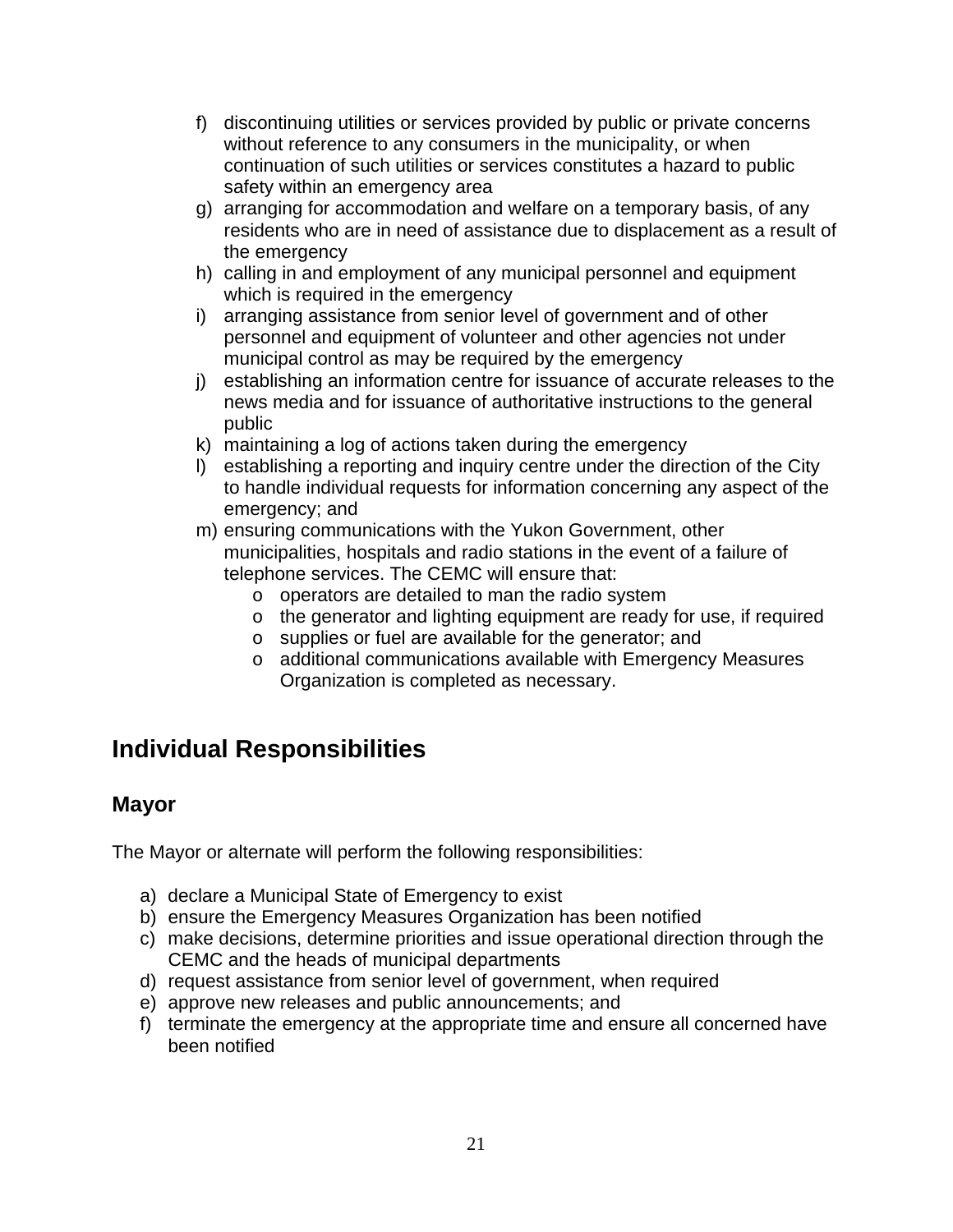#### **Chief Administrative Officer**

The Chief Administrative Officer will perform the duties and responsibilities of an "operations Officer" as such he/she will:

- a) chair business cycle meetings of the CEMC
- b) organize and supervise the EOC and in particular, make arrangements for obtaining and displaying up-to-date information at all times
- c) advise the Mayor on administrative matters, and
- d) be responsible for media arrangements and assist in the preparation and issue of press and public announcements

#### **RCMP Superintendent**

Upon learning of a potential emergency, the RCMP Superintendent or alternate should consider the possible need for activation of the emergency plan and if warranted, he/she should trigger the notification system. Thereupon he/she would report to the EOC to sit as a member of the CEMC and perform or delegate responsibility for the following additional functions and responsibilities:

- a) provide the Mayor with information on law enforcement matters
- b) if appropriate, appoints an "on-site coordinator" to control operations at the scene of the emergency
- c) seal off the area of concern
- d) control and if necessary, disperse crowds within the "emergency area"
- e) control the movement of emergency vehicles to and from the site of the emergency
- f) coordinate police operations with other involved municipal departments and arrange for additional supplies and equipment when needed, i.e., barriers and flashers, etc
- g) conduct evacuation of buildings or areas when ordered by Mayor
- h) arrange for maintenance of law and order in temporary facilities, e.g., evacuation centres
- i) protect evacuated buildings and other property in the emergency area
- j) arrange for additional "police assistance", if required; and
- k) advise the Coroner in the event of fatalities and perform whatever additional responsibilities may be necessary under the Coroners Act.

### **Civil Emergency Co-ordinator (Fire Chief)**

Upon learning of a potential emergency, the Fire Chief or alternate should consider the possible need for activation of the emergency plan and if warranted, he/she should trigger the notification system. Thereupon he/she would report to the EOC to sit as a member of the CEMC and perform or delegate responsibility for the following additional functions and responsibilities: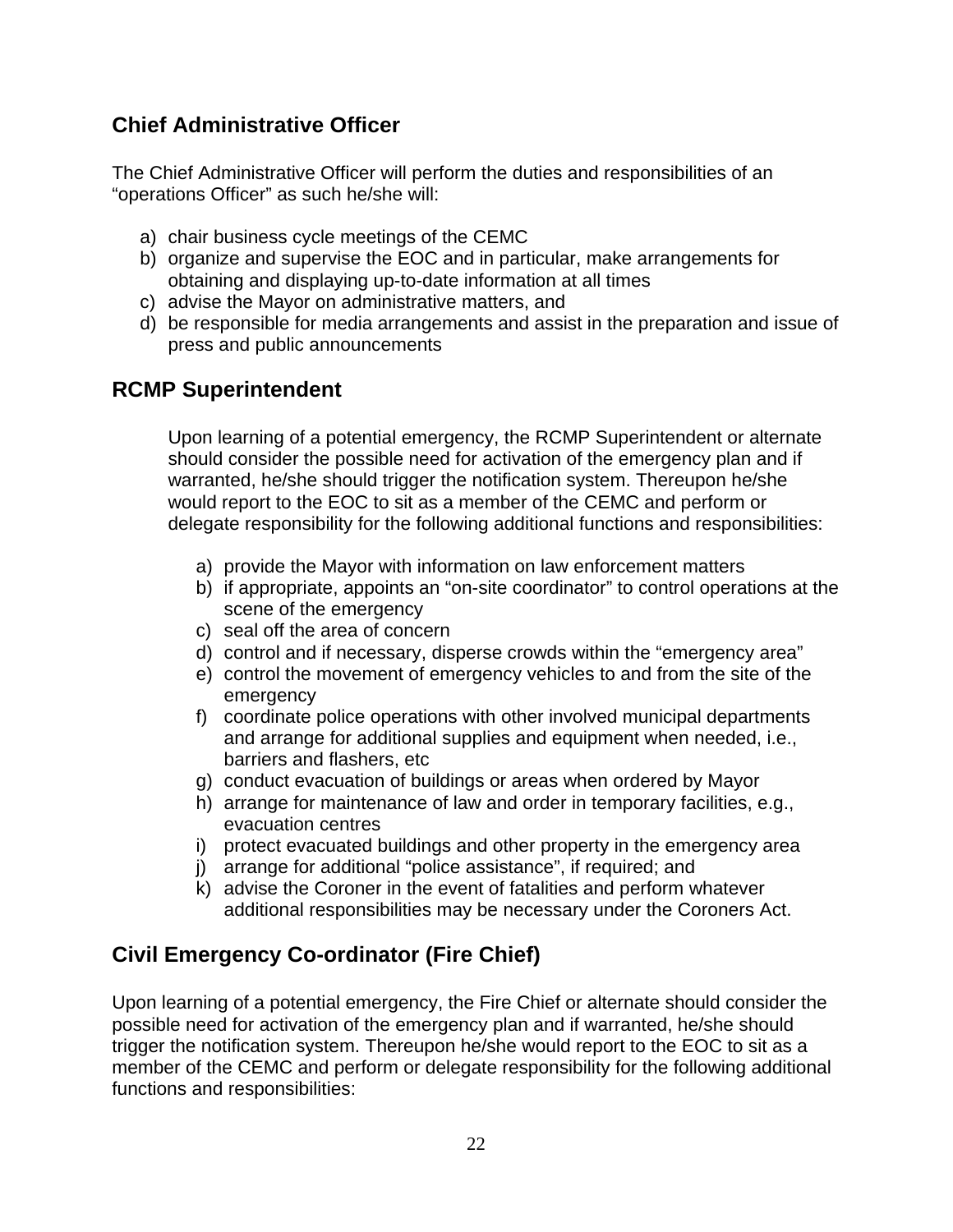- a) provide the Mayor with information and advice on fire fighting matters
- b) develop and maintain a system for alerting CEMC members in an emergency
- c) if appropriate, appoint an "on-site co-ordinator" to control operations at the scene of an emergency
- d) trigger mutual aid arrangements for the provisions of additional fire fighting personnel if needed
- e) determine if additional or special equipment is needed and recommend possible sources of supply, e.g., breathing apparatus, protective clothing, etc.
- f) provide assistance to other municipal departments and agencies and be prepared to take charge or contribute to non-fire fighting operations if necessary, e.g., rescue, medical assistance, casualty collection, etc.
- g) advise on all matters as the Civil Emergency Co-ordinator; and
- h) ensure that the EOC has been set up

#### **Public Works Superintendent**

Upon learning of a potential emergency, the Public Works Supervisor or alternate should consider the possible need for activation of the emergency plan and if warranted, he/she should trigger the notification system. Thereupon he/she would report to the EOC to act as a member of the CEMC and perform the following additional functions and responsibilities:

- a) provide the Mayor with information and advice on engineering matters
- b) if appropriate, appoint an "on-site coordinator" to control operations at the scene of the emergency
- c) maintain a liaison with flood control, conservation and environmental agencies and be prepared to conduct relief or preventative operations
- d) assist traffic control, evacuations etc., by clearing emergency routes, marking obstacles, providing road signs, etc.
- e) maintain liaison with public/private utility companies (energy, telephone, etc.) and make recommendations for discontinuation of any utility, public or private, where necessary in the interest of public safety
- f) make recommendations and demolish unsafe structures if ordered by the Mayor
- g) reestablish essential services at the conclusion of an emergency; and
- h) provide public works vehicles and equipment as required by any other emergency services

### **Director of Health Services**

Upon learning of a potential emergency, the Director of Health Services should consider the need for possible activation of the emergency plan, and if warranted, trigger the emergency notification system. Thereupon he/she should report to the EOC to act as a member of the CEMC and either perform the following functions, or report the situation to the Health Unit who would then take such appropriate action, in conjunction with the CEMC as the situation warrants.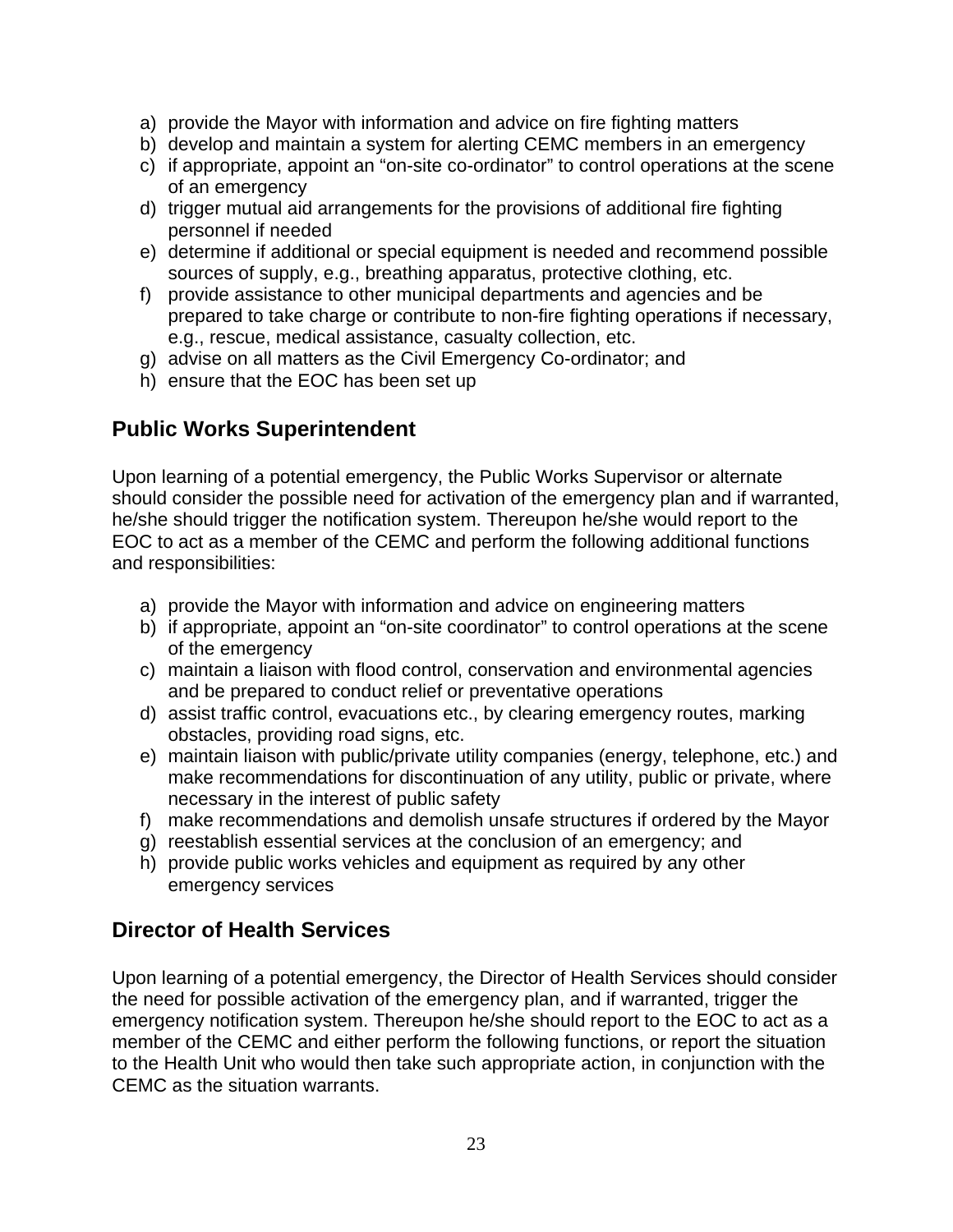Public health matters are normally the responsibility of the Medical Officer of Health who will normally take charge in such situations and:

- a) Provide advice on public health maters to the CEMC
- b) Arrange for dissemination of special instructions to the population on matters concerning public health
- c) Arrange for mass immunization where needed
- d) arrange for testing of water supplies and, when warranted, make recommendations for arranging alternate supplies
- e) notify other agencies and senior levels of government about health related matters; and
- f) consult with the Ministry of Environment and Ministry of Health and Long Term Care to provide the CEMC with additional information that may impact the perimeter of the affected area or management of the emergency response.

Arrangements for coping with mass casualties are made jointly by the health care facility and emergency medical services which serve the local area. Such arrangements will normally have been worked our beforehand to provide the following activities:

- $\triangleright$  bringing casualties to a central point for triage and afterwards, arranging a balanced distribution of casualties to appropriate health units/hospitals; and
- $\triangleright$  provision of first aid for minor casualties who would not require transportation to a health unit or hospital

#### **CAO Executive Assistant/Clerk**

The CAO Executive Assistant/Clerk, as a member of the CEMC will:

- a) ensure the effective administrative operation of the EOC with the CEMC
- b) coordinate with the Mayor and CAO to ensure that all council members are advised of any declaration of a Municipal State of Emergency or the termination of a Municipal State of Emergency
- c) log all decisions made by the CEMC
- d) coordinate the provisions of administrative staff for the EOC
- e) record minutes of the Business Cycle meeting; and
- f) ensure food and hot/cold beverages are available for the CEMC

#### **Public Information Officer**

If required, the Public Information Officer will:

- a) coordinate all media releases with the assistance from the CAO and input from departmental representatives
- b) coordinate media briefings and press conferences
- c) monitor the media for incorrect information and amend all rumours
- d) coordinate the opening of the media centre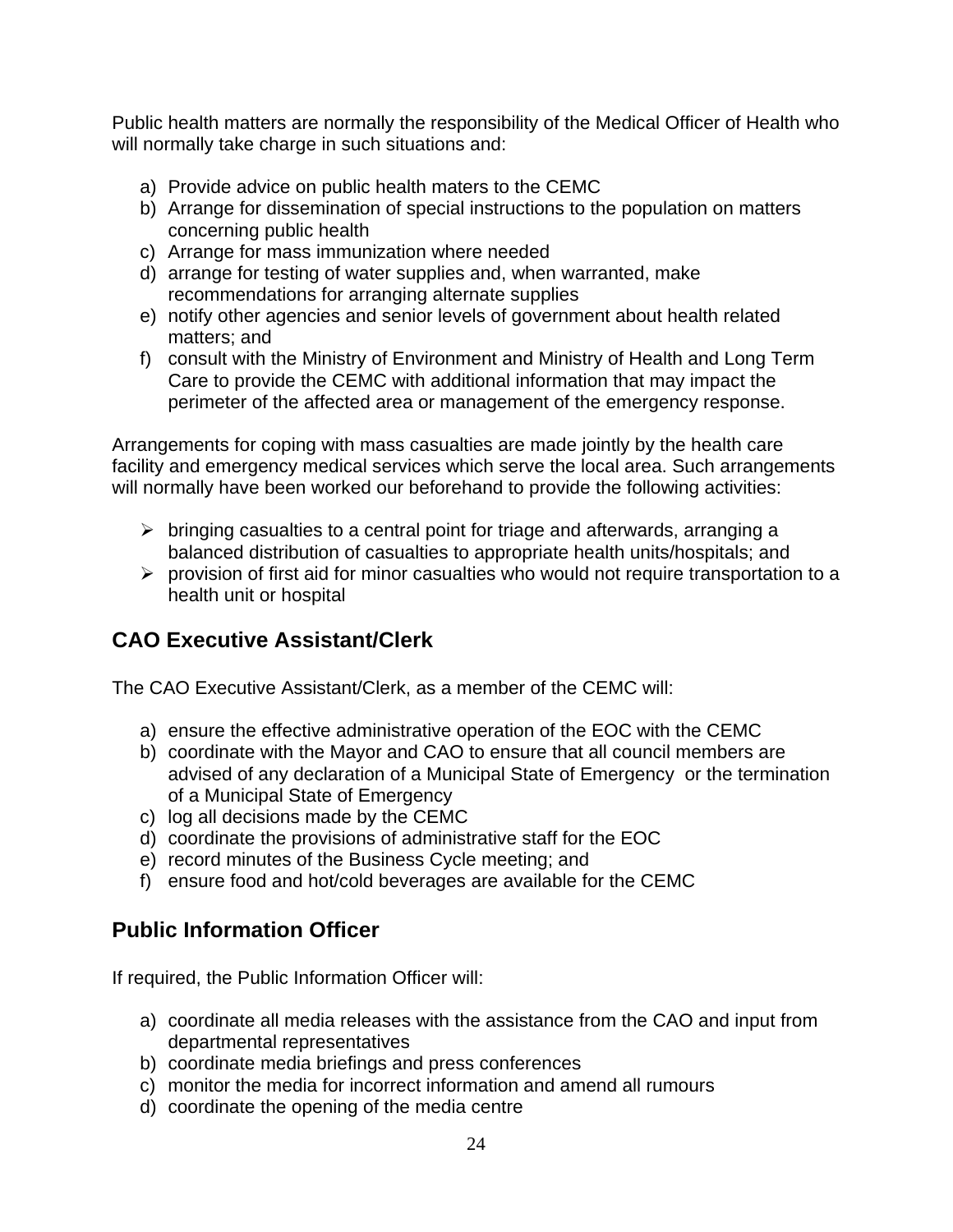# **Section 7 – Municipal Support Group**

The Municipal Support Group is comprised of municipal and/or other non-governmental officials, who may be required to advise and assist the Mayor and the CEMC during an emergency.

Municipal Support Group Responsibilities include:

- collecting and disseminating information on the emergency
- ensuring emergency information is disseminated to their respective departments and agencies; and
- maintaining a log outlining communications and actions taken

The Municipal Support Group drawn from organizations listed hereunder may be called upon individually or be asked to deliberate and make recommendations collectively.

Not all Municipal Support Group members may be called upon to attend the EOC, even during a "Full Notification" of the CEMC. Support Group members may be notified at the beginning of an emergency, for the duration of the emergency or periodically throughout the emergency at the request of the CEMC. Municipal Support Group membership is highly dependant upon the circumstance of the emergency event and may include members not listed in this section.

Members of the Municipal Support Group include:

- All Municipal Department Heads
- Canadian Rangers
- Dawson Highways
- Dawson Humane Society
- Health and Social Services
- Klondike Fire Department
- Klondike Wildland Fire Centre
- McDonald Lodge
- Medical Officer of Health
- Northwestel
- Parks Canada
- Property Management
- Religious Affiliations
- Tr'ondek Hwech'in
- Yukon Energy
- Yukon Housing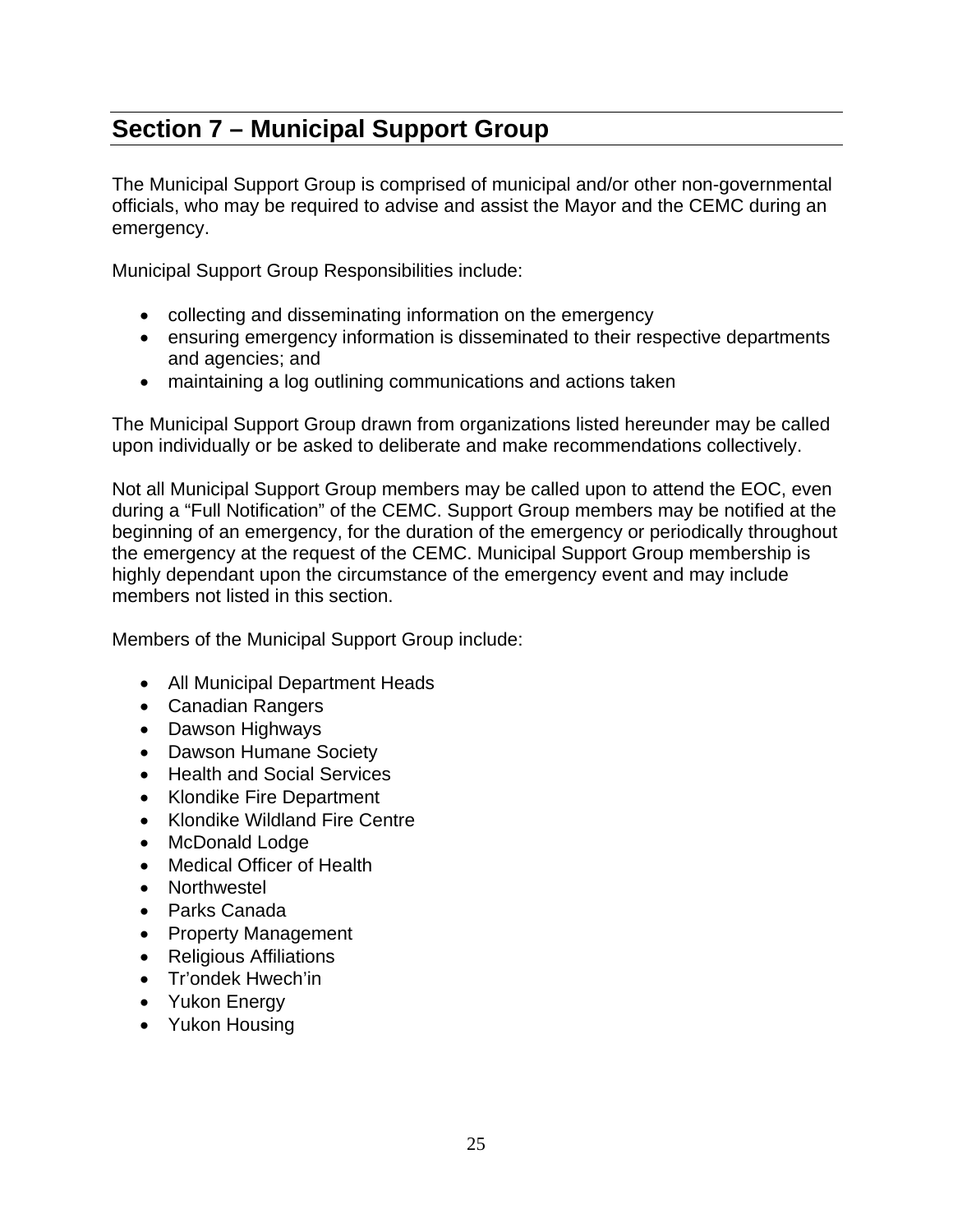# **Section 8 – Assistance – Other Agencies**

There exist agencies external to the municipal response structure that may be required to provide assistance during an emergency either by virtue of their specialized knowledge and expertise, or by reason of legislation or regulation. The more common of these are listed below.

#### **Natural Resources – Yukon Government – Water Resources**

Through their expertise and monitoring, the water resource authority will be warning of an impending flood situation in advance of the actual event. Appropriate warnings will be sent by the authority to the city. Should the situation develop to require a plan/EOC activation, Territorial Ministries not already known to be responding will be notified by the CEMC through the Emergency Measures Organization. A representative from the authority may be asked to join the EOC as an ad hoc member.

Occasionally, an event originating from within the city and impacting conservation lands or jurisdiction may occur. In these cases, the lead agency for the municipal response is responsible for ensuring the appropriate authority is contacted.

#### **School Boards/Boards of Education**

Public and/or Private schools are an excellent resource to be used during emergencies. If there is a need to evacuate residents, schools are generally the first choice for use as reception/evacuation centres to temporarily shelter persons displaced by the emergency. It is the responsibility of Social Services to coordinate, and liaise with the local School Boards/Boards of Education to ensure that agreements are in place to facilitate access to, and use of their facilities when and if required. These provisions are included within the Social Services emergency plan.

#### **Nursing Station**

During an emergency, the Nursing Station will be responsible for:

- $\triangleright$  Implementing their own internal nursing station emergency plan as required
- $\triangleright$  Liaising with the Medical Officer, and Emergency Medical Services in the EOC regarding issues of mutual concern; and
- $\triangleright$  Evaluating any requests for the provision of emergency medical teams at the emergency site

#### **Utility Suppliers**

Public, Private and Territorial Utilities may be requested to assist during a municipal emergency, and to provide a representative to advise the CEMC. Arrangements must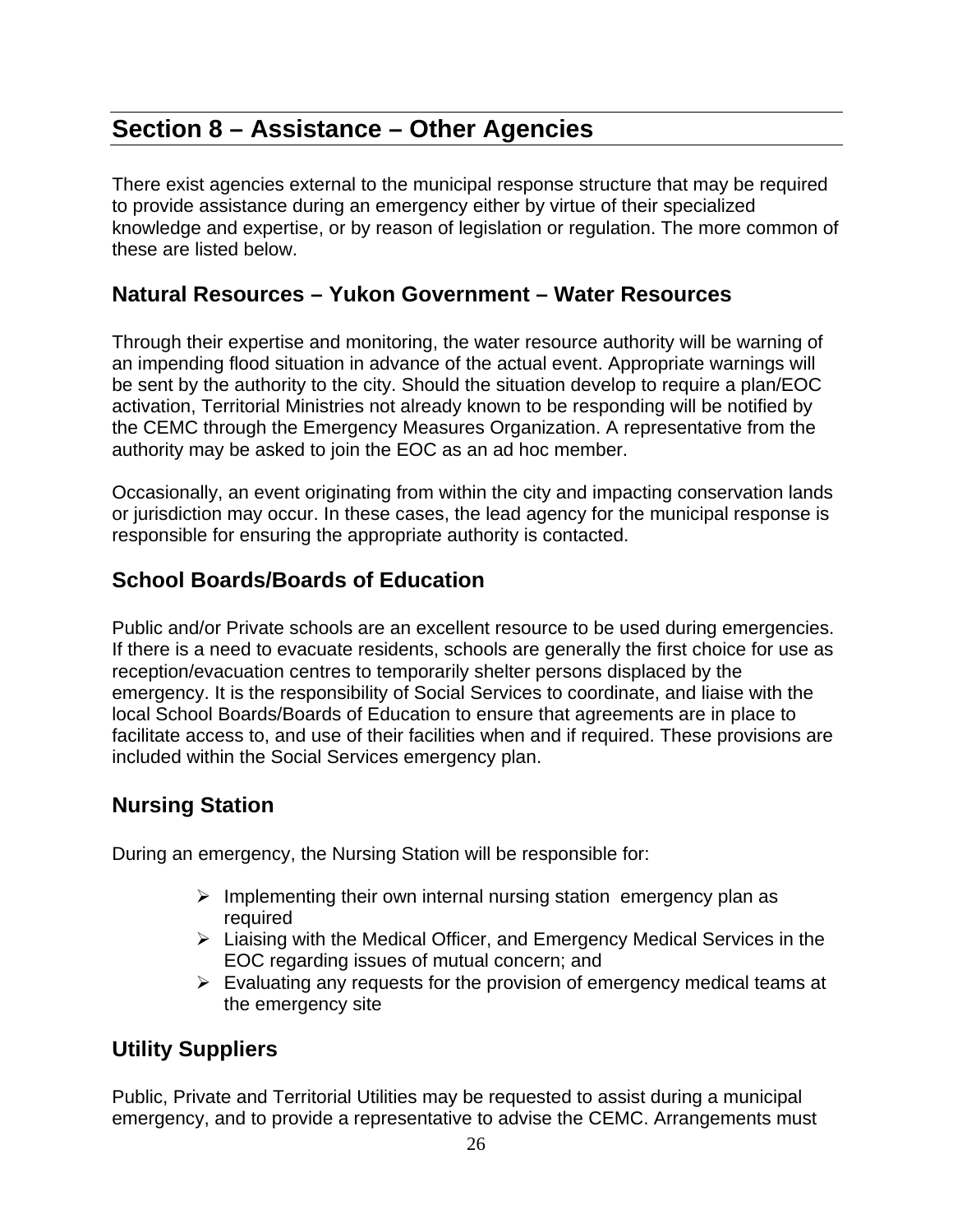be in place through their own emergency plans to coordinate and liaise with the CEMC regarding issues of mutual concern, and the potential disruption of any utility service.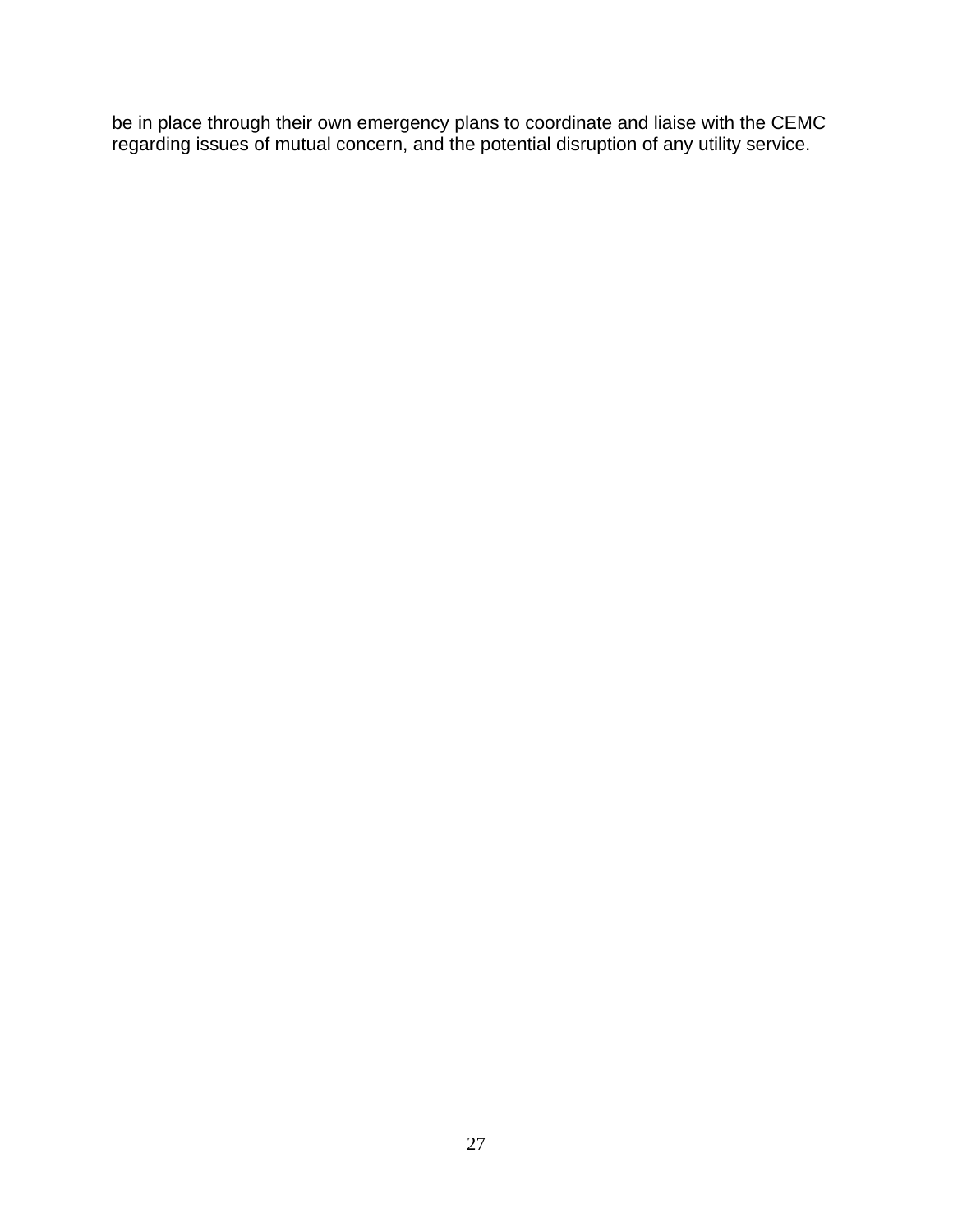# **Section 9 – Assistance – Territorial and Federal**

If locally available resources, including those which might be available from bordering municipalities are insufficient to meet emergency requirements, then assistance may be required for the Territorial or Federal government. Assistance can take many forms including, additional personnel, specialized materials, equipment, or specific expertise.

#### **Federal Assistance**

Federal assistance cannot be obtained directly by a municipality but must be requested through the Territorial Government. Municipalities are directed to the Emergency Measures Organization for this resource.

#### **Territorial Assistance**

Where territorial assistance is required, which is outside of normal departmental or service working arrangements, the request will be made to the Emergency Measures Organization in the Joint Emergency Operations Co-ordination Centre (JEOCC). The JEOCC is operational 24/7/365.

If the Municipality makes the request directly to the Territorial Government, the Municipality must be prepared to be billed for services rendered.

Other Territorial Departments may have a role to play in a municipal emergency. Some ministries have their own emergency plans and procedures for dealing with certain emergency scenarios. They may also have specialized resources and/or equipment that may be requested to provide assistance during municipal emergencies. Overviews of Territorial departments that may be requested to assist or which may have certain duties to perform during emergencies are provided in the following table.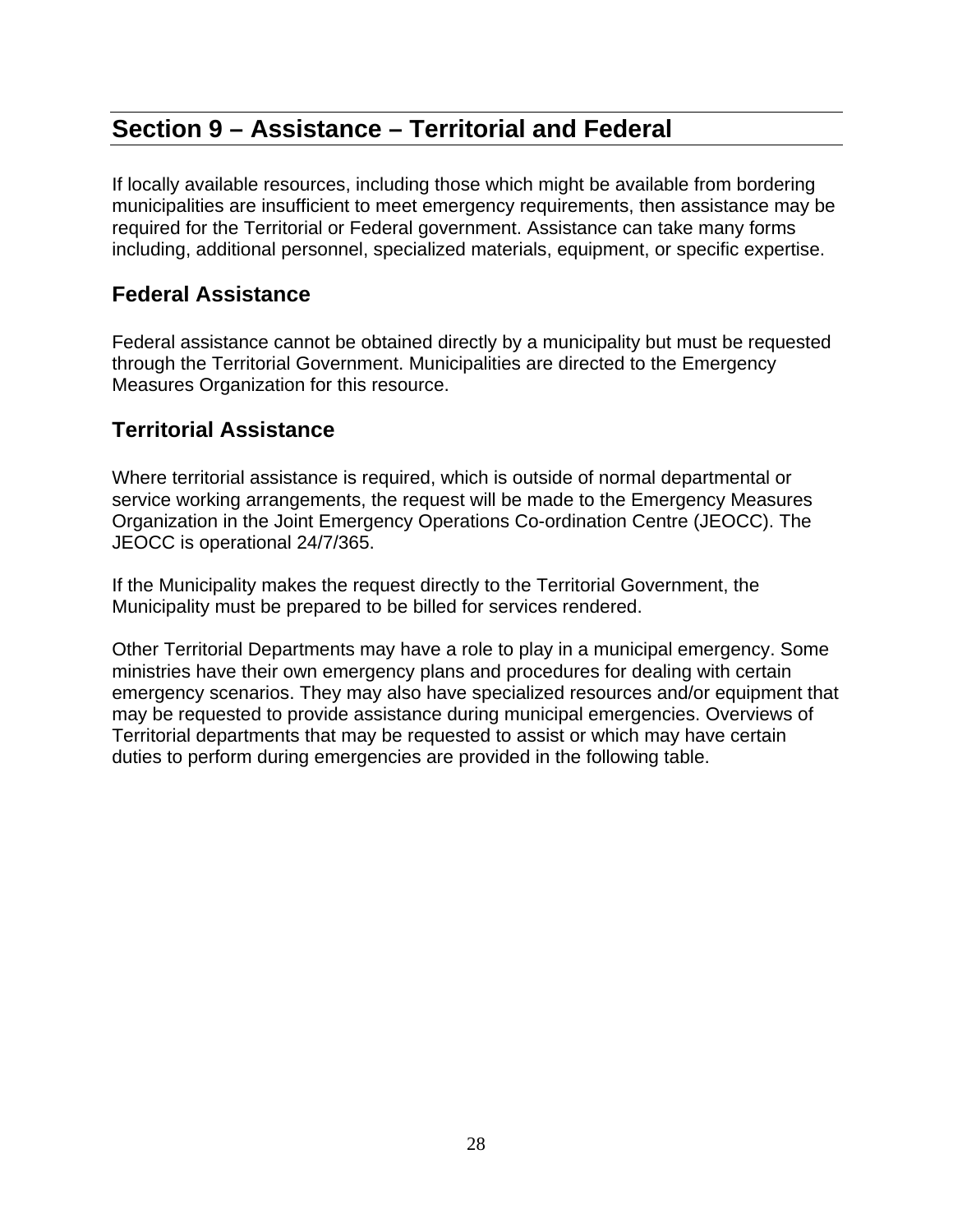| <b>DEPARTMENT</b>                 | <b>JURISDICTION</b>                                                                                                                                                                                                                                                                                                                                                                                                                                                                   |  |  |
|-----------------------------------|---------------------------------------------------------------------------------------------------------------------------------------------------------------------------------------------------------------------------------------------------------------------------------------------------------------------------------------------------------------------------------------------------------------------------------------------------------------------------------------|--|--|
| <b>Community Services</b>         | Health and safety of emergency responders<br>$\bullet$<br>Coordinating the territory's preparedness for,<br>response to, and recovery from, major<br>emergencies and disasters, including fire,<br>flood, power failure, toxic spills and extreme<br>weather<br>Emergency shelter, food and clothing, victim<br>registration and inquiry and personal services<br>required in support of all emergencies<br>Coordination of extraordinary territorial<br>expenditures for emergencies |  |  |
| Energy, Mines and Resources       | Energy supply matters<br>Agriculture and food emergencies                                                                                                                                                                                                                                                                                                                                                                                                                             |  |  |
| Environment                       | Spills of pollutants to the natural environment                                                                                                                                                                                                                                                                                                                                                                                                                                       |  |  |
| <b>Health and Social Services</b> | Large scale human health emergencies and<br>$\bullet$<br>epidemic emergency health services<br><b>Emergency health services</b>                                                                                                                                                                                                                                                                                                                                                       |  |  |
| <b>Highways and Public Works</b>  | Highway and other transportation services<br>$\bullet$                                                                                                                                                                                                                                                                                                                                                                                                                                |  |  |
|                                   |                                                                                                                                                                                                                                                                                                                                                                                                                                                                                       |  |  |
|                                   |                                                                                                                                                                                                                                                                                                                                                                                                                                                                                       |  |  |
|                                   |                                                                                                                                                                                                                                                                                                                                                                                                                                                                                       |  |  |
|                                   |                                                                                                                                                                                                                                                                                                                                                                                                                                                                                       |  |  |
|                                   |                                                                                                                                                                                                                                                                                                                                                                                                                                                                                       |  |  |
|                                   |                                                                                                                                                                                                                                                                                                                                                                                                                                                                                       |  |  |
|                                   |                                                                                                                                                                                                                                                                                                                                                                                                                                                                                       |  |  |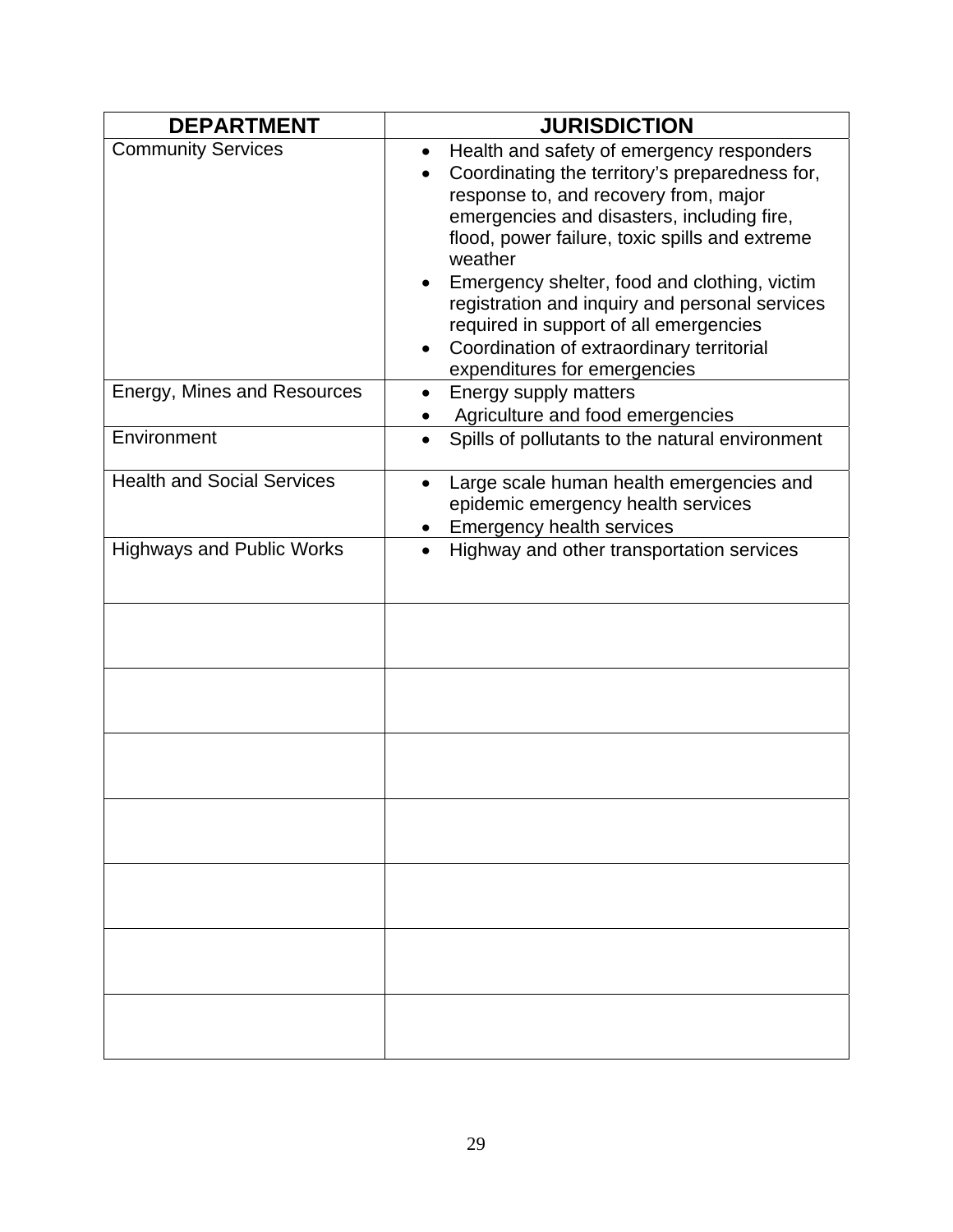## **Section 10 – Emergency Public Information**

During an emergency, it is essential that the City of Dawson be able to coordinate the release of appropriated and factual information, issue authoritative directives to the public, and respond to, or redirect requests for information regarding any aspect of the emergency. In order to accomplish this, an Emergency Public Information Officer will coordinate all emergency public alert functions and operate out of the EOC.

The lead spokesperson will always by the Mayor for the City of Dawson, or their official designate. He/she has the responsibility and authority to speak to the media on behalf of the City of Dawson regarding any and all aspects of the emergency and municipal emergency operations.

The Emergency Public Information Officer will coordinate all media releases with the CAO with assistance from respective department representatives as per emergency event. The Emergency Public Information Officer will also coordinate all scrums, press conferences, and media briefings.

Media monitoring is very important during an emergency event. The Emergency Public Information Officer will monitor to ensure that the public is receiving the information they require and that the information received is factual and correct.

If the emergency is large scale and has significant impact in the community, a media centre will be opened to coordinate personnel from the media and to ensure the accurate and timely communication of all pertinent information.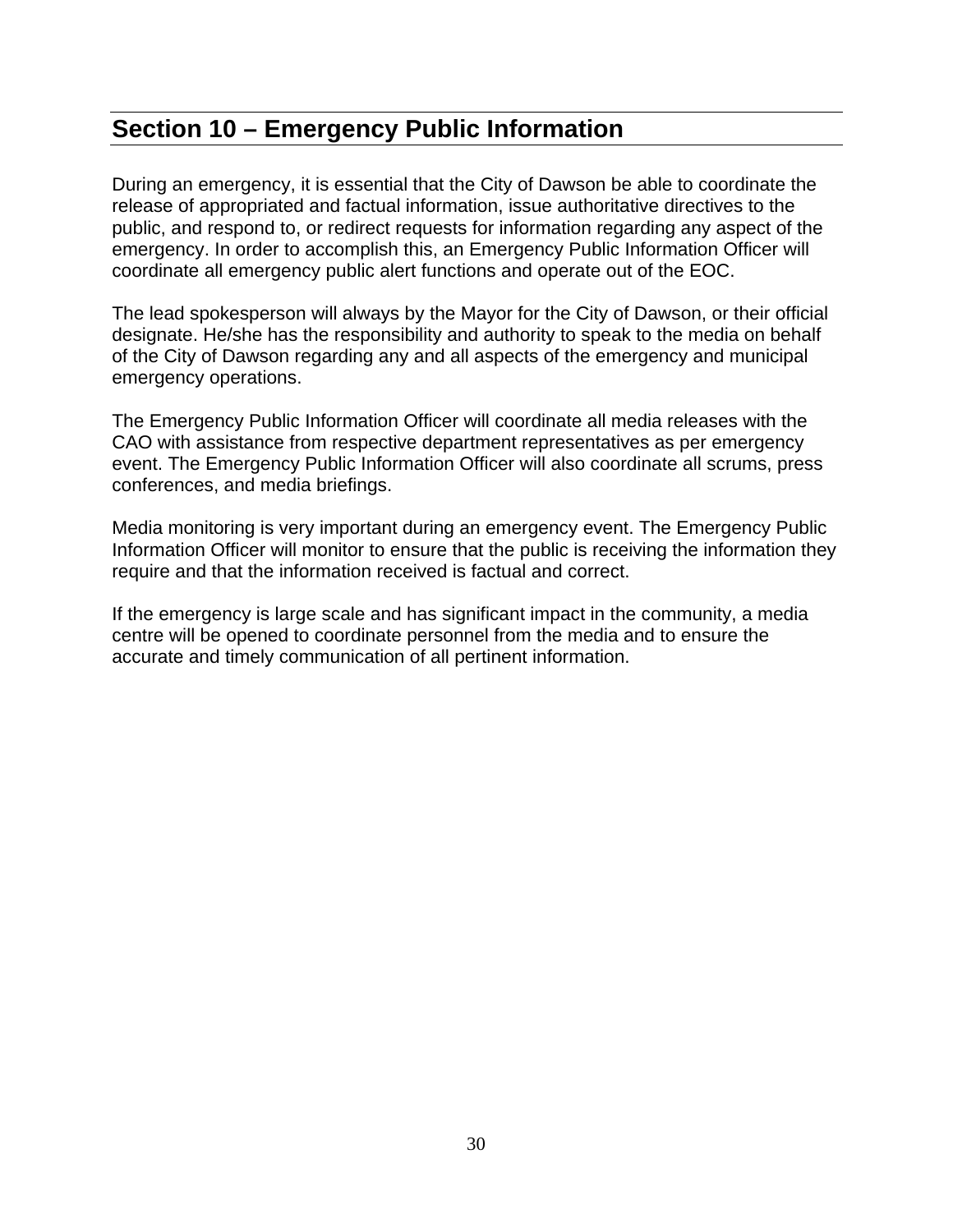# **Section 11 – Plan Maintenance and Testing**

#### **Plan Maintenance**

The CAO is ultimately responsible for ensuring that this Municipal Civil Emergency Plan is maintained and tested.

While the CAO is ultimately responsible for the Emergency Plan, the Civil Emergency Co-ordinator/Fire Chief is responsible to coordinate, facilitate, implement and test the Emergency plan based on the recommendations and directions of the Civil Emergency Measures Commission.

#### **Annual Review**

Any proposed changes to this Emergency Plan will be submitted to the CEC. All proposed changes to this Emergency Plan will be presented for review to the CEMC. Each review will be coordinated by the CEC, and conducted on or before the end of each calendar year.

#### **Revisions**

Any proposed major revisions to this Emergency Plan must be presented to the CEMC. Major revisions to this Plan sill only be approved through a recommendation of the CEMC, and may be presented to Municipal Council, at the direction of the CEMC.

Minor revisions to this Emergency Plan will be coordinated by the Fire Chief and may be brought before the CEMC.

All amendments to the Plan will be recorded and logged on an "Amendment Sheet" to be located immediately following the table of contents, at the front of each copy of the Municipal Civil Emergency Plan.

#### **Plan Distribution**

If any major revisions are made to this Emergency Plan, the amended plan may be reprinted and re-circulated in its entirety, and distributed according to the "Distribution List".

If minor revisions are made to this Emergency Plan, only a notice of the amendment and any other required changes will be distributed according to the "Distribution List".

#### **Testing the Municipal Civil Emergency Plan**

This Emergency Plan will be tested on a regular basis to ensure that the contents remain current and up to date.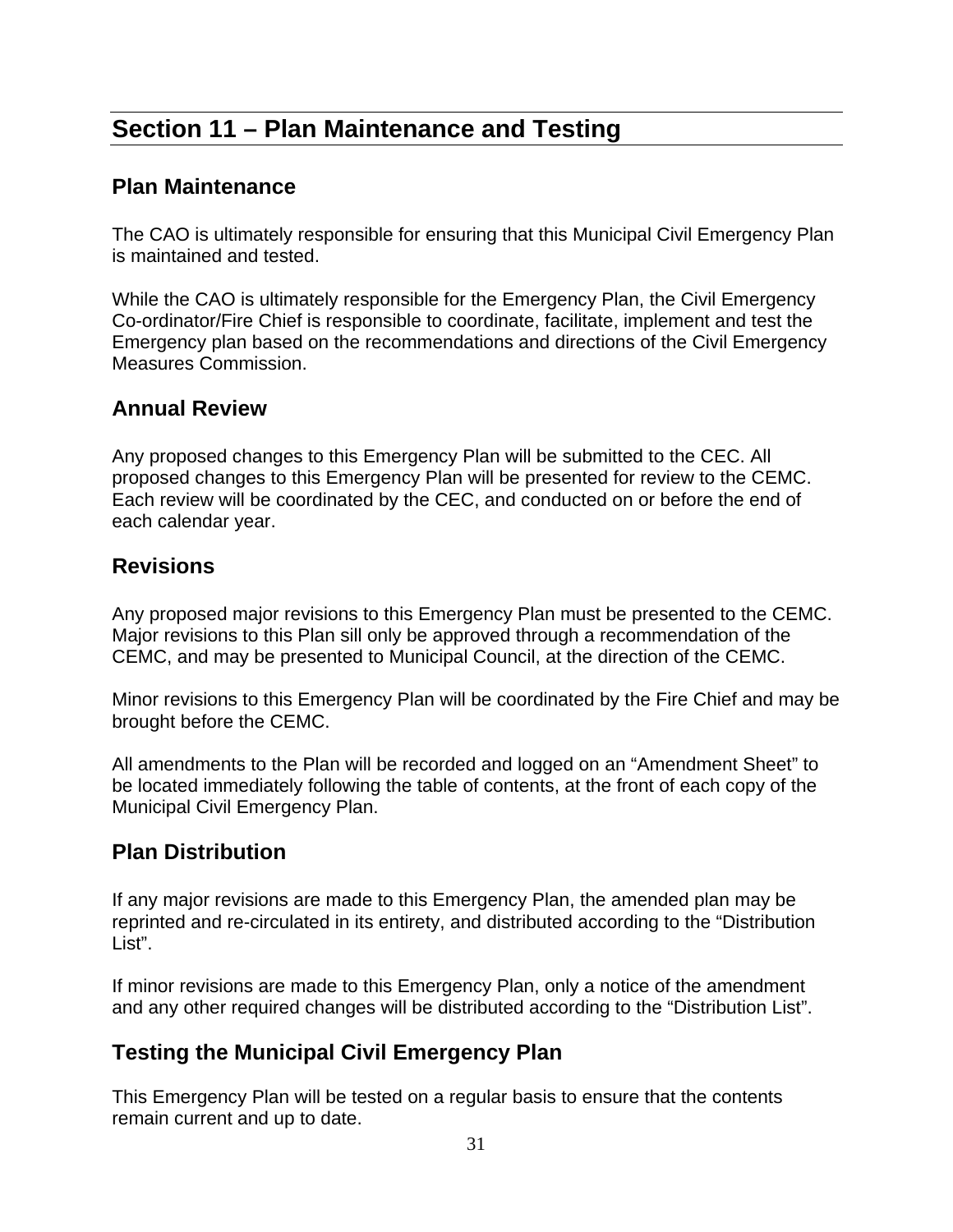#### **Annual Exercise**

The Emergency Plan will be tested a minimum of once annually using exercise. Exercises will be coordinated by the CEC to test the effectiveness of the Emergency Plan and to train municipal emergency personnel.

#### **Agency Responsibility**

Each organization and department noted in this Municipal Civil Emergency Plan is responsible for forwarding information concerning this plan to any agencies and organizations with which they entertain links related to emergency preparedness and response. At the same time it is the responsibility of such organization and department to relay to the CEC any information obtained from their linked agencies that may have an impact on the Emergency Plan. It is also the responsibility of such organizations and departments to ensure the coordination and facilitation of roles and responsibilities among its partners are fulfilled.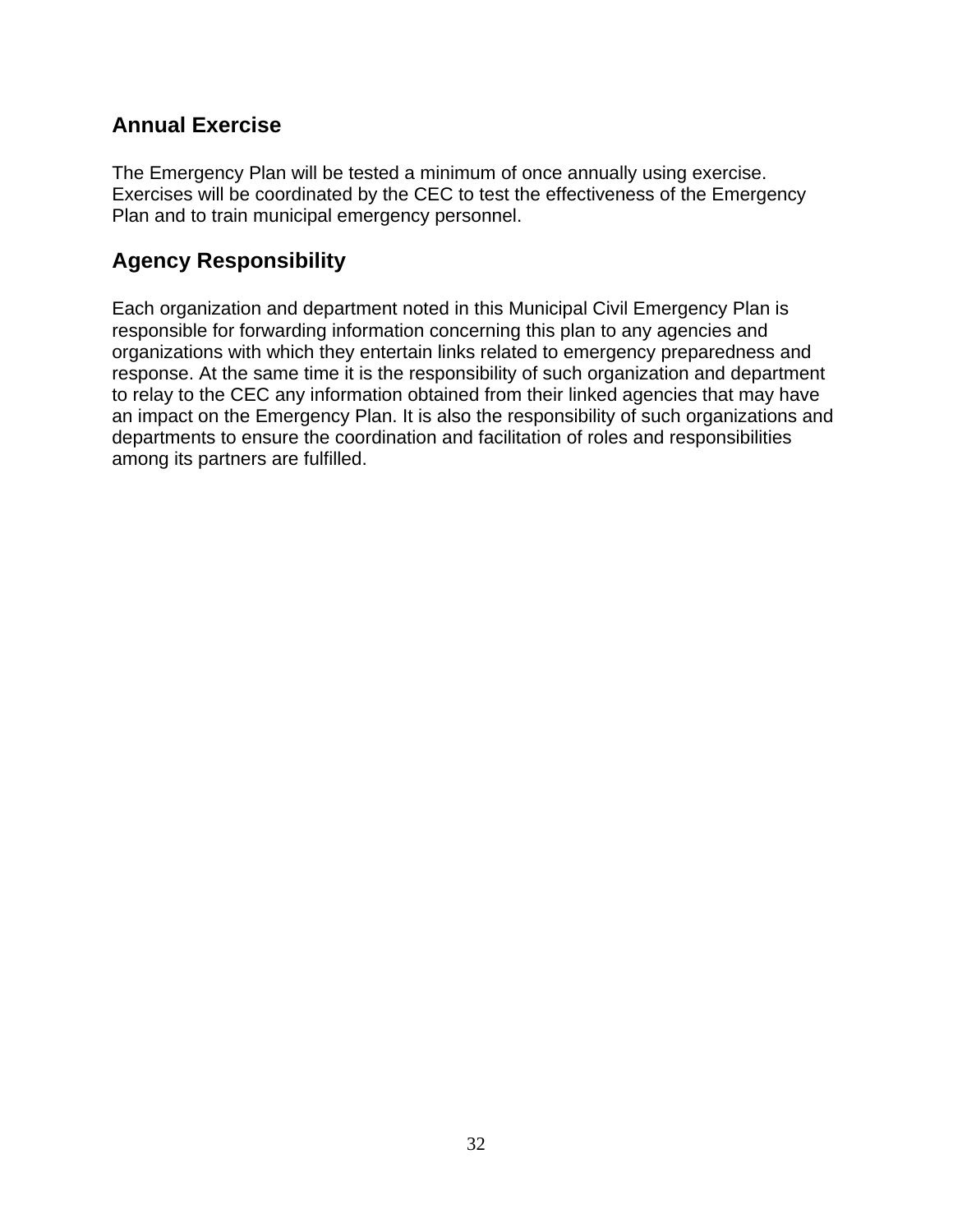# **Annex A: Municipal Civil Emergency Plan Contact List**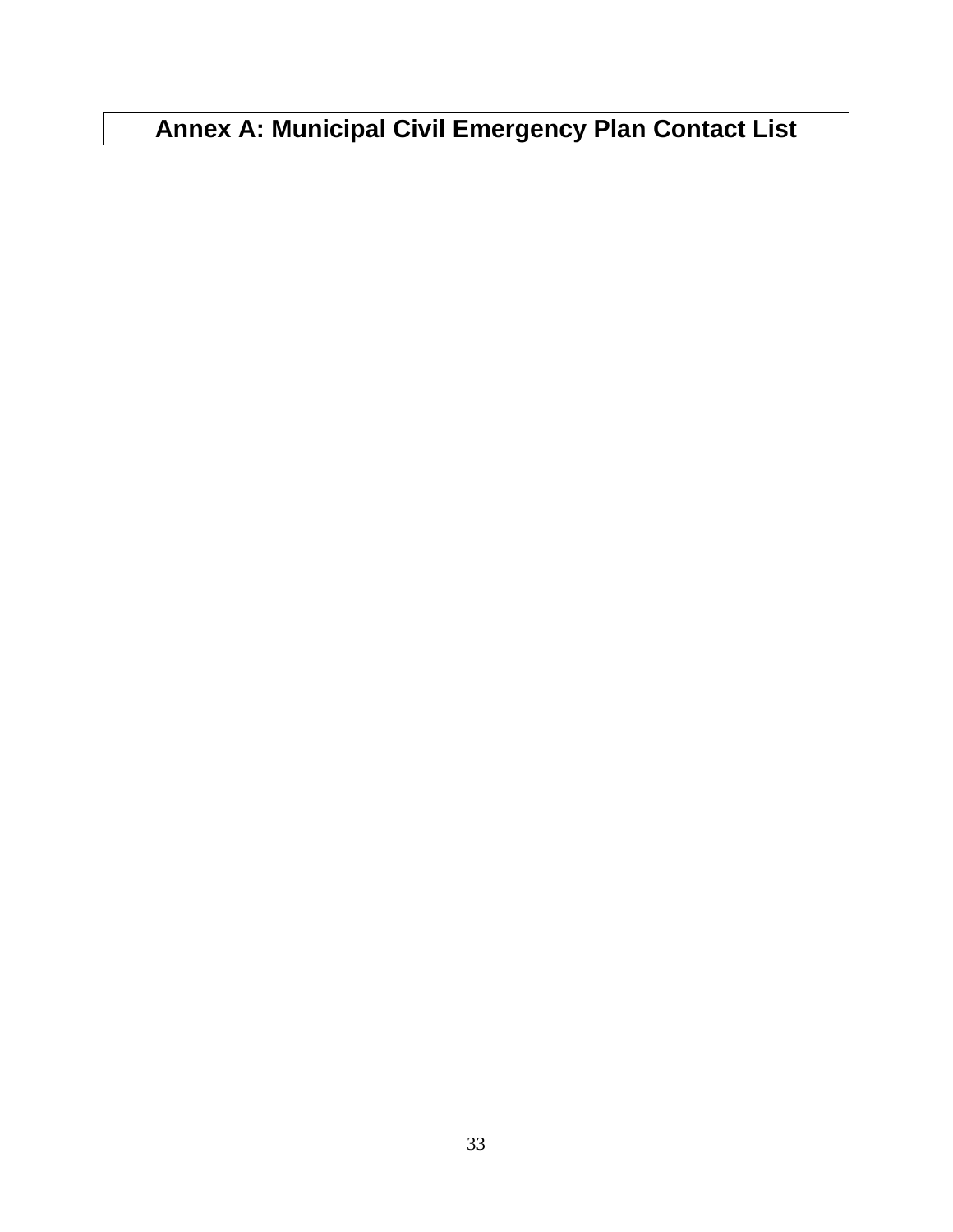# **Annex B: Notification Form for Civil Emergency Measures Commission**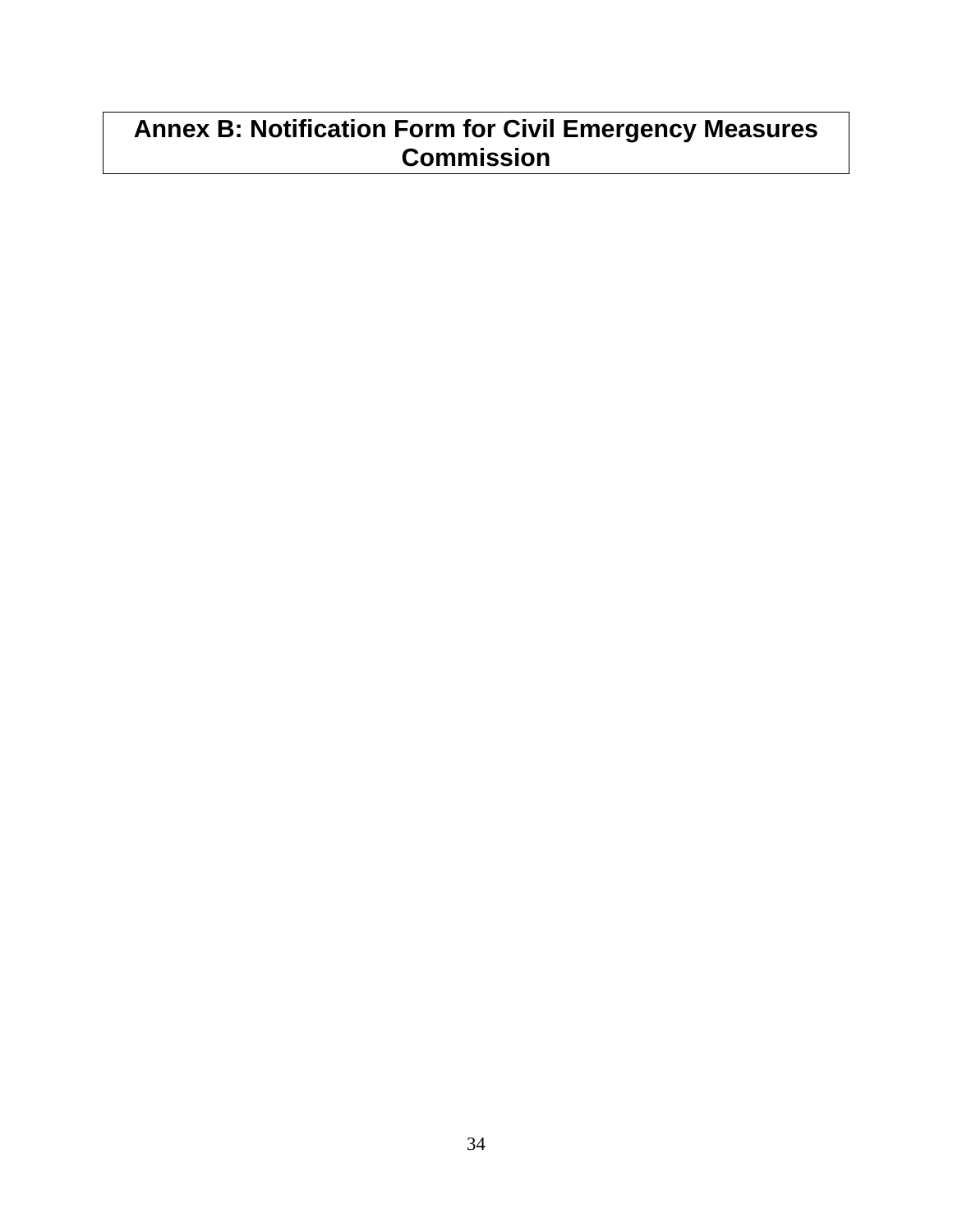

#### **Declaration of a Municipal State of Emergency**

I \_\_\_\_\_\_\_\_\_\_\_\_\_\_\_\_\_\_\_\_\_\_\_ hereby declare a municipal state of emergency (Mayor or Elected Head of Council)

In accordance with the Civil Emergency Measures Act s.7 due to the emergency described herein:

\_\_\_\_\_\_\_\_\_\_\_\_\_\_\_\_\_\_\_\_\_\_\_\_\_\_\_\_\_\_\_\_\_\_\_\_\_\_\_\_\_\_\_\_\_\_\_\_\_\_\_\_\_\_\_\_\_\_\_\_\_\_\_\_ \_\_\_\_\_\_\_\_\_\_\_\_\_\_\_\_\_\_\_\_\_\_\_\_\_\_\_\_\_\_\_\_\_\_\_\_\_\_\_\_\_\_\_\_\_\_\_\_\_\_\_\_\_\_\_\_\_\_\_\_\_\_\_\_ \_\_\_\_\_\_\_\_\_\_\_\_\_\_\_\_\_\_\_\_\_\_\_\_\_\_\_\_\_\_\_\_\_\_\_\_\_\_\_\_\_\_\_\_\_\_\_\_\_\_\_\_\_\_\_\_\_\_\_\_\_\_\_\_ \_\_\_\_\_\_\_\_\_\_\_\_\_\_\_\_\_\_\_\_\_\_\_\_\_\_\_\_\_\_\_\_\_\_\_\_\_\_\_\_\_\_\_\_\_\_\_\_\_\_\_\_\_\_\_\_\_\_\_\_\_\_\_\_

\_\_\_\_\_\_\_\_\_\_\_\_\_\_\_\_\_\_\_\_\_\_\_\_\_\_\_\_\_\_\_\_\_\_\_\_\_\_\_\_\_\_\_\_\_\_\_\_\_\_\_\_\_\_\_\_\_\_\_\_\_\_\_\_ \_\_\_\_\_\_\_\_\_\_\_\_\_\_\_\_\_\_\_\_\_\_\_\_\_\_\_\_\_\_\_\_\_\_\_\_\_\_\_\_\_\_\_\_\_\_\_\_\_\_\_\_\_\_\_\_\_\_\_\_\_\_\_\_ \_\_\_\_\_\_\_\_\_\_\_\_\_\_\_\_\_\_\_\_\_\_\_\_\_\_\_\_\_\_\_\_\_\_\_\_\_\_\_\_\_\_\_\_\_\_\_\_\_\_\_\_\_\_\_\_\_\_\_\_\_\_\_\_ \_\_\_\_\_\_\_\_\_\_\_\_\_\_\_\_\_\_\_\_\_\_\_\_\_\_\_\_\_\_\_\_\_\_\_\_\_\_\_\_\_\_\_\_\_\_\_\_\_\_\_\_\_\_\_\_\_\_\_\_\_\_\_\_

for an emergency area or part thereof described as:

City officials have been delegated the authority to implement powers that are set out in the Civil Emergency Measures Act.

As required the City of Dawson officially informs Emergency Measures Organization, and also the population inside the affected area, that a municipal state of Emergency exists.

\_\_\_\_\_\_\_\_\_\_\_\_\_\_\_\_\_\_\_\_\_\_\_ \_\_\_\_\_\_\_\_\_\_\_\_\_\_\_ \_\_\_\_\_\_\_\_\_\_ Mayor, City of Dawson **Date** Date **Date** Time

(Note: Fax to EMO Duty Officer – 867-393-6266)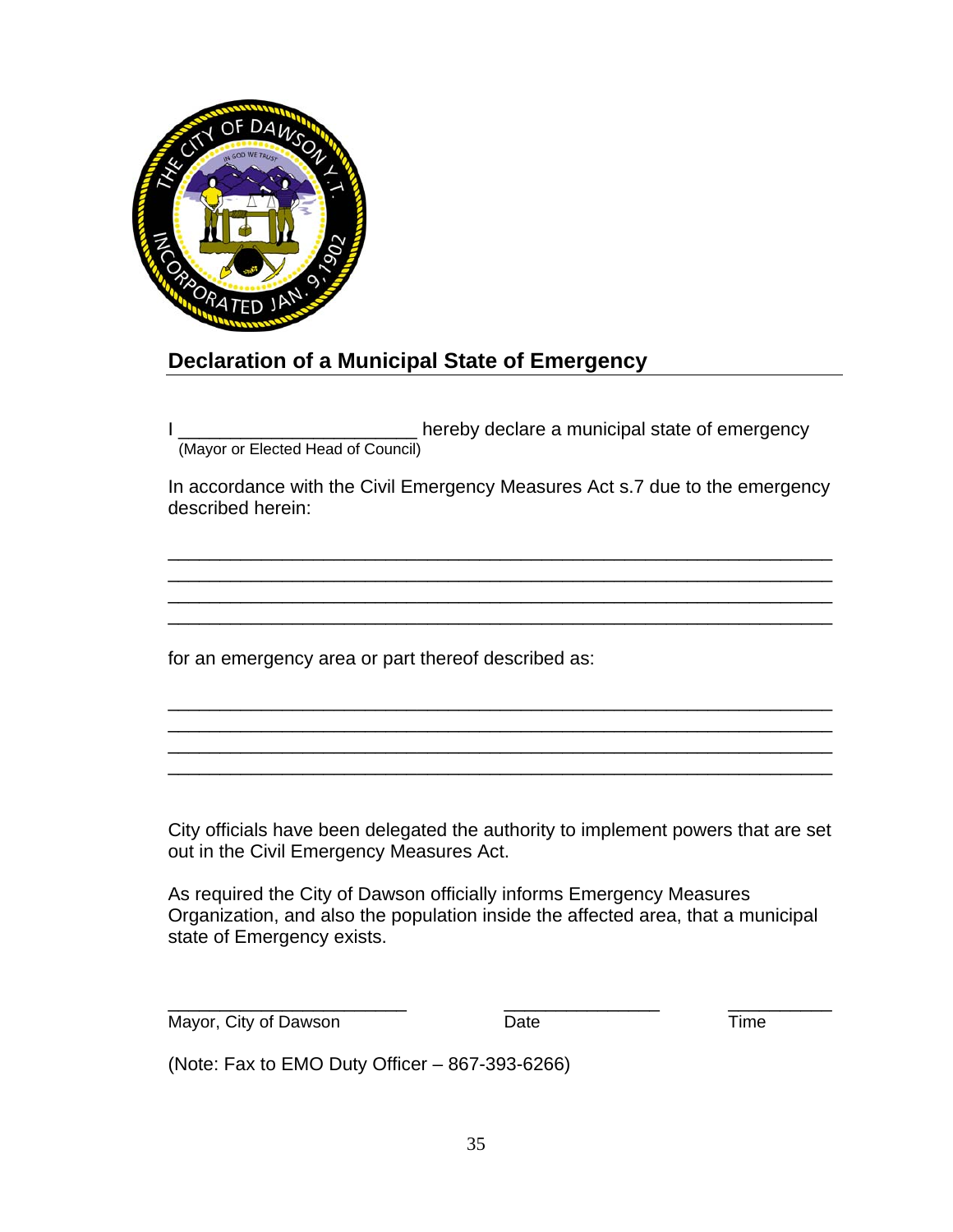

### **Termination of a Declaration of a Municipal State of Emergency**

I \_\_\_\_\_\_\_\_\_\_\_\_\_\_\_\_\_\_\_\_\_\_\_\_\_\_\_ hereby declare a municipal state of emergency (Mayor or Elected Head of Council)

terminated In accordance with the Civil Emergency Measures Act s.7 due to the emergency described herein:

\_\_\_\_\_\_\_\_\_\_\_\_\_\_\_\_\_\_\_\_\_\_\_\_\_\_\_\_\_\_\_\_\_\_\_\_\_\_\_\_\_\_\_\_\_\_\_\_\_\_\_\_\_\_\_\_\_\_\_\_\_\_\_\_ \_\_\_\_\_\_\_\_\_\_\_\_\_\_\_\_\_\_\_\_\_\_\_\_\_\_\_\_\_\_\_\_\_\_\_\_\_\_\_\_\_\_\_\_\_\_\_\_\_\_\_\_\_\_\_\_\_\_\_\_\_\_\_\_ \_\_\_\_\_\_\_\_\_\_\_\_\_\_\_\_\_\_\_\_\_\_\_\_\_\_\_\_\_\_\_\_\_\_\_\_\_\_\_\_\_\_\_\_\_\_\_\_\_\_\_\_\_\_\_\_\_\_\_\_\_\_\_\_

\_\_\_\_\_\_\_\_\_\_\_\_\_\_\_\_\_\_\_\_\_\_\_\_\_\_\_\_\_\_\_\_\_\_\_\_\_\_\_\_\_\_\_\_\_\_\_\_\_\_\_\_\_\_\_\_\_\_\_\_\_\_\_\_ \_\_\_\_\_\_\_\_\_\_\_\_\_\_\_\_\_\_\_\_\_\_\_\_\_\_\_\_\_\_\_\_\_\_\_\_\_\_\_\_\_\_\_\_\_\_\_\_\_\_\_\_\_\_\_\_\_\_\_\_\_\_\_\_ \_\_\_\_\_\_\_\_\_\_\_\_\_\_\_\_\_\_\_\_\_\_\_\_\_\_\_\_\_\_\_\_\_\_\_\_\_\_\_\_\_\_\_\_\_\_\_\_\_\_\_\_\_\_\_\_\_\_\_\_\_\_\_\_ \_\_\_\_\_\_\_\_\_\_\_\_\_\_\_\_\_\_\_\_\_\_\_\_\_\_\_\_\_\_\_\_\_\_\_\_\_\_\_\_\_\_\_\_\_\_\_\_\_\_\_\_\_\_\_\_\_\_\_\_\_\_\_\_

for an emergency area or part thereof described as:

\_\_\_\_\_\_\_\_\_\_\_\_\_\_\_\_\_\_\_\_\_\_\_ \_\_\_\_\_\_\_\_\_\_\_\_\_\_\_ \_\_\_\_\_\_\_\_\_\_ Mayor, City of Dawson **Date** Date **Date** Time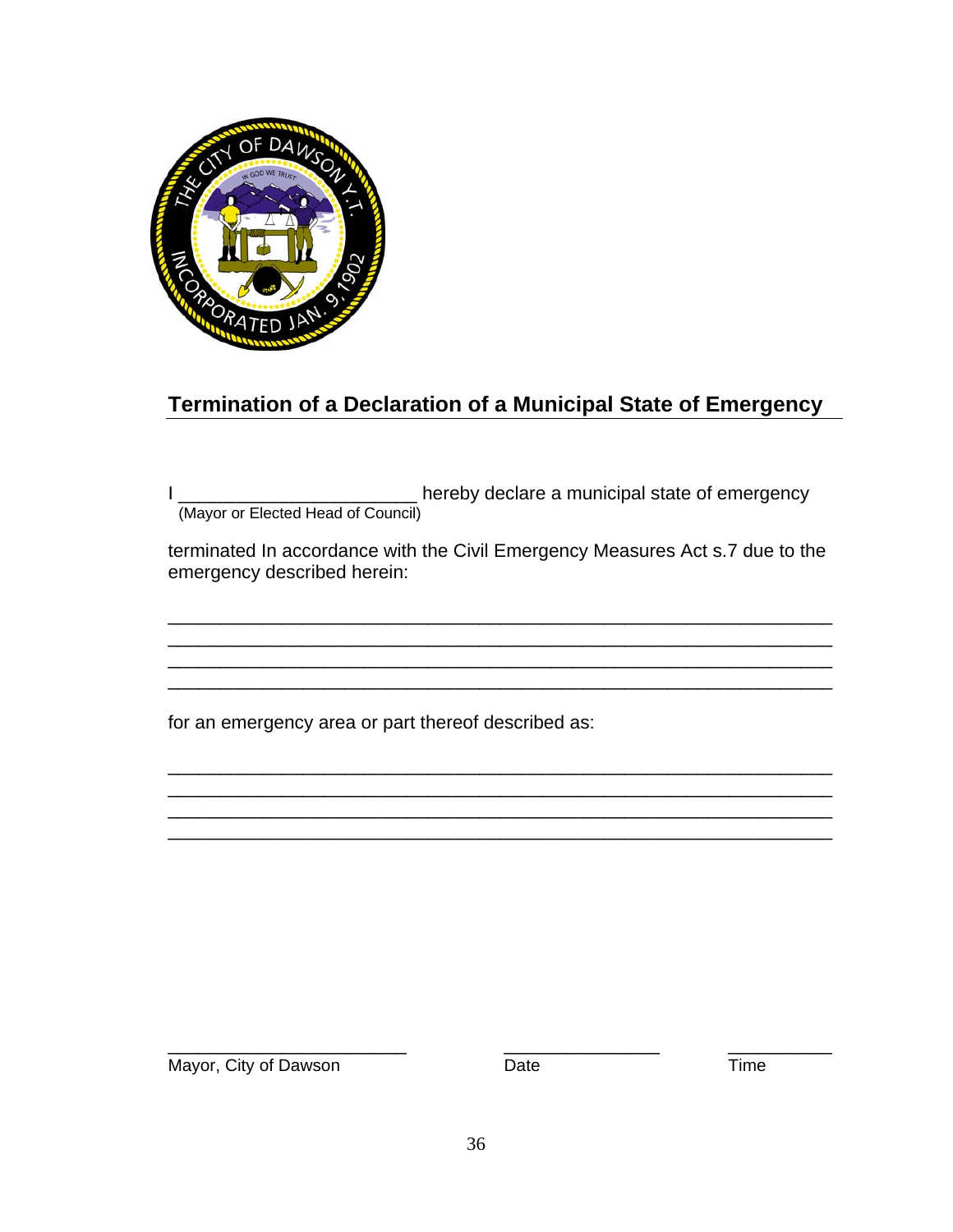# **Annex C: Resource Inventory**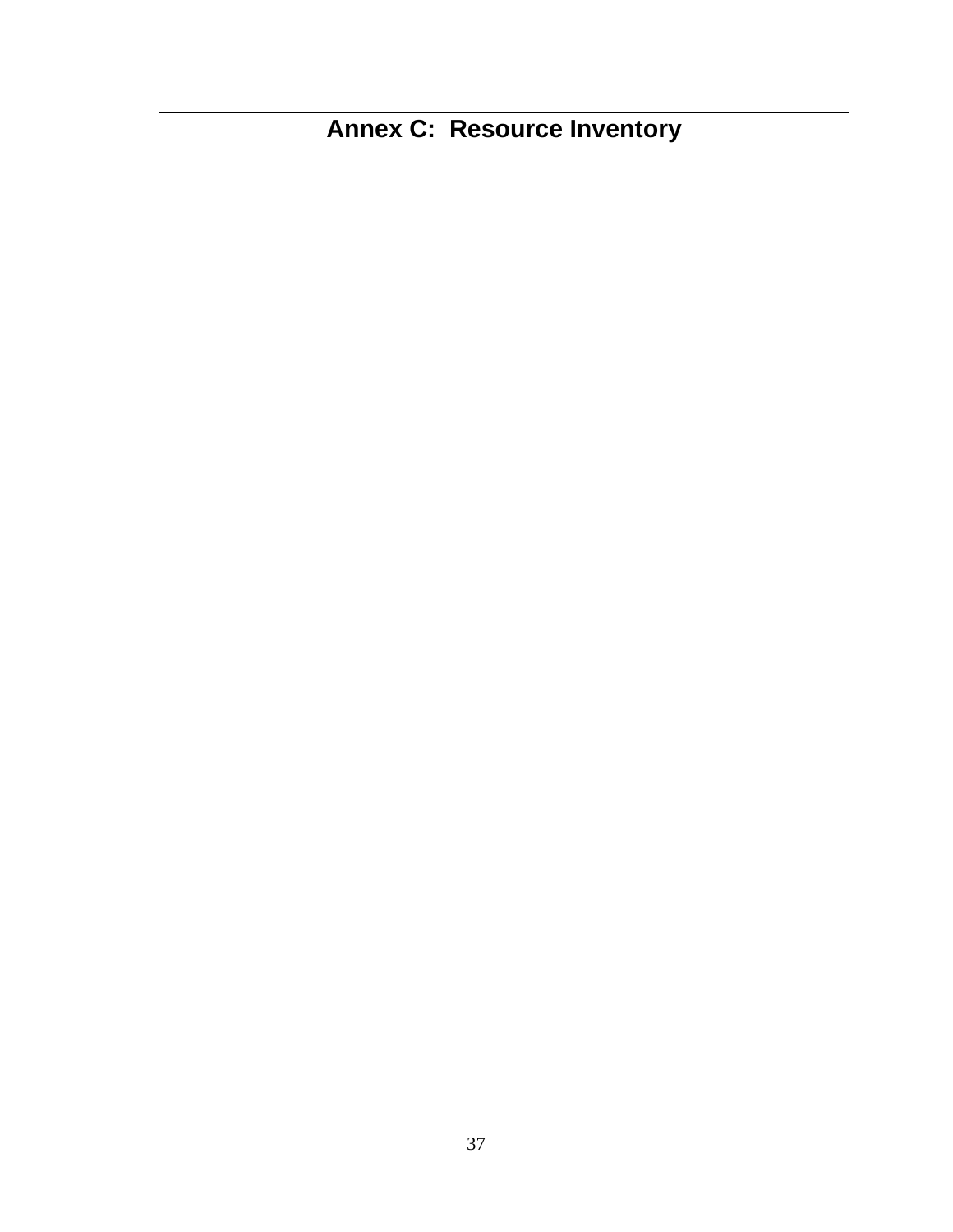# **Available Equipment Resources Inventory**

| <b>Equipment</b>       | <b>Owner/Operator</b> | <b>Address</b> | <b>Phone</b> |
|------------------------|-----------------------|----------------|--------------|
|                        |                       |                | Home:        |
| <b>Backhoe</b>         |                       |                | Work:        |
|                        |                       |                | Cell:        |
|                        |                       |                | Home:        |
| <b>Pickup Truck</b>    |                       |                | Work:        |
|                        |                       |                | Cell:        |
|                        |                       |                | Home:        |
| <b>Heavy Truck</b>     |                       |                | Work:        |
|                        |                       |                | Cell:        |
|                        |                       |                | Home:        |
| <b>Trailer</b>         |                       |                | Work:        |
|                        |                       |                | Cell:        |
|                        |                       |                | Home:        |
| <b>Power Generator</b> |                       |                | <b>Work:</b> |
|                        |                       |                | Cell:        |
|                        |                       |                | Home:        |
| Loader                 |                       |                | Work:        |
|                        |                       |                | Cell:        |
|                        |                       |                | Home:        |
| <b>Power Saw</b>       |                       |                | Work:        |
|                        |                       |                | Cell:        |

**The phone numbers and other contact information for individual are confidential to the Civil Emergency Measured Commission. While it is integral to the Municipal Civil Emergency Plan it is not available to the public.**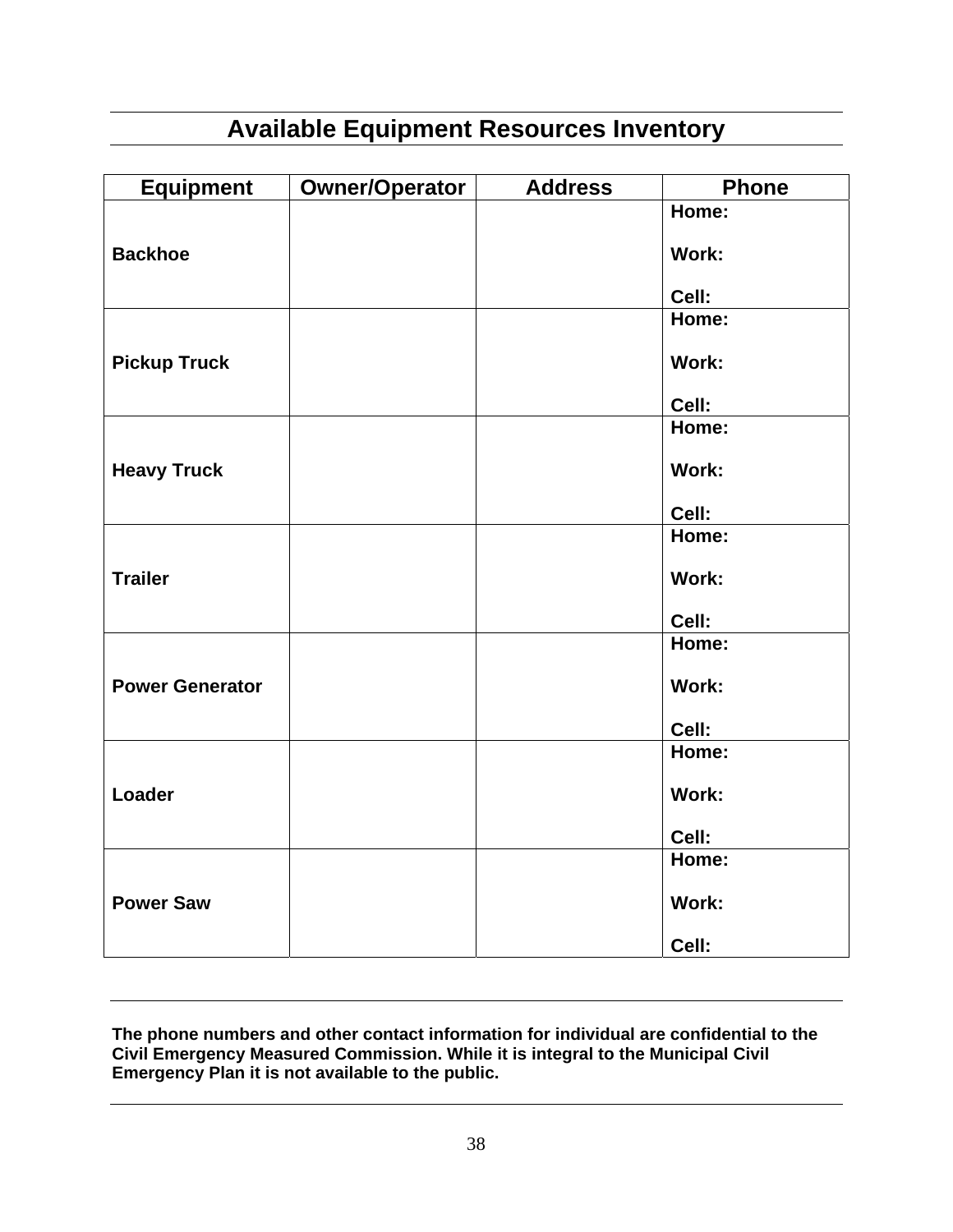| <b>Equipment</b>                              | <b>Owner/Operator</b> | <b>Address</b> | <b>Phone</b> |
|-----------------------------------------------|-----------------------|----------------|--------------|
|                                               |                       |                | Home:        |
| <b>Water Pump</b>                             |                       |                | Work:        |
|                                               |                       |                | Cell:        |
|                                               |                       |                | Home:        |
| <b>Crawler</b>                                |                       |                | Work:        |
|                                               |                       |                | Cell:        |
|                                               |                       |                | Home:        |
| <b>Excavator</b>                              |                       |                | Work:        |
|                                               |                       |                |              |
|                                               |                       |                | Cell:        |
|                                               |                       |                | Home:        |
| 200 Gallon Water<br><b>Tank</b>               |                       |                | Work:        |
|                                               |                       |                | Cell:        |
|                                               |                       |                | Home:        |
| <b>Trucks used for</b><br><b>Water Supply</b> |                       |                | Work:        |
|                                               |                       |                | Cell:        |
|                                               |                       |                | Home:        |
|                                               |                       |                | Work:        |
|                                               |                       |                | Cell:        |
|                                               |                       |                | Home:        |
|                                               |                       |                | Work:        |
|                                               |                       |                | Cell:        |

**The phone numbers and other contact information for individual are confidential to the Civil Emergency Measured Commission. While it is integral to the Municipal Civil Emergency Plan it is not available to the public.**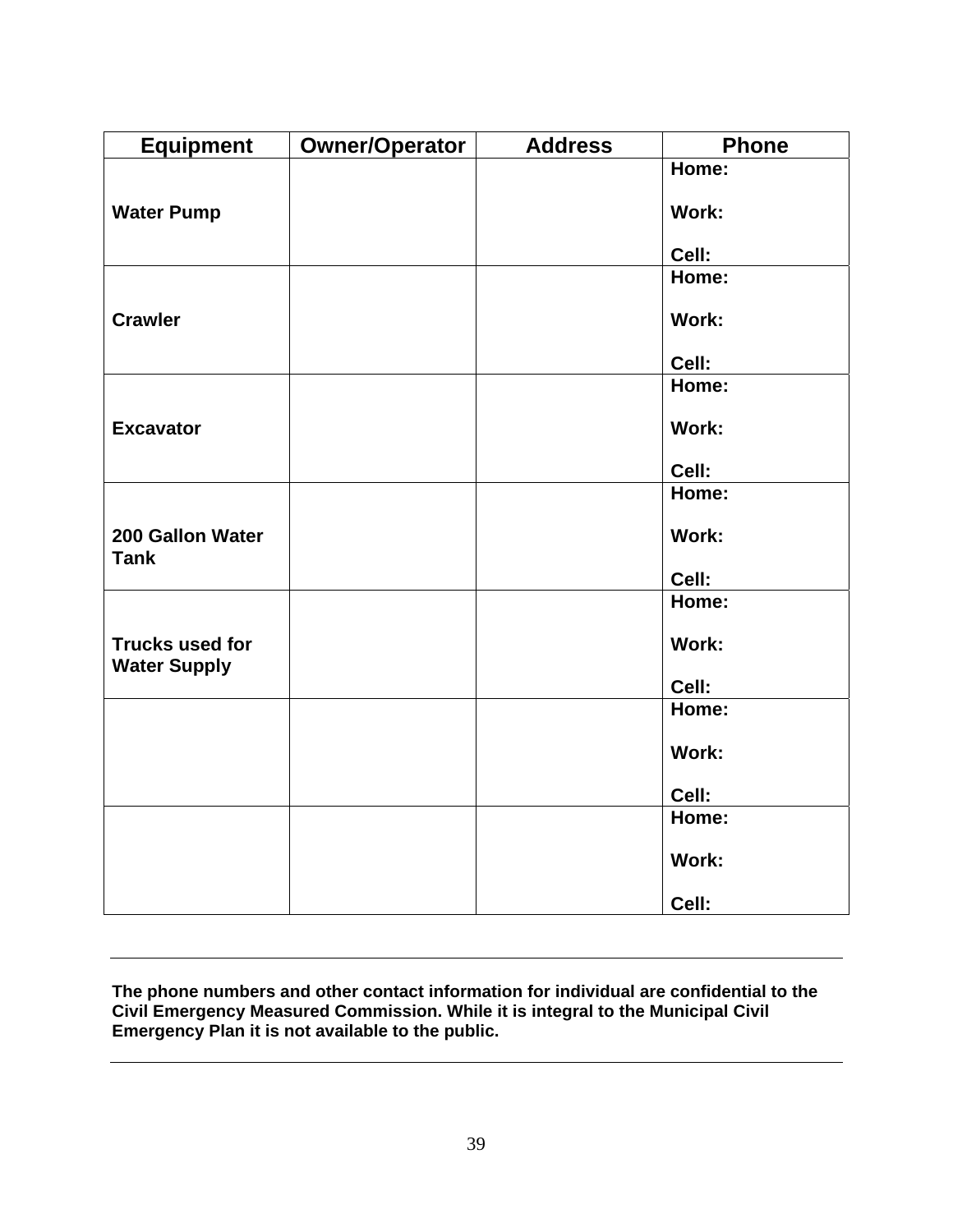| <b>Equipment</b> | <b>Owner/Operator</b> | <b>Address</b> | <b>Phone</b> |
|------------------|-----------------------|----------------|--------------|
|                  |                       |                | Home:        |
|                  |                       |                | Work:        |
|                  |                       |                |              |
|                  |                       |                | Cell:        |
|                  |                       |                | Home:        |
|                  |                       |                | Work:        |
|                  |                       |                | Cell:        |
|                  |                       |                | Home:        |
|                  |                       |                | Work:        |
|                  |                       |                |              |
|                  |                       |                | Cell:        |
|                  |                       |                | Home:        |
|                  |                       |                | Work:        |
|                  |                       |                | Cell:        |
|                  |                       |                | Home:        |
|                  |                       |                | Work:        |
|                  |                       |                | Cell:        |
|                  |                       |                | Home:        |
|                  |                       |                | Work:        |
|                  |                       |                | Cell:        |
|                  |                       |                | Home:        |
|                  |                       |                | Work:        |
|                  |                       |                | Cell:        |

**The phone numbers and other contact information for individual are confidential to the Civil Emergency Measured Commission. While it is integral to the Municipal Civil Emergency Plan it is not available to the public.**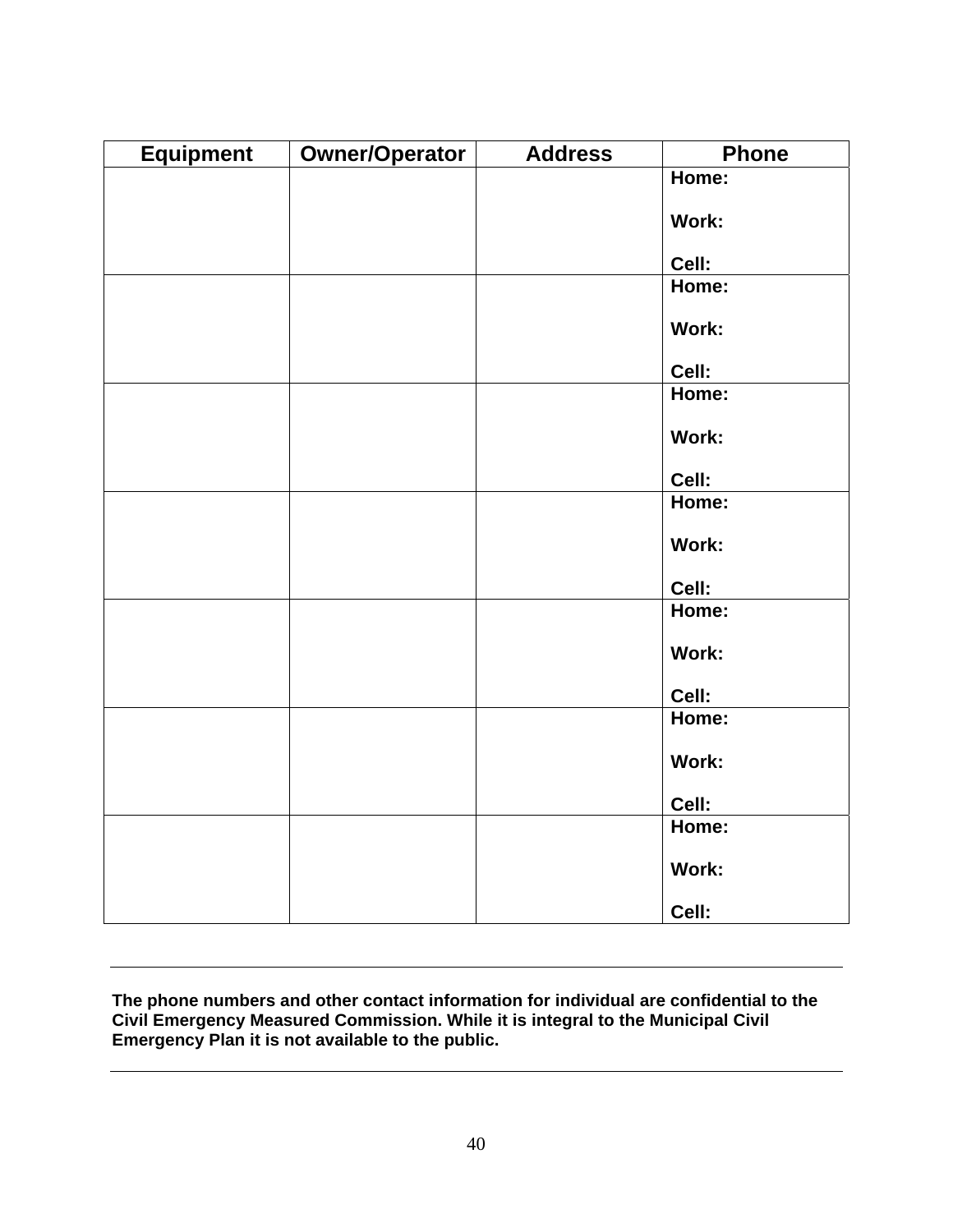# **Available Building Resources Inventory**

| <b>Building</b>                            | <b>Address</b> | <b>Phone</b> |
|--------------------------------------------|----------------|--------------|
| <b>School</b>                              |                |              |
| <b>Nursing Station</b>                     |                |              |
| <b>Public Works</b>                        |                |              |
| <b>Recreation Centre</b>                   |                |              |
| <b>Fire Hall</b>                           |                |              |
| <b>RCMP</b>                                |                |              |
| Tr'ondek Hwech'in<br><b>Community Hall</b> |                |              |
| <b>Churches/Chapels</b>                    |                |              |
| <b>Churches/Chapels</b>                    |                |              |
|                                            |                |              |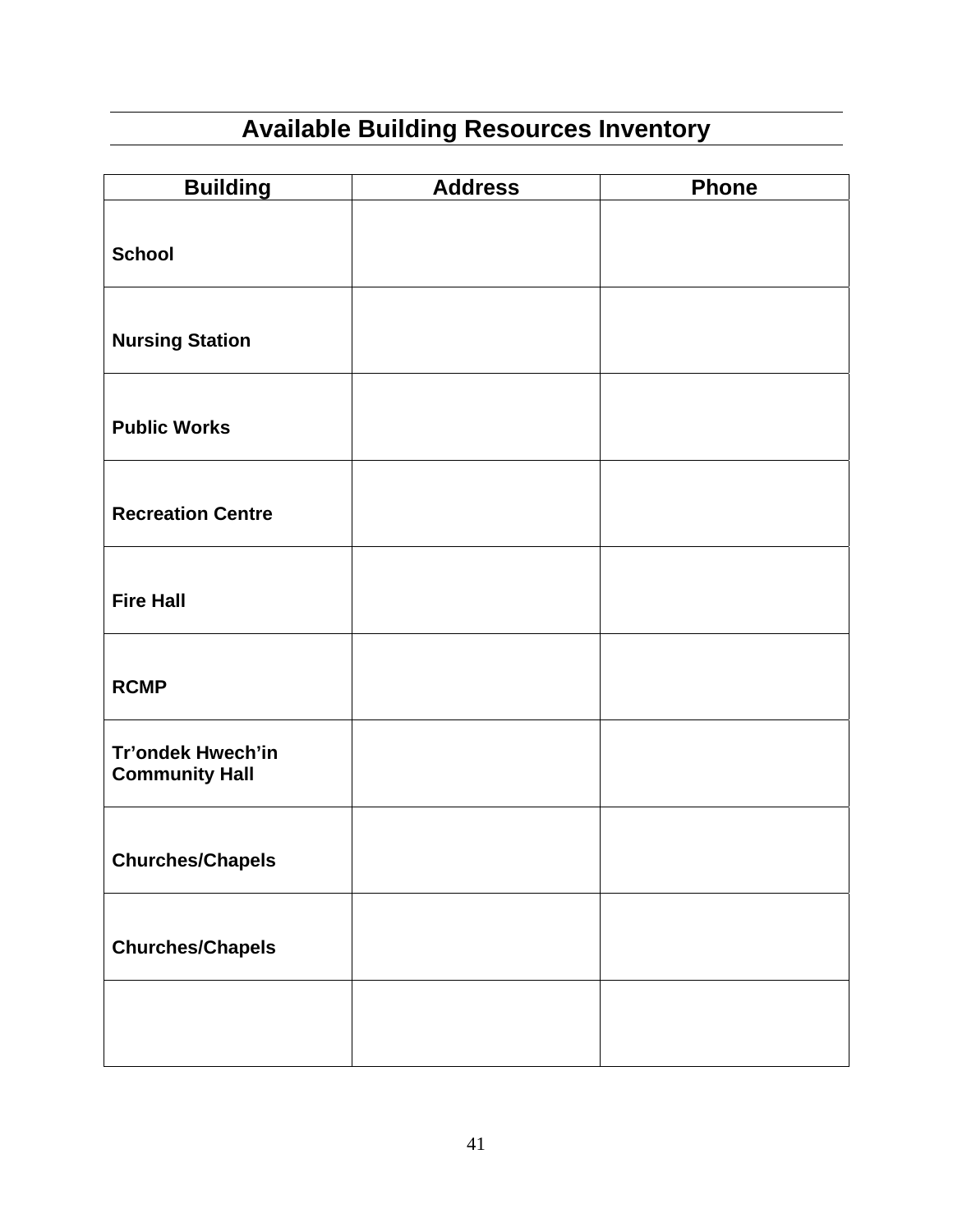# **Other Available Community Resources Inventory**

| <b>Resource</b>      | <b>Address</b> | <b>Phone</b>              |
|----------------------|----------------|---------------------------|
|                      |                | <b>Business:</b>          |
| <b>Restaurant</b>    |                | Home:                     |
|                      |                | Cell:                     |
|                      |                | <b>Business:</b>          |
| <b>Hotel/Motel</b>   |                |                           |
|                      |                | Home:                     |
|                      |                | Cell:                     |
|                      |                | <b>Business:</b>          |
| <b>Tourist Camp</b>  |                |                           |
|                      |                | Home:                     |
|                      |                | Cell:                     |
|                      |                | <b>Business:</b>          |
| <b>Grocery Store</b> |                |                           |
|                      |                | Home:                     |
|                      |                | Cell:                     |
|                      |                | <b>Business:</b>          |
| <b>Gas Station</b>   |                |                           |
|                      |                | Home:                     |
|                      |                | Cell:                     |
|                      |                | <b>Business:</b>          |
|                      |                |                           |
|                      |                | Home:                     |
|                      |                | Cell:                     |
|                      |                | <b>Business:</b>          |
|                      |                |                           |
|                      |                | Home:                     |
|                      |                |                           |
|                      |                | Cell:<br><b>Business:</b> |
|                      |                |                           |
|                      |                | Home:                     |
|                      |                | Cell:                     |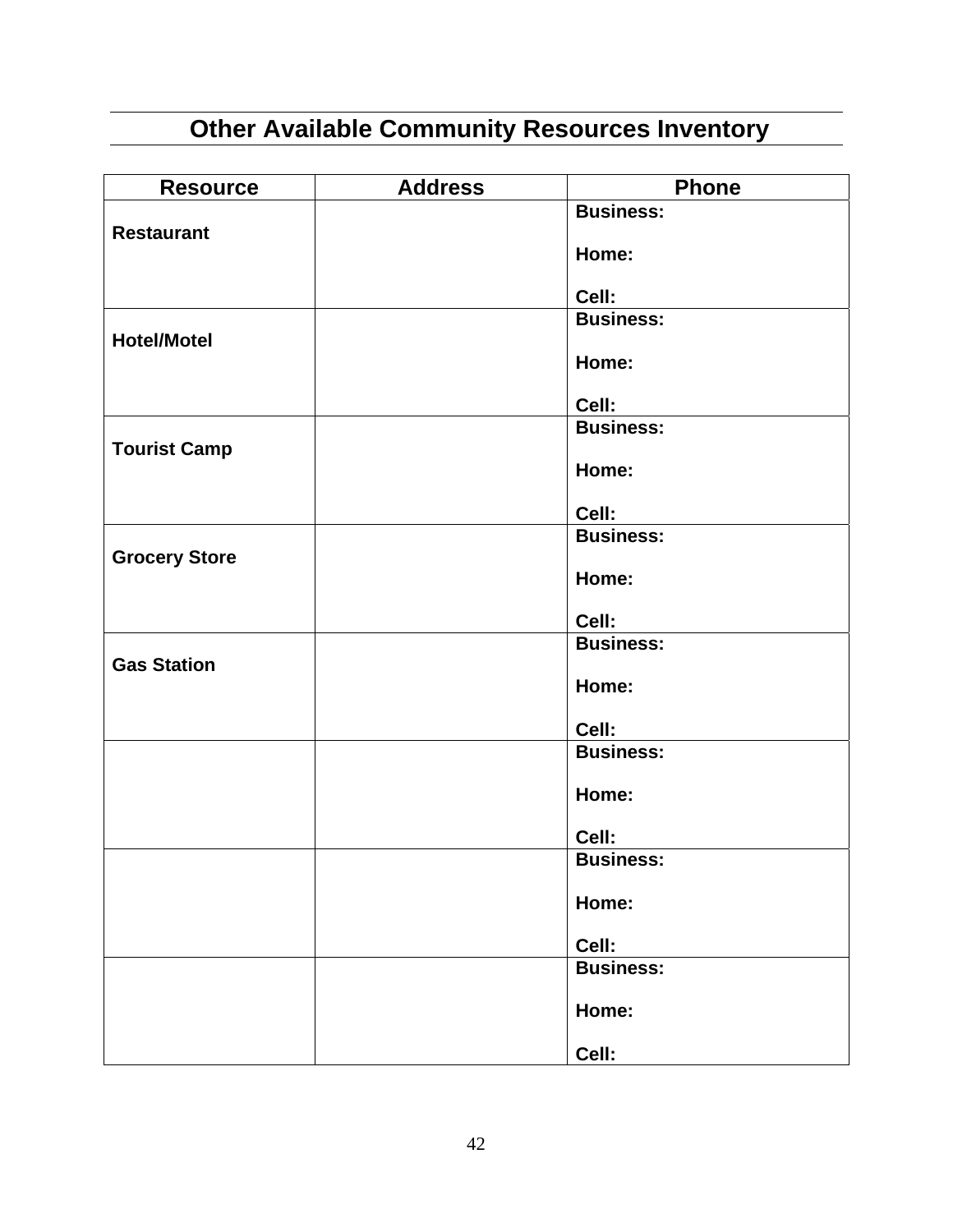# **Annex D: Specific Event Guideline**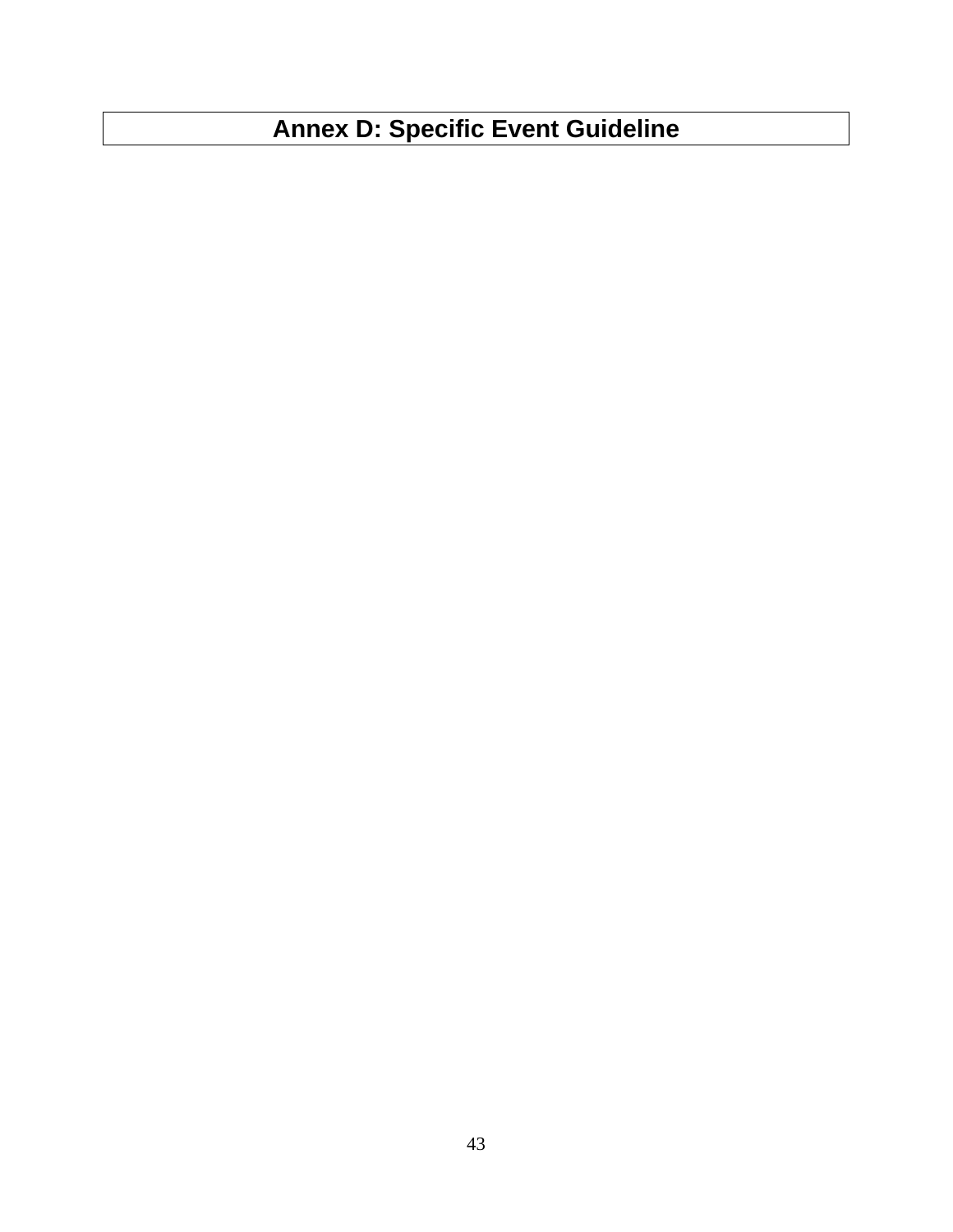# **FLOOD**

#### **MAJOR CONCERNS: Safety of Lives, Damage to Property, Transportation Problems, Isolation**

| <b>EMERGENCY RESPONSE</b>                                                    | <b>RATIONALE</b>                                                                                                                 | <b>ACTION BY</b>                                                     |
|------------------------------------------------------------------------------|----------------------------------------------------------------------------------------------------------------------------------|----------------------------------------------------------------------|
| <b>Activate Emergency Plan</b>                                               | Coordinate all resources<br>$\bullet$                                                                                            | CAO                                                                  |
| <b>Assessment of Situation</b>                                               | See if additional resources<br>$\bullet$<br>needed                                                                               | CEMC, EMO, Fire<br>Dep't RCMP                                        |
|                                                                              | See if mutual aid agreements<br>need to be engaged                                                                               |                                                                      |
|                                                                              | Determine potential risk of<br>$\bullet$<br>secondary hazards (utility<br>Failure)                                               |                                                                      |
| <b>Instruction of Residents</b>                                              | "Flood Warning" to residents<br>$\bullet$<br>in the flood plain<br>"flood Watch" to residents in<br>$\bullet$<br>low level areas | <b>CEMC</b>                                                          |
| <b>Evacuation Decisions</b>                                                  | Determine if residents need<br>$\bullet$<br>to be removed to a safe<br>central place<br>Open evacuation centre                   | <b>CEMC</b>                                                          |
| <b>Rescue of Stranded People</b><br>(particular attention to the<br>elderly) | Remove people from danger<br>$\bullet$                                                                                           | Fire & Rescue Team<br>(volunteers)                                   |
| Injuries                                                                     | Evacuate for medical<br>$\bullet$<br>treatment                                                                                   | EMS (volunteers)                                                     |
| <b>Traffic Control</b>                                                       | Keep residents away from<br>$\bullet$<br>danger areas                                                                            | RCMP (volunteers)                                                    |
| Communications                                                               | Up to date information flow<br>$\bullet$<br>amongst parties involved in<br><b>Emergency Response</b>                             | CEMC, EMO, Fire<br>Dep't, RCMP, EMS,<br>Public Works, Radio,<br>Etc. |
| <b>Refreshment Centre(s)</b>                                                 | Provision of food for those in<br>$\bullet$<br>evacuation centre; for those<br>engaged in Emergency<br>Response                  | <b>CEMC</b>                                                          |
| Barricades, Signs, etc.                                                      | To isolate area of danger<br>$\bullet$<br>Provide Warnings<br>$\bullet$                                                          | <b>Public Works</b><br>Superintendent, Public<br><b>Works</b>        |
| Public & Media Information;<br><b>Instructions to Residents</b>              | Ensure consistent messages<br>$\bullet$<br>to residents and others                                                               | <b>Media Coordinator</b>                                             |
| Sand Bags                                                                    | Prepare and place where<br>$\bullet$<br>needed to protect property                                                               | Public Works<br>(volunteers)                                         |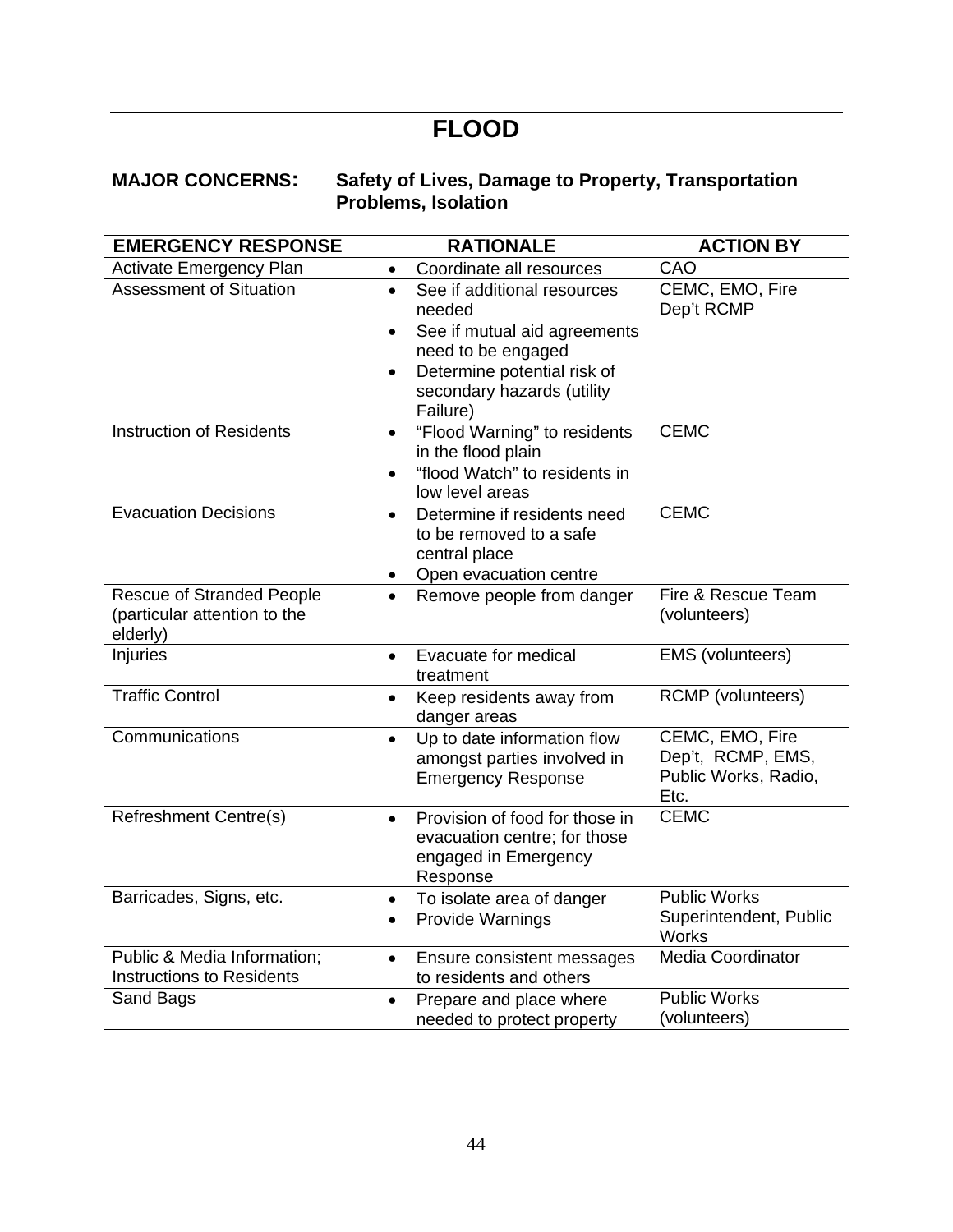# **WILDFIRES**

### **MAJOR CONCERNS: Safety of Lives and Property, Utilities Failure**

| <b>EMERGENCY RESPONSE</b>                                       | <b>RATIONALE</b>                                                                                                                                                                                  | <b>ACTION BY</b>                                                  |  |
|-----------------------------------------------------------------|---------------------------------------------------------------------------------------------------------------------------------------------------------------------------------------------------|-------------------------------------------------------------------|--|
| <b>Activate Emergency Plan</b>                                  | Coordinate all resources<br>$\bullet$                                                                                                                                                             | CAO                                                               |  |
| <b>Assessment of Situation</b>                                  | See if additional<br>$\bullet$<br>resources needed<br>See if mutual aid<br>$\bullet$<br>agreements need to be<br>engaged<br>Determine potential risk of<br>secondary hazards (utility<br>Failure) | CEMC, EMO, Fire Dep't,<br><b>RCMP</b>                             |  |
| Fire Fighting                                                   | Direct engagement at the<br>$\bullet$<br>fire site                                                                                                                                                | Fire Dep't, assistance<br>from mutual aid (as<br>required)        |  |
| Relocation/Evacuation                                           | Movement of people and<br>animals<br>Identify evacuation<br>relocations                                                                                                                           | CEMC, RCMP, Fire Dep't,<br><b>Humane Society</b><br>(volunteers)  |  |
| Injuries and Rescue                                             | Remove from danger;<br>$\bullet$<br>provide medical treatment                                                                                                                                     | EMS, Fire Dep't<br>(volunteers)                                   |  |
| Communications                                                  | Up to date information<br>$\bullet$<br>flow amongst parties<br>involved in Emergency<br>Response                                                                                                  | CEMC, EMO, Fire Dep't,<br>RCMP, EMS, Public<br>Works, Radio, etc. |  |
| <b>Traffic Control</b>                                          | Coordinate traffic control<br>$\bullet$<br>and routes for emergency<br>Response                                                                                                                   | <b>RCMP</b> (volunteers)                                          |  |
| Public & Media Information;<br><b>Instructions to Residents</b> | Provisions of consistent<br>$\bullet$<br>information                                                                                                                                              | <b>Media Coordinator</b>                                          |  |
| <b>Security Control</b>                                         | Coordinate protection of<br>$\bullet$<br>property /relocation of<br>resources<br>Secure scene for<br>subsequent investigation                                                                     | <b>RCMP</b>                                                       |  |
| Return to Evacuated Area                                        | Decision that if it is safe<br>$\bullet$<br>for residents to return                                                                                                                               | <b>CEMC</b>                                                       |  |
| <b>Road Clearance</b>                                           | Provide safe access and<br>movement                                                                                                                                                               | <b>Public Works</b>                                               |  |
| Damage Assessment                                               | Determine extent of<br>Damage                                                                                                                                                                     | CEMC, EMO                                                         |  |
| <b>Refreshment Centres</b>                                      | Provision of food to those<br>engaged in Emergency<br>Response<br>Provision of shelter and<br>food for those evacuated                                                                            | <b>CEMC</b>                                                       |  |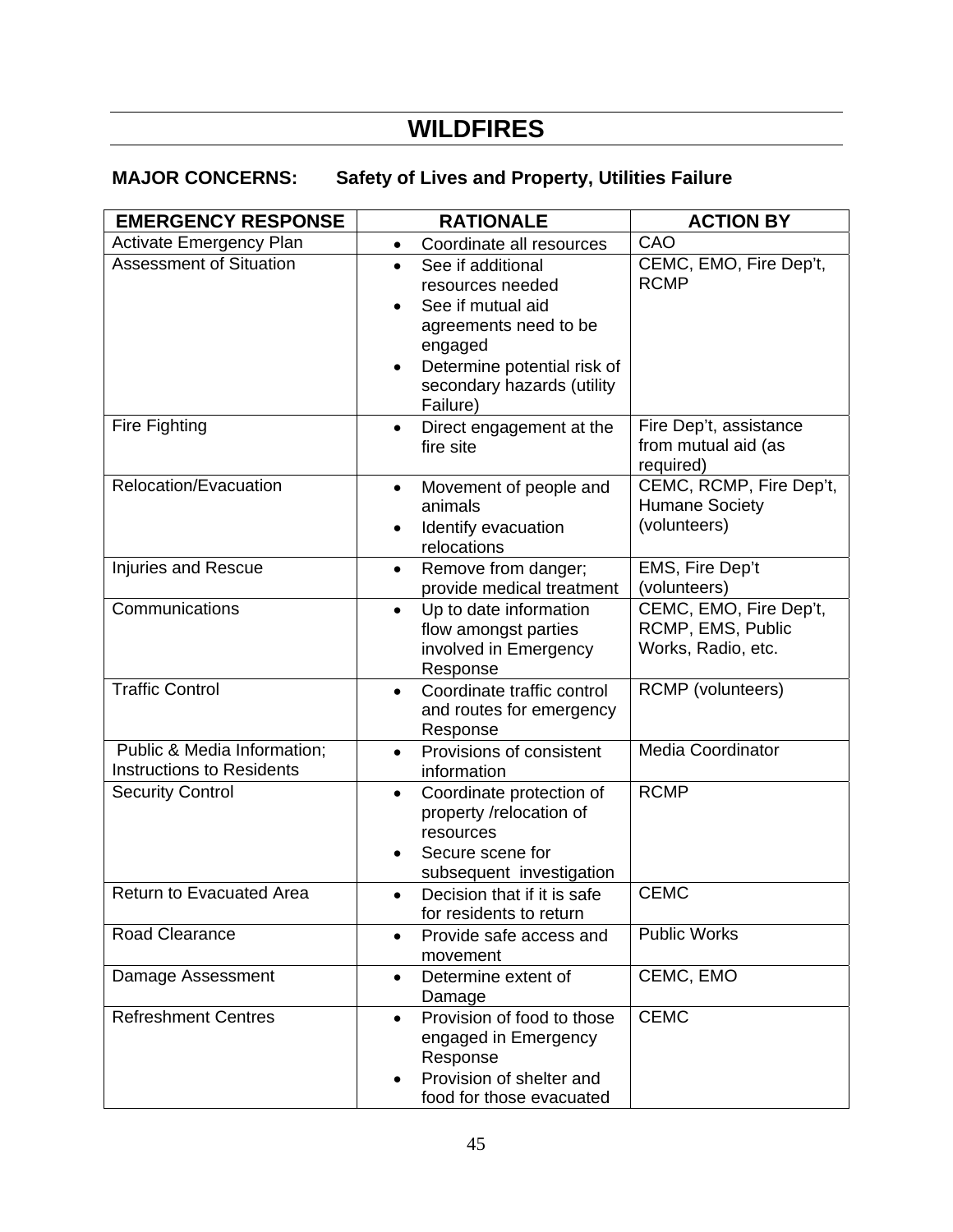| <b>SEVERE WEATHER</b>                                             |                                                                      |                              |  |  |  |  |  |
|-------------------------------------------------------------------|----------------------------------------------------------------------|------------------------------|--|--|--|--|--|
|                                                                   | Including: Snowstorm, Ice Storm, Hail Storm, Thunderstorm, Windstorm |                              |  |  |  |  |  |
| <b>MAJOR CONCERNS:</b>                                            | Safety of lives, Loss of Property, Damage to Property                |                              |  |  |  |  |  |
| <b>EMERGENCY RESPONSE</b><br><b>RATIONALE</b><br><b>ACTION BY</b> |                                                                      |                              |  |  |  |  |  |
| <b>Activate Emergency Plan</b>                                    | Coordinate all resources<br>$\bullet$                                | CAO                          |  |  |  |  |  |
| <b>Assessment of Situation</b>                                    | Define areas of risk<br>$\bullet$                                    | CEMC, EMO, Fire Dep't,       |  |  |  |  |  |
|                                                                   | Determine the potential<br>$\bullet$                                 | <b>RCMP</b>                  |  |  |  |  |  |
|                                                                   | risk of secondary hazards<br>(fire, utility failure)                 |                              |  |  |  |  |  |
| <b>Notification System</b>                                        | Notify local emergency<br>$\bullet$                                  | <b>CEMC, Communications</b>  |  |  |  |  |  |
|                                                                   | responders, public works,                                            | Coordinator                  |  |  |  |  |  |
|                                                                   | utility company, health                                              |                              |  |  |  |  |  |
|                                                                   | care facility                                                        |                              |  |  |  |  |  |
| Rescue & Fire Fighting                                            | Transportation of injured to<br>$\bullet$                            | Fire Dep't, Search &         |  |  |  |  |  |
|                                                                   | medical facility                                                     | Rescue Team, EMS,            |  |  |  |  |  |
|                                                                   | Coordinate search for                                                | <b>Public Works</b>          |  |  |  |  |  |
| <b>Traffic Control</b>                                            | trapped persons<br>Ensuring road closures<br>$\bullet$               | <b>RCMP</b> (volunteers)     |  |  |  |  |  |
|                                                                   | Identification of alternate                                          |                              |  |  |  |  |  |
|                                                                   | transportation routes                                                |                              |  |  |  |  |  |
|                                                                   | Coordinate routes for                                                |                              |  |  |  |  |  |
|                                                                   | emergency vehicles and                                               |                              |  |  |  |  |  |
|                                                                   | transportation of essential                                          |                              |  |  |  |  |  |
|                                                                   | staff                                                                |                              |  |  |  |  |  |
|                                                                   | Coordinate protection of                                             |                              |  |  |  |  |  |
| Relocation/Evacuation                                             | property<br>Establish public shelters,<br>$\bullet$                  | CEMC, Fire Dep't, EMS,       |  |  |  |  |  |
|                                                                   | refreshment centres and                                              | <b>External Agencies</b>     |  |  |  |  |  |
|                                                                   | feeding facilities                                                   | (volunteers)                 |  |  |  |  |  |
|                                                                   | Transport residents to a<br>$\bullet$                                |                              |  |  |  |  |  |
|                                                                   | safe location                                                        |                              |  |  |  |  |  |
|                                                                   | Coordinate provision of                                              |                              |  |  |  |  |  |
|                                                                   | food, fuel and medical<br>supplies                                   |                              |  |  |  |  |  |
| <b>Establish Temporary Morgue</b>                                 | Protect bodies of<br>$\bullet$                                       | <b>RCMP/Coroner's Office</b> |  |  |  |  |  |
| (if required)                                                     | deceased persons                                                     |                              |  |  |  |  |  |
| Communications                                                    | Provide liaison amongst<br>$\bullet$                                 | CEMC, EMO, Fire Dep't,       |  |  |  |  |  |
|                                                                   | parties involved in                                                  | RCMP, EMS, Public            |  |  |  |  |  |
|                                                                   | <b>Emergency Response</b>                                            | Works, Radio, etc.           |  |  |  |  |  |
|                                                                   | Warn adjacent areas<br>$\bullet$                                     |                              |  |  |  |  |  |
| Public& Media Information,<br>Instruction to residents            | Ensure consistent<br>$\bullet$                                       | Media coordinator            |  |  |  |  |  |
|                                                                   | messages, including<br>instructions to public                        |                              |  |  |  |  |  |
| Damage Assessment                                                 | Determine extent<br>٠                                                | CEMC, EMO                    |  |  |  |  |  |
| Site Clean-Up and                                                 | Contract equipment<br>٠                                              | CEMC, EMO, Public            |  |  |  |  |  |
| Restoration                                                       | Coordinate utility services,<br>$\bullet$                            | <b>Works</b>                 |  |  |  |  |  |
|                                                                   | restore essential services                                           |                              |  |  |  |  |  |
|                                                                   | Coordinate disposal of<br>٠                                          |                              |  |  |  |  |  |
|                                                                   | debris                                                               |                              |  |  |  |  |  |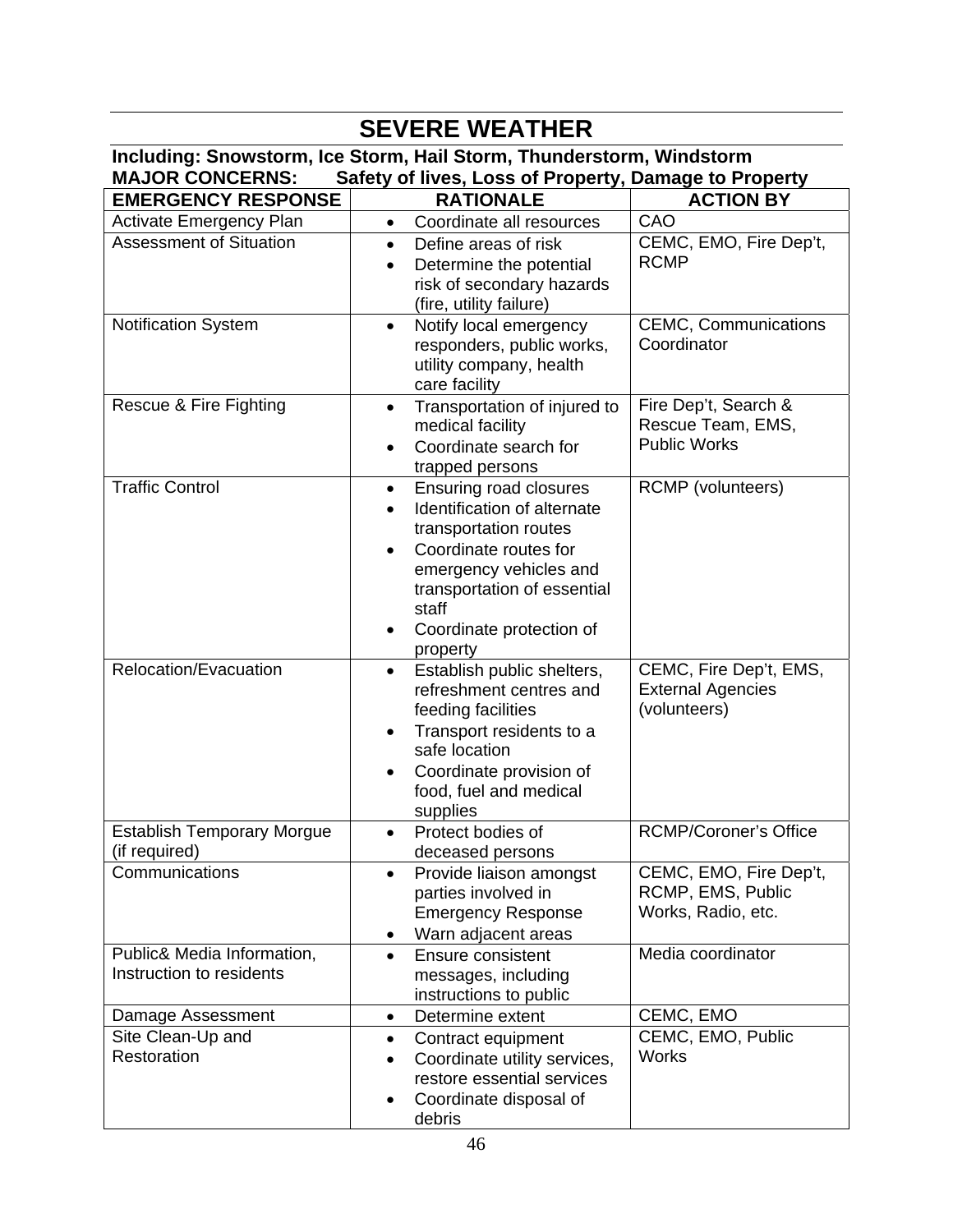# **UTILITIES FAILURE**

#### **Including: Electric, Water, Drainage and Communications MAJOR CONCERNS; Safety of Lives and Property**

| <b>EMERGENCY RESPONSE</b>                                                | <b>RATIONALE</b>                                                                                                                                                                                                                                                        | <b>ACTION BY</b>                                                        |  |
|--------------------------------------------------------------------------|-------------------------------------------------------------------------------------------------------------------------------------------------------------------------------------------------------------------------------------------------------------------------|-------------------------------------------------------------------------|--|
| <b>Activate Emergency Plan</b>                                           | Coordinate all resources<br>$\bullet$                                                                                                                                                                                                                                   | CAO                                                                     |  |
| <b>Assessment of Situation</b>                                           | Determine extent of problem<br>$\bullet$<br>Define affected area<br>Decide if additional resources<br>are required<br>Determine the potential risk of<br>secondary hazard(i.e. fire)                                                                                    | CEMC, Fire Dep't,<br><b>RCMP, Public Works</b>                          |  |
| Relocation/Evacuation                                                    | Determine need for<br>$\bullet$<br>Relocation/Evacuation<br>Identify evacuation locations<br>Establish emergency facility<br>$\bullet$<br>Coordinate supply of required<br>resources<br>Coordinate transportation of<br>$\bullet$<br>residents out of emergency<br>zone | RCMP, Fire Dep't,<br><b>Public Works</b><br>(volunteers)                |  |
| Repairs and Restoration of<br>the Service                                | Contract equipment<br>$\bullet$<br>Coordinate with utility services<br>restoration of essential<br>services                                                                                                                                                             | <b>CEMC, Utility</b><br>Provider, Public<br>Works, External<br>Agencies |  |
| Communications                                                           | Provide liaison amongst<br>$\bullet$<br>parties involved in Emergency                                                                                                                                                                                                   | CEMC, EMO, Fire<br>Dep't, RCMP                                          |  |
| <b>Traffic Control</b>                                                   | Coordinate provisions or<br>$\bullet$<br>required resources to points of<br>need                                                                                                                                                                                        | <b>RCMP</b> (volunteers)                                                |  |
| <b>Public &amp; Media Information</b><br><b>Instruction to Residents</b> | Ensure consistent messages,<br>$\bullet$<br>including instructions to public                                                                                                                                                                                            | <b>Media Coordinator</b>                                                |  |
| <b>Security Control</b>                                                  | Coordinate the protection of<br>$\bullet$<br>property and relocation of<br>resources where necessary                                                                                                                                                                    | <b>RCMP</b>                                                             |  |
| Return to Evacuated Area                                                 | Decision that it is safe for<br>$\bullet$<br>residents to return                                                                                                                                                                                                        | <b>CEMC</b>                                                             |  |
| Damage Assessment                                                        | Determine extent of damage                                                                                                                                                                                                                                              | CEMC, EMO                                                               |  |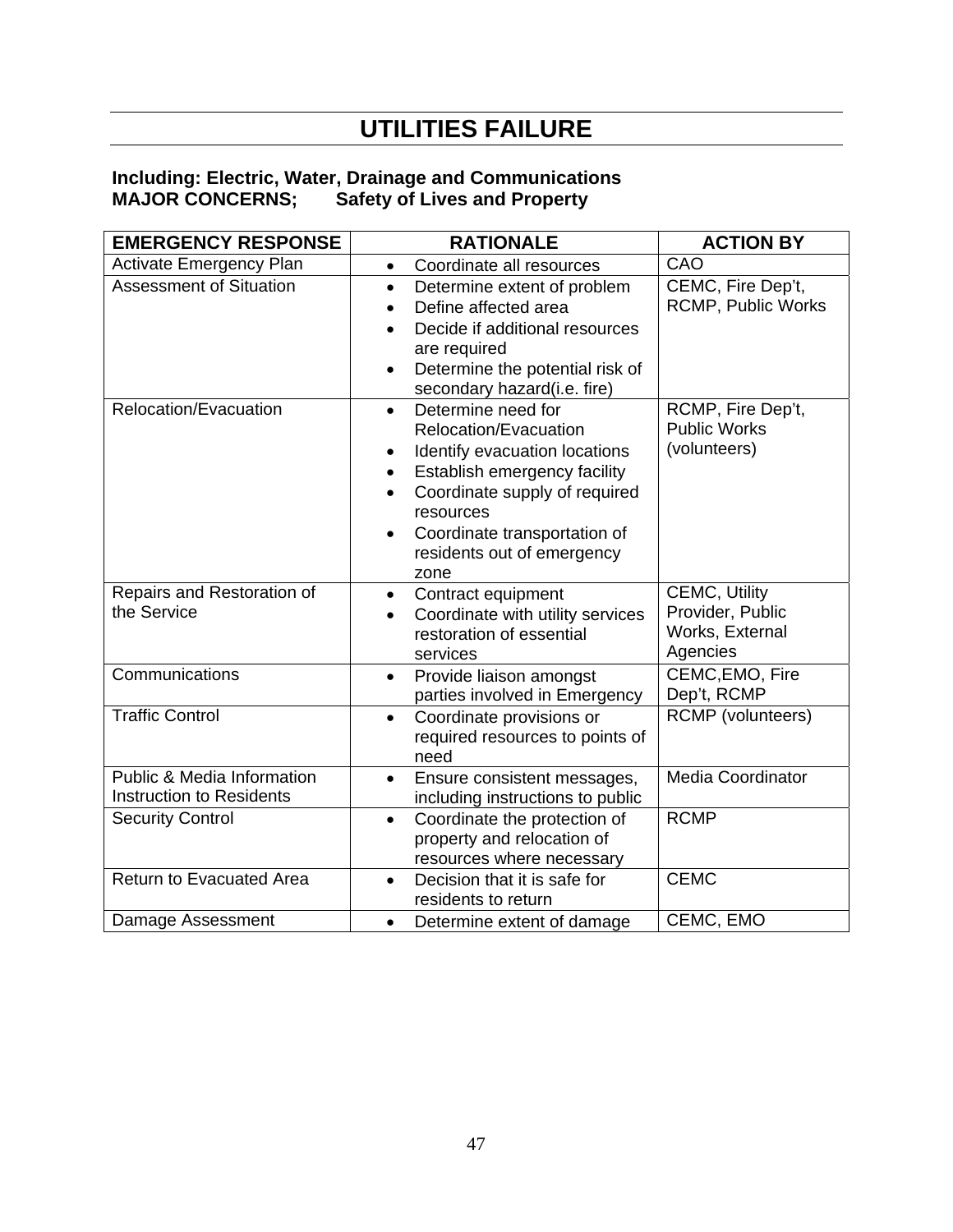# **DANGEROUS GOODS/HAZARDOUS MATERIALS INCIDENT**

**MAJOR CONCERNS: Casualties, Deaths, Contamination of Water Supply, Disruption of Traffic, Explosions and Fire, Hazards to Humans, Interruption of Communications, Evacuation** 

| <b>EMERGENCY RESPONSE</b>                                       | <b>RATIONALE</b>                                                                                                                                                                                                                                                                                                                 | <b>ACTION BY</b>                               |
|-----------------------------------------------------------------|----------------------------------------------------------------------------------------------------------------------------------------------------------------------------------------------------------------------------------------------------------------------------------------------------------------------------------|------------------------------------------------|
| <b>Activate Emergency Plan</b>                                  | Coordinate all resources<br>$\bullet$                                                                                                                                                                                                                                                                                            | CAO                                            |
| <b>Assessment of Situation</b>                                  | Determine extent of problem<br>$\bullet$<br>Define affected area<br>$\bullet$<br>Decide if additional resources<br>$\bullet$<br>required<br>Determine potential risk of<br>$\bullet$<br>secondary hazards (i.e. fire,<br>utilities failure, contamination of<br>soil, air, water)                                                | CEMC, RCMP, Fire<br>Dep't, Public Works        |
| <b>Rescue &amp; Evacuation</b>                                  | Coordinate supply of required<br>$\bullet$<br>resources (i.e. gas masks,<br>drinking water, food,<br>pharmaceutical supplies)<br>Determine need for evacuation<br>Identify evacuation relocations<br>$\bullet$<br>Establish emergency health<br>$\bullet$<br>facilities, shelters, refreshment<br>centres and feeding facilities | RCMP, EMS,<br>External Agencies,<br>Volunteers |
| <b>Instructions to Residents</b>                                | Issue instructions to public and<br>$\bullet$<br>advise them on protective and<br>self-help measures                                                                                                                                                                                                                             | CEMC, Radio,<br>RCMP, Fire Dep't               |
| Eliminate Further Escape of<br>Dangerous Goods                  | Isolate immediate area<br>$\bullet$<br>Monitor potential spread of<br>$\bullet$<br>hazardous material/dangerous<br>goods                                                                                                                                                                                                         | RCMP, Fire Dep't,<br><b>External Agencies</b>  |
| <b>Notification System</b>                                      | Notify local health-care facility of<br>$\bullet$<br>casualties (number/type)                                                                                                                                                                                                                                                    | <b>CEMC</b>                                    |
| <b>Establish Temporary Morgue</b><br>(if required)              | Protect bodies of deceased<br>$\bullet$<br>persons                                                                                                                                                                                                                                                                               | RCMP, Coroner's<br>Office                      |
| Communications                                                  | Up to date information flow among<br>$\bullet$<br>parties involved in Emergency                                                                                                                                                                                                                                                  | CEMC, RCMP, Fire<br>Dep't, EMS, Radio          |
| <b>Traffic Control &amp; Securing</b><br><b>Emergency Site</b>  | Coordinate traffic control and<br>$\bullet$<br>routes for Emergency Vehicles<br>Isolate the scene for subsequent<br>investigation                                                                                                                                                                                                | <b>RCMP</b>                                    |
| Public & Media Information,<br><b>Instructions to Residents</b> | Establish new release system<br>$\bullet$<br>Establish public inquiry system<br>$\bullet$                                                                                                                                                                                                                                        | <b>Median Coordinator</b>                      |
| Site Clan-Up and Restoration                                    | Contract available equipment<br>$\bullet$<br>Coordinate restoration of essential<br>$\bullet$<br>services<br>Coordinate disposal of debris<br>٠                                                                                                                                                                                  | CEMC, Public<br>Works, External<br>Agencies    |
| Damage Assessment                                               | Determine extent of the damage<br>$\bullet$                                                                                                                                                                                                                                                                                      | CEMC, RCMP, EMO                                |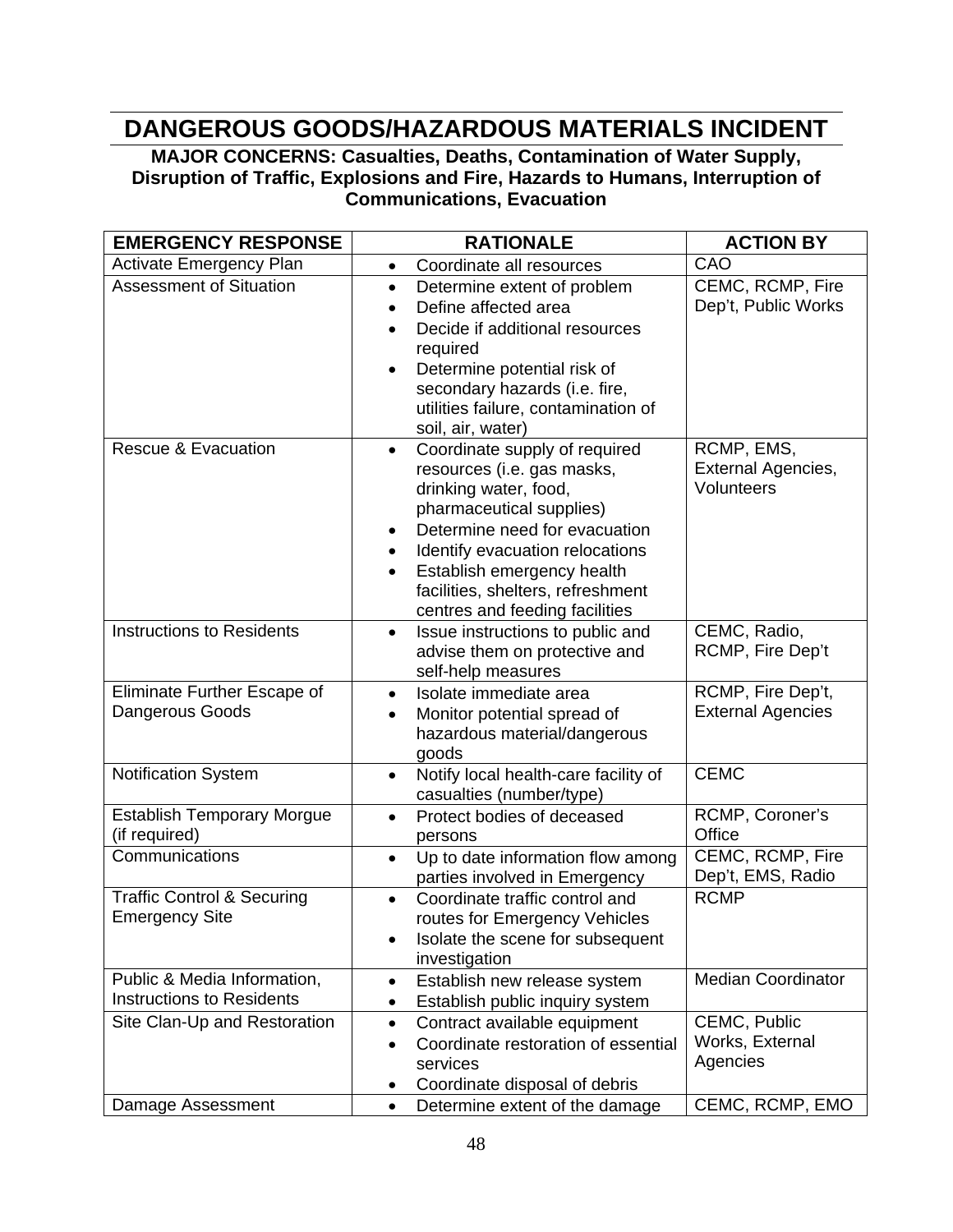# **CIVIL OF POLITICAL DISORDER**

**Including: Armed Conflict, Demonstration, Economic Emergency, Hostage Incident, Riot or Violence, Strike of Lockout, Sabotage** 

**MAJOR CONCERNS: Fire, Injuries and Fatalities, Explosion, Damage to Property, Disruption of Traffic and Communications, Sudden Health Centre Requirements** 

| <b>EMERGENCY RESPONSE</b>                                       | <b>RATIONALE</b>                                                                                                                                                                                                                                                       | <b>ACTION BY</b>                                       |  |
|-----------------------------------------------------------------|------------------------------------------------------------------------------------------------------------------------------------------------------------------------------------------------------------------------------------------------------------------------|--------------------------------------------------------|--|
| <b>Activate Emergency Plan</b>                                  | Coordinate all resources<br>$\bullet$                                                                                                                                                                                                                                  | CAO                                                    |  |
| <b>Assessment of Situation</b>                                  | Determine extent of problem<br>$\bullet$<br>Define affected area<br>$\bullet$<br>Decide if additional resources<br>required<br>Determine the potential risk of<br>secondary hazards (i.e. fire,<br>utilities failure, dangerous goods,<br>hazardous material incident) | CEMC, RCMP, Fire<br>Dep't                              |  |
| <b>Notification System</b>                                      | Notify ambulance<br>$\bullet$<br>Notify local health care facility of<br>$\bullet$<br>casualties (number/type)<br>Notify Fire Dep't, public works)<br>$\bullet$                                                                                                        | <b>CEMC</b>                                            |  |
| <b>Traffic Control</b>                                          | Coordinate traffic routes for<br>$\bullet$<br>emergency vehicles<br>Coordinate elimination of<br>hazards from roads<br>Coordinate protection of property                                                                                                               | RCMP, Public<br>Works (volunteers)                     |  |
| <b>Crowd Control</b>                                            | Coordinate convergence of<br>$\bullet$<br>media, photographers, politicians<br>Coordinate convergence of<br>$\bullet$<br>supporters                                                                                                                                    | <b>CEMC, RCMP</b>                                      |  |
| Communications                                                  | Provide liaison amongst parties<br>$\bullet$<br>involved in Emergency Response                                                                                                                                                                                         | CEMC, RCMP, Fire<br>Dep't, Public<br>Works, Radio, EMO |  |
| Public & Media Information,<br><b>Instructions to Residents</b> | Establish new release system<br>$\bullet$<br>and provision of consistent<br>information<br>Establish family inquiry system<br>$\bullet$                                                                                                                                | <b>Median Coordinator</b>                              |  |
| <b>Establish Temporary Morgue</b><br>(if required)              | Protect bodies of deceased<br>$\bullet$<br>persons                                                                                                                                                                                                                     | RCMP, Coroner's<br>Office                              |  |
| Site Clean-Up and<br>Restoration                                | Contract required equipment<br>$\bullet$<br>Coordinate restoration of<br>$\bullet$<br>essential services and damaged<br>infrastructure                                                                                                                                 | CEMC, Public<br><b>Works</b>                           |  |
| Damage Assessment                                               | Secure the scene for subsequent<br>$\bullet$<br>investigation<br>Determine extent of the damage<br>$\bullet$                                                                                                                                                           | CEMC, RCMP,<br><b>EMO</b>                              |  |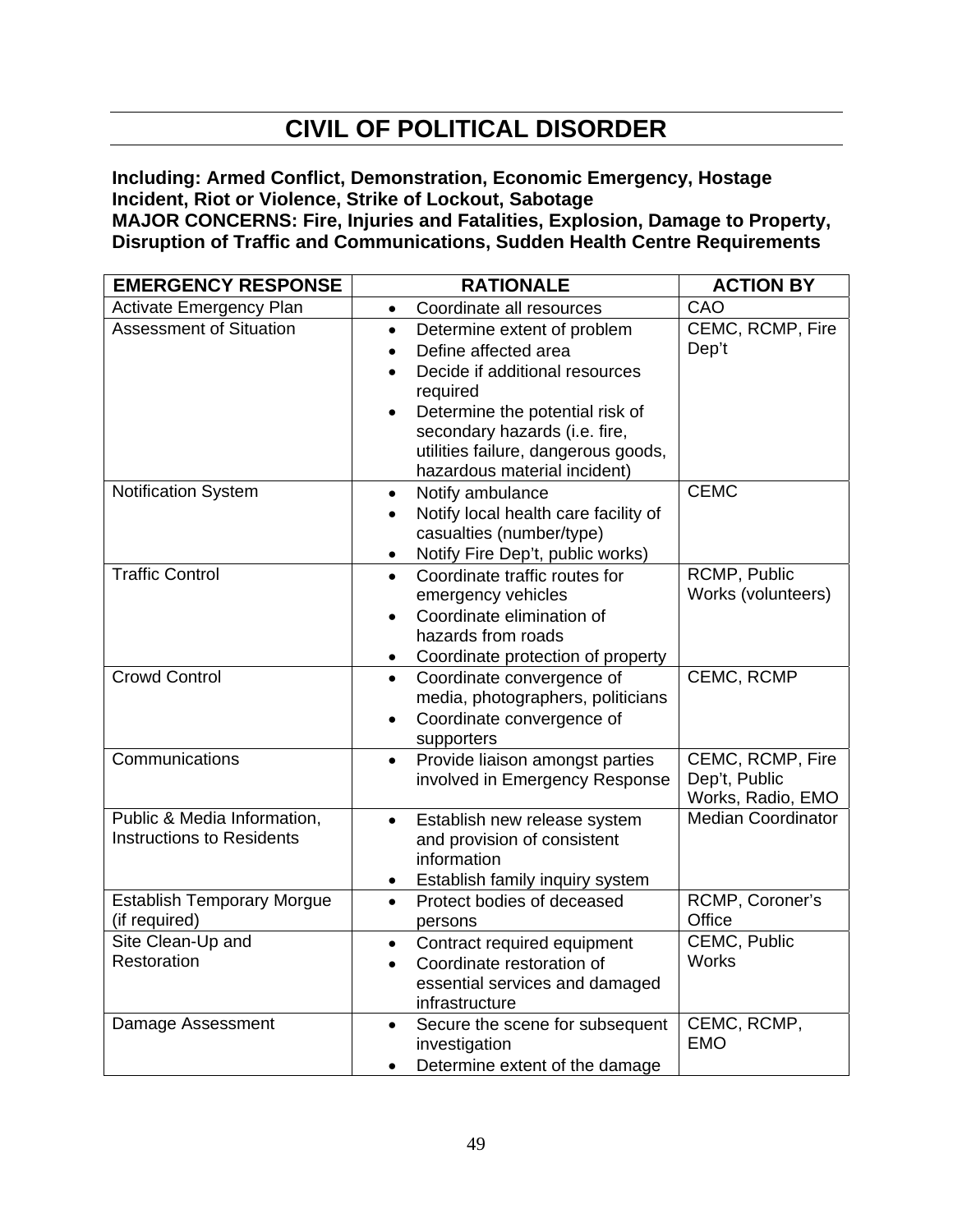# **CONTAMINATION OF SOIL, AIR, DRINKING WATER, FOOD**

#### **MAJOR CONCERNS: Casualties, Deaths, Loss of Property, Disruption of Traffic, Sudden Health Centre Requirements, Evacuation**

| <b>EMERGENCY RESPONSE</b>                                       | <b>RATIONALE</b>                                                                                                                                                                                                                                                                                                                              | <b>ACTION BY</b>                                 |
|-----------------------------------------------------------------|-----------------------------------------------------------------------------------------------------------------------------------------------------------------------------------------------------------------------------------------------------------------------------------------------------------------------------------------------|--------------------------------------------------|
| <b>Activate Emergency Plan</b>                                  | Coordinate all resources<br>$\bullet$                                                                                                                                                                                                                                                                                                         | <b>CEMC</b>                                      |
| <b>Assessment of Situation</b>                                  | Define affected area<br>$\bullet$<br>Decide if additional resources<br>$\bullet$<br>required<br>Determine potential risk of<br>$\bullet$<br>secondary hazard (i.e. civil<br>disorder)                                                                                                                                                         | CEMC, RCMP                                       |
| Preventing Spread of<br>Contamination                           | Assist in identification of<br>$\bullet$<br>contaminant<br>Monitor potential spread of<br>$\bullet$<br>contaminant<br>Isolate immediate area<br>Investigate contamination cause<br>٠                                                                                                                                                          | Fire Dep't, RCMP,<br><b>EMO</b>                  |
| <b>Instruction to Residents</b>                                 | Issue instructions to public and<br>$\bullet$<br>advise them on self-help<br>measures                                                                                                                                                                                                                                                         | CEMC, Radio                                      |
| <b>Notification System</b>                                      | Notify ambulance<br>$\bullet$<br>Notify health care facility of<br>casualties (number/type)                                                                                                                                                                                                                                                   | <b>CEMC</b>                                      |
| <b>Rescue and Evacuation</b>                                    | Coordinate supply of required<br>$\bullet$<br>resources (i.e. gas masks,<br>drinking water, food,<br>pharmaceutical supplies)<br>Determine need for evacuation<br>$\bullet$<br>Identify evacuation relocations<br>$\bullet$<br>Establish emergency health<br>$\bullet$<br>facilities, shelters, refreshment<br>centres and feeding facilities | RCMP, EMS,<br>External Agencies,<br>(volunteers) |
| <b>Establish Temporary Morgue</b><br>(if required)              | Protect bodies of deceased<br>$\bullet$<br>persons                                                                                                                                                                                                                                                                                            | RCMP, Coroner's<br>Office                        |
| Communications                                                  | Up to date information flow among<br>$\bullet$<br>parties involved in Emergency                                                                                                                                                                                                                                                               | CEMC, RCMP,<br>EMO, Radio                        |
| <b>Traffic Control &amp; Securing</b><br><b>Emergency Site</b>  | Coordinate traffic control and<br>routes for emergency vehicles<br>Coordinate protection of property<br>$\bullet$<br>Secure the scene for subsequent<br>$\bullet$<br>investigation                                                                                                                                                            | <b>RCMP</b>                                      |
| Public & Media Information,<br><b>Instructions to Residents</b> | Establish news release system<br>$\bullet$<br>Establish public inquiry system<br>$\bullet$                                                                                                                                                                                                                                                    | Median<br>Coordinator                            |
| Site Clean-Up and<br>Restoration                                | Contract required equipment<br>$\bullet$<br>Coordinate restoration of essential<br>$\bullet$<br>services                                                                                                                                                                                                                                      | CEMC, Public<br>Works, Utilities                 |
| Damage Assessment                                               | Determine extent of damage<br>$\bullet$                                                                                                                                                                                                                                                                                                       | CEMC, RCMP,                                      |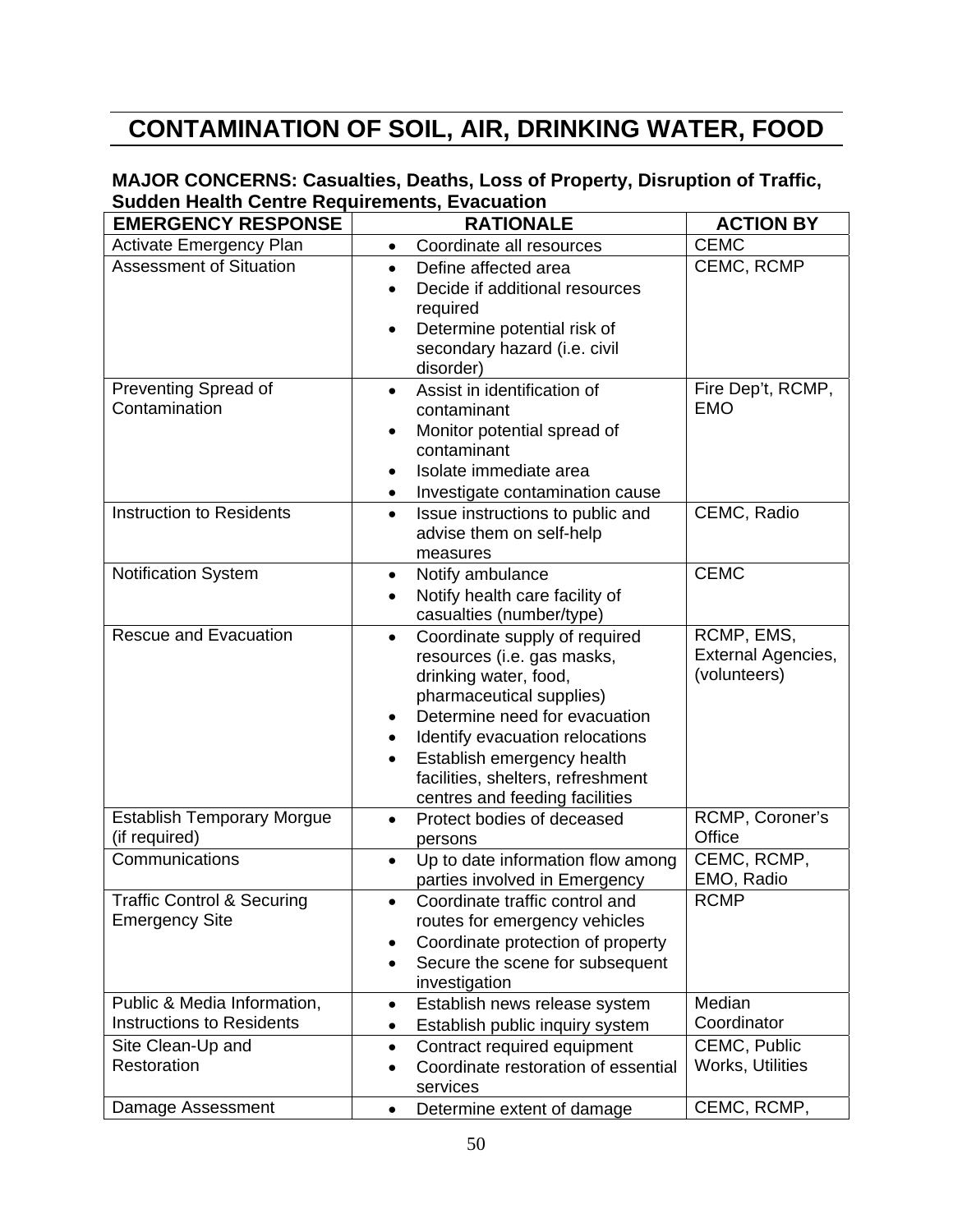# **TRANSPORTATION INCIDENT – PASSENGER**

#### **Including: Air, Highway, Water**

**MAJOR CONCERNS: Casualties, Deaths, Contamination of Soil and Water, Property Loss/Destruction, Disruption of Traffic, Explosions and Fire, Evacuation** 

| <b>EMERGENCY RESPONSE</b>                                       | <b>RATIONALE</b>                                                                                                                                                                                                                                 | <b>ACTION BY</b>                                                                     |  |
|-----------------------------------------------------------------|--------------------------------------------------------------------------------------------------------------------------------------------------------------------------------------------------------------------------------------------------|--------------------------------------------------------------------------------------|--|
| <b>Activate Emergency Plan</b>                                  | Coordinate all resources<br>$\bullet$                                                                                                                                                                                                            | <b>CEMC</b>                                                                          |  |
| <b>Assessment of Situation</b>                                  | Define affected area<br>$\bullet$<br>Decide if additional resources<br>required<br>Determine potential risk of<br>secondary hazard (i.e. fire,<br>dangerous goods/hazardous<br>materials incident,<br>contamination of water bodies<br>and soil) | CEMC, RCMP, EMO,<br><b>Transportation Safety</b><br>Board (TSB)                      |  |
| Rescue & Injuries                                               | Remove people from danger<br>$\bullet$<br>Provide medical treatment<br>Establish emergency health<br>facilities, shelters, refreshment<br>centres and feeding facilities<br>Transportation of injured to<br>medical facilities                   | RCMP, EMS, Fire<br>Dep't, Rangers, Public<br>Works, External<br>Agencies, Volunteers |  |
| <b>Establish Temporary Morgue</b><br>(if required)              | Protect bodies of deceased<br>$\bullet$                                                                                                                                                                                                          | RCMP, Coroner's<br>Office                                                            |  |
| Notification System                                             | persons<br>Notify local emergency<br>$\bullet$<br>responders<br>Notify health facility of<br>casualties (number/type)<br>Notify Public Works Dep't                                                                                               | <b>CEMC</b>                                                                          |  |
| Communications                                                  | Up to date information flow<br>$\bullet$<br>among parties involved in<br>emergency response                                                                                                                                                      | CEMC, RCMP, Fire<br>Dep't, EMO, Public<br>Works, Radio                               |  |
| <b>Traffic Control &amp; Securing</b><br><b>Emergency Site</b>  | Coordinate traffic control and<br>$\bullet$<br>routes for emergency vehicles<br>Coordinate protection of<br>property<br>Secure the scene for<br>subsequent investigation                                                                         | RCMP, Volunteers                                                                     |  |
| Public & Media Information,<br><b>Instructions to Residents</b> | Establish news release system<br>$\bullet$<br>Establish public inquiry system<br>٠                                                                                                                                                               | <b>Median Coordinator</b>                                                            |  |
| Site Clean-Up and<br>Restoration                                | Contract required equipment<br>$\bullet$<br>Coordinate restoration of<br>$\bullet$<br>essential services                                                                                                                                         | CEMC, RCMP, Public<br>Works                                                          |  |
| Damage Assessment                                               | Determine extent of damage<br>$\bullet$                                                                                                                                                                                                          | CEMC, RCMP, EMO,<br><b>TSB</b>                                                       |  |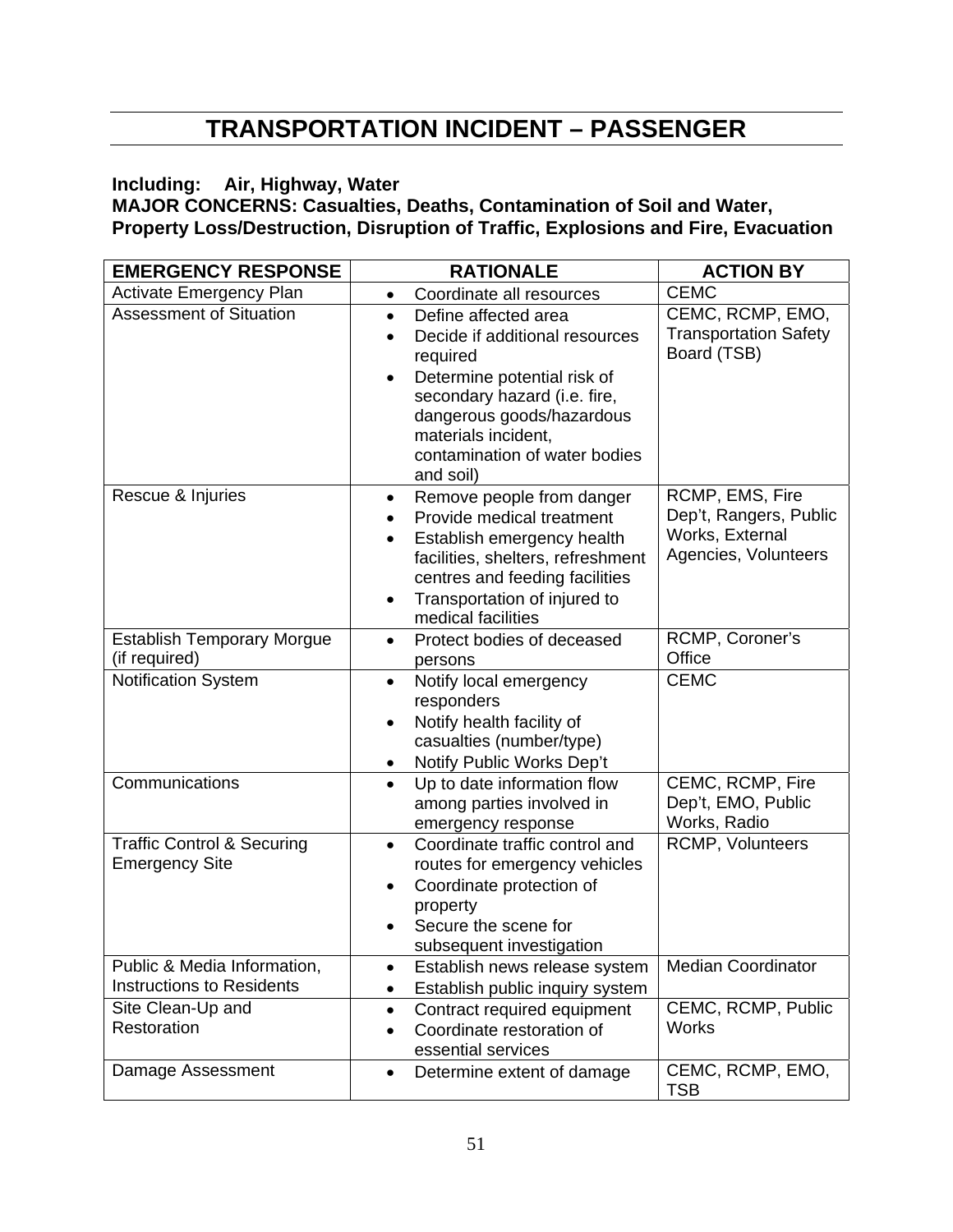# **BRIDGE OR BUILDING COLLAPSE**

#### **MAJOR CONCERNS: Injuries, Fatalities, Fire, Disruption of Utilities and Traffic, Property Loss and Destruction.**

| <b>EMERGENCY RESPONSE</b>                                       | <b>RATIONALE</b>                                                                                                                                                                                                                  | <b>ACTION BY</b>                                |
|-----------------------------------------------------------------|-----------------------------------------------------------------------------------------------------------------------------------------------------------------------------------------------------------------------------------|-------------------------------------------------|
| <b>Activate Emergency Plan</b>                                  | Coordinate all resourced<br>$\bullet$                                                                                                                                                                                             | <b>CEMC</b>                                     |
| <b>Assessment of Situation</b>                                  | Decide if additional resources<br>$\bullet$<br>required<br>Determine potential risk of<br>$\bullet$                                                                                                                               | CEMC, RCMP                                      |
|                                                                 | secondary hazard (i.e. fire, utilities<br>failure)                                                                                                                                                                                |                                                 |
| <b>Injuries and Rescue</b>                                      | Coordinate search for trapped<br>$\bullet$<br>persons<br>Provide medical treatment                                                                                                                                                | RCMP, EMS, Fire<br>Dept', External<br>Agencies, |
|                                                                 | Establish medical health facilities,<br>shelters, refreshment centres and<br>feeding facilities                                                                                                                                   | Volunteers                                      |
|                                                                 | Transportation of injured to<br>medical facility                                                                                                                                                                                  |                                                 |
| <b>Notification System</b>                                      | Notify ambulance<br>$\bullet$<br>Notify local emergency                                                                                                                                                                           | <b>CEMC</b>                                     |
|                                                                 | responders, public works Dep't,<br>utility company, medical facility                                                                                                                                                              |                                                 |
| <b>Establish Temporary Morgue</b><br>(if required)              | Protect bodies of deceased<br>$\bullet$<br>persons                                                                                                                                                                                | RCMP, Coroner's<br>Office                       |
| Communications                                                  | Up to date information flow among<br>$\bullet$<br>parties involved in emergency<br>response                                                                                                                                       | CEMC, RCMP,<br>EMO, Radio                       |
| <b>Traffic Control &amp; Securing</b><br><b>Emergency Site</b>  | Coordinate traffic control and<br>$\bullet$<br>routes for emergency vehicles<br>Identification of alternate<br>$\bullet$<br>transportation routes<br>Coordinate protection of property<br>Secure the scene for investigation<br>٠ | <b>RCMP</b> (volunteers)                        |
| <b>Refreshment Centres</b>                                      | Provision of food for those in<br>$\bullet$<br>evacuation centre: for those<br>engaged in emergency response                                                                                                                      | <b>CEMC, Volunteers</b>                         |
| Public & Media Information,<br><b>Instructions to Residents</b> | Establish news release system<br>Establish public inquiry system<br>٠                                                                                                                                                             | <b>Media Coordinator</b>                        |
| Site Clean-Up and<br>Restoration                                | Contract available equipment<br>$\bullet$<br>Coordinate with utility services<br>$\bullet$<br>restoration of essential services<br>and damaged infrastructure<br>Coordinate disposal of debris<br>٠                               | CEMC, Public<br>Works, External<br>Agencies     |
| Damage Assessment                                               | Determine extent of damage<br>$\bullet$                                                                                                                                                                                           | CEMC, RCMP,<br><b>EMO</b>                       |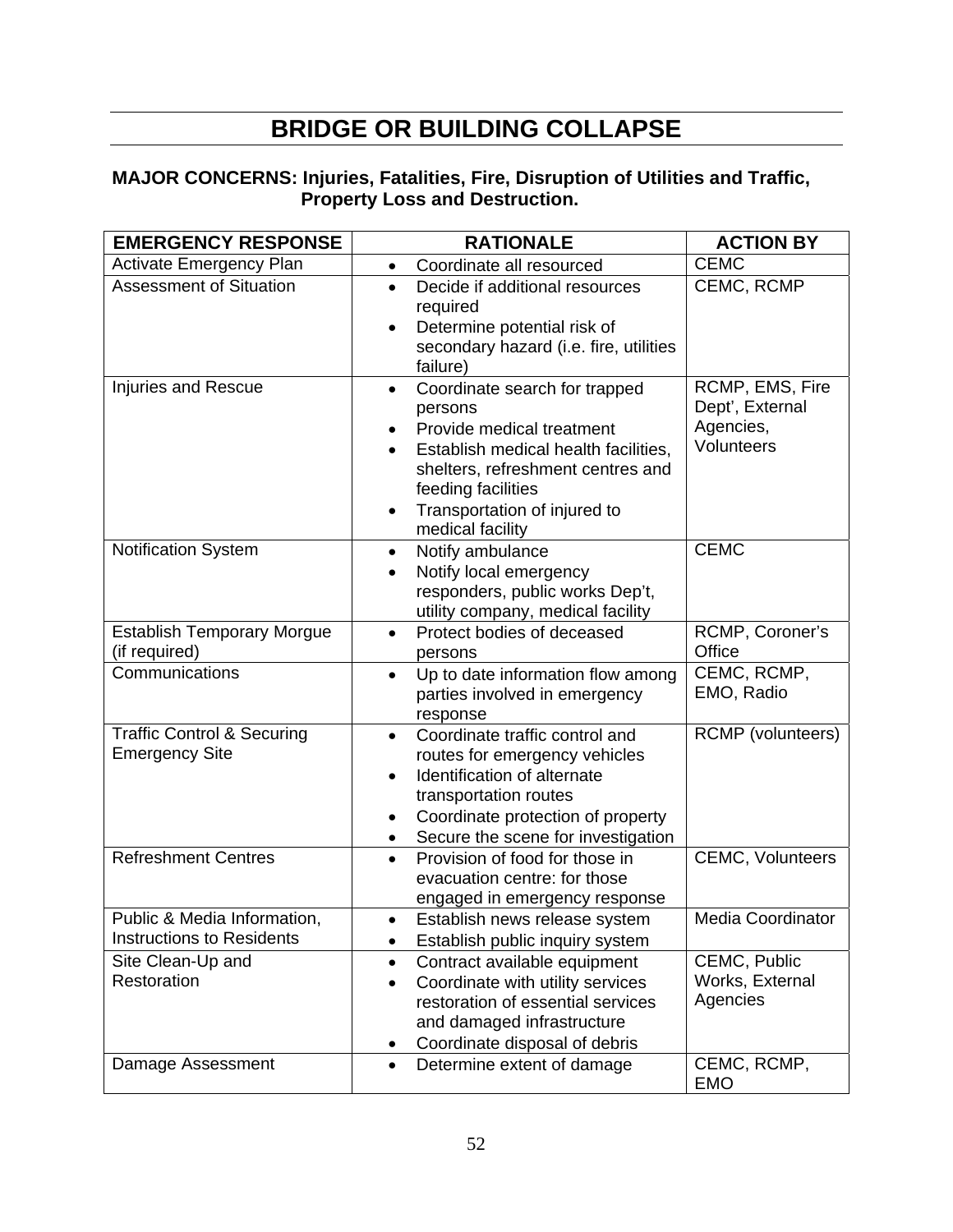# **EARTHQUAKE**

#### **MAJOR CONCERNS: Injuries, Fatalities, Fire, Disruption of Utilities and Traffic, Property Loss/Destruction, Flood, Hazardous Materials Incidents, Contamination of Water**

| <b>EMERGENCY RESPONSE</b>                                      | <b>RATIONALE</b>                                                                                                                                                                                                                                                                     | <b>ACTION BY</b>                                                               |  |
|----------------------------------------------------------------|--------------------------------------------------------------------------------------------------------------------------------------------------------------------------------------------------------------------------------------------------------------------------------------|--------------------------------------------------------------------------------|--|
| <b>Activate Emergency Plan</b>                                 | Coordinate all resources<br>$\bullet$                                                                                                                                                                                                                                                | <b>CEMC</b>                                                                    |  |
| <b>Assessment of Situation</b>                                 | Decide if additional resources<br>$\bullet$<br>required<br>Determine potential risk of<br>$\bullet$<br>secondary hazard (i.e. fire, utilities<br>failure, escape of dangerous<br>gases, contamination of normal<br>water supplies0                                                   | CEMC, RCMP                                                                     |  |
| Injuries and Rescue                                            | Coordinate search for trapped and<br>$\bullet$<br>injured persons<br>Provide medical treatment<br>$\bullet$<br>Establish emergency medical<br>$\bullet$<br>facilities, shelters, refreshment<br>centres and feeding facilities<br>Transportation of injured to<br>medical facilities | RCMP, EMS, Fire<br>Dep't, External<br>Agencies,<br>Volunteers                  |  |
| Notification System                                            | Notify ambulance<br>$\bullet$<br>Notify local emergency<br>responders, public works dep't,<br>public utility company, health care<br>facility                                                                                                                                        | <b>CEMC</b>                                                                    |  |
| <b>Establish Temporary Morgue</b><br>(if required)             | Protect bodies of deceased<br>$\bullet$<br>persons                                                                                                                                                                                                                                   | RCMP, Coroner's<br>Office                                                      |  |
| Communications                                                 | Up to date information flow among<br>parties involved in emergency<br>response                                                                                                                                                                                                       | CEMC, RCMP,<br>Fire Dep't, EMO,<br>Radio                                       |  |
| <b>Traffic Control &amp; Securing</b><br><b>Emergency Site</b> | Coordinate traffic control and<br>$\bullet$<br>routes for emergency vehicles<br>Identification of alternative<br>transportation routes<br>Coordinate protection of property<br>٠                                                                                                     | RCMP,<br>(volunteers)                                                          |  |
| <b>Refreshment Centres</b>                                     | Provision of food for those in<br>$\bullet$<br>evacuation centre; for those<br>engaged in emergency response                                                                                                                                                                         | <b>CEMC, Volunteers</b>                                                        |  |
| Public & Media Information,<br><b>Instruction to Residents</b> | Establish news release system<br>$\bullet$<br>Establish public inquiry system<br>٠                                                                                                                                                                                                   | <b>Media Coordinator</b>                                                       |  |
| Site Clean-Up and<br>Restoration<br>Damage Assessment          | Contract available equipment<br>$\bullet$<br>Coordinate with utility services<br>$\bullet$<br>restoration of essential services<br>and damaged infrastructure<br>Coordinate disposal of debris<br>٠<br>Determine extent of the damage<br>$\bullet$                                   | CEMC, Public<br>works, Local<br>Utilities, External<br>Agencies<br>CEMC, RCMP, |  |
|                                                                |                                                                                                                                                                                                                                                                                      |                                                                                |  |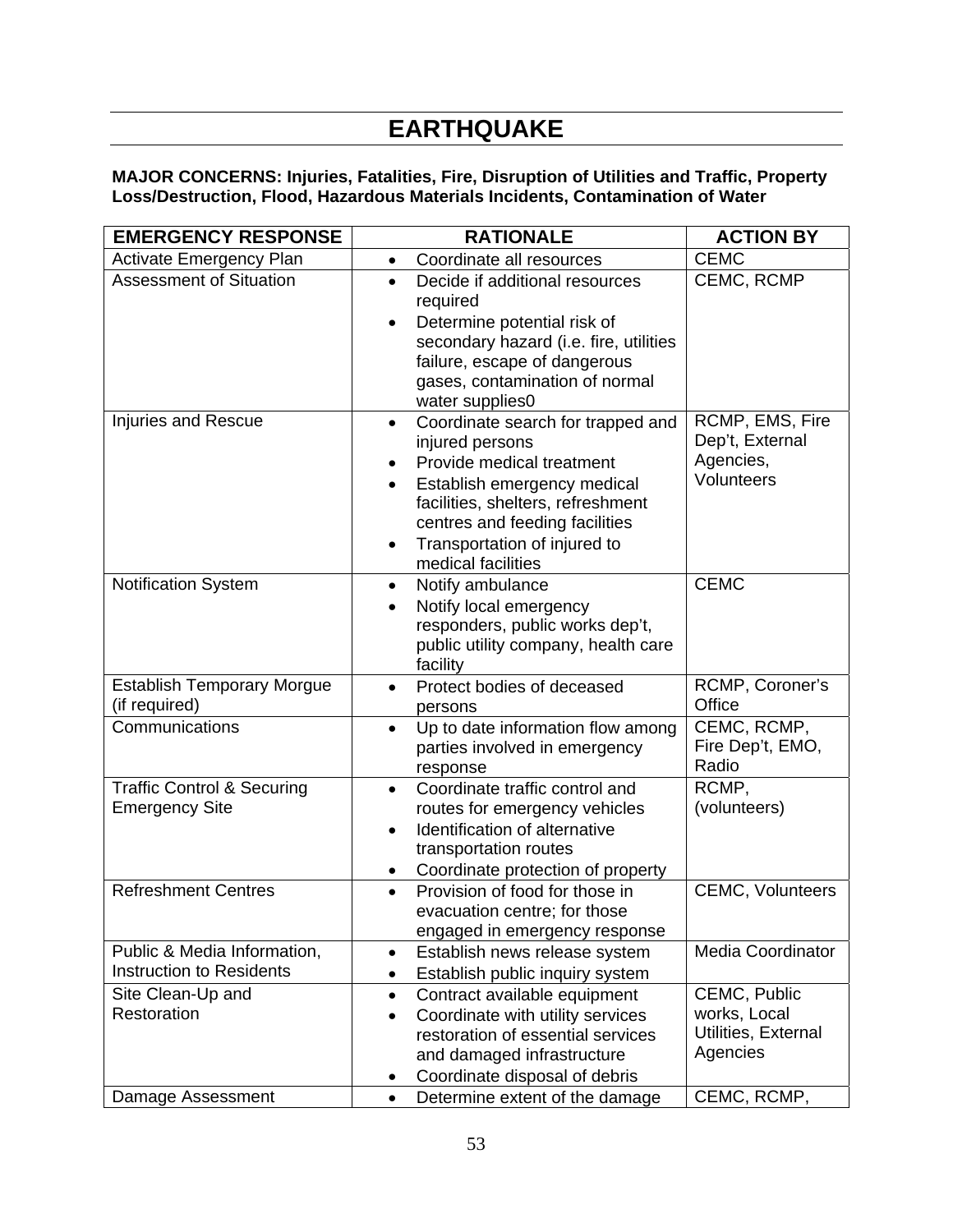# **EPIDEMIC/DISEASE**

#### **MAJOR CONCERNS: Casualties, Fatalities, Disruption of Traffic, Sudden Health Centre Requirements, Evacuation, Civil Disorder (Panic)**

| <b>EMERGENCY RESPONSE</b>                                       | <b>RATIONALE</b>                                                                                                                                                                                                                                                                                                                                        | <b>ACTION BY</b>                                                                  |  |
|-----------------------------------------------------------------|---------------------------------------------------------------------------------------------------------------------------------------------------------------------------------------------------------------------------------------------------------------------------------------------------------------------------------------------------------|-----------------------------------------------------------------------------------|--|
| <b>Activate Emergency Plan</b>                                  | Coordinate all resources<br>$\bullet$                                                                                                                                                                                                                                                                                                                   | <b>CEMC</b>                                                                       |  |
| <b>Assessment of Situation</b>                                  | Decide if additional resources<br>$\bullet$<br>required<br>Determine potential risk of<br>$\bullet$<br>secondary hazard (i.e. civil<br>disorder)                                                                                                                                                                                                        | CEMC, Health<br>Authority                                                         |  |
| <b>Instructions to Residents</b>                                | Issue instructions to public and<br>$\bullet$<br>advise them on protective<br>measures                                                                                                                                                                                                                                                                  | CEMC, Radio                                                                       |  |
| <b>Rescue and Evacuation</b>                                    | Coordinate supply of required<br>$\bullet$<br>resources (i.e. gas masks,<br>drinking water, food,<br>pharmaceutical supplies)<br>Determine need for evacuation<br>$\bullet$<br>Identify evacuation relocations<br>$\bullet$<br>Establish emergency public<br>$\bullet$<br>health facilities, shelters,<br>refreshment centres and feeding<br>facilities | RCMP, EMS, Fire<br>Dep't, External<br>Agencies,<br>Volunteers                     |  |
| Preventing Spread of Disease                                    | Assist in identification of disease<br>$\bullet$<br>and its vector<br>Monitor potential spread of<br>$\bullet$<br>disease<br>Isolate immediate area<br>$\bullet$                                                                                                                                                                                        | RCMP, EMO,<br><b>Territorial Health &amp;</b><br><b>Social Services</b><br>(HASC) |  |
| <b>Notification System</b>                                      | Notify ambulance<br>$\bullet$<br>Notify local health care facility of<br>$\bullet$<br>casualties (number/type)                                                                                                                                                                                                                                          | <b>CEMC</b>                                                                       |  |
| <b>Establish Temporary Morgue</b><br>(if required)              | Protect bodies of deceased<br>$\bullet$<br>persons                                                                                                                                                                                                                                                                                                      | RCMP, Coroner's<br>Office                                                         |  |
| Communications                                                  | Up to date information flow<br>$\bullet$<br>among parties involved in<br><b>Emergency Response</b>                                                                                                                                                                                                                                                      | CEMC, RCMP,<br>H&SC, EMO, Local<br>Health, Radio                                  |  |
| <b>Traffic Control &amp; Securing</b><br><b>Emergency Site</b>  | Coordinate traffic control and<br>$\bullet$<br>routes for emergency vehicles                                                                                                                                                                                                                                                                            | <b>RCMP</b>                                                                       |  |
| Public & Media Information,<br><b>Instructions to Residents</b> | Establish news release system<br>$\bullet$<br>Establish public inquiry system<br>$\bullet$                                                                                                                                                                                                                                                              | <b>Media Coordinator</b>                                                          |  |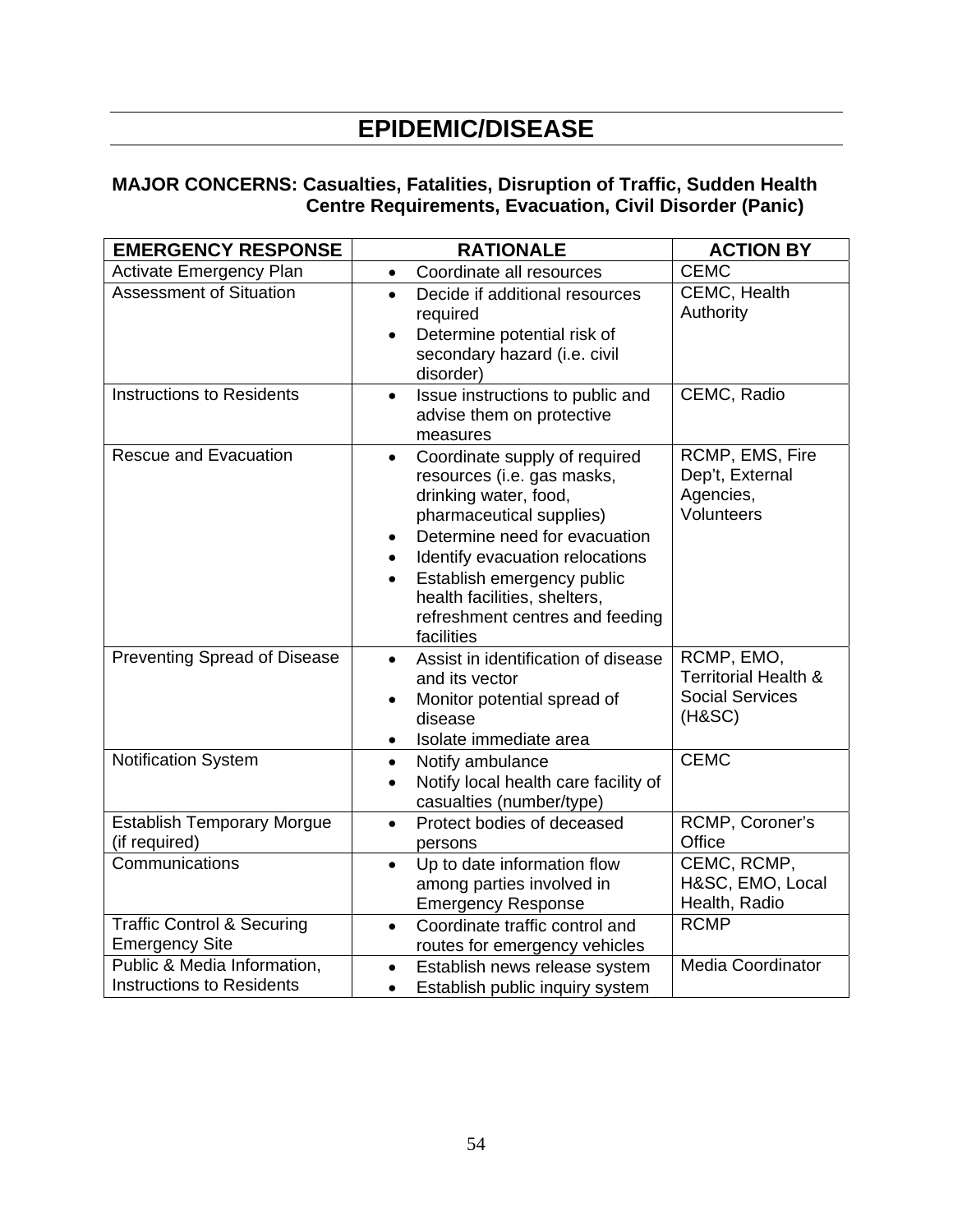# **Annex E: Hazard Identification and Vulnerability Assessment**

In order to determine the risk level of potential hazard, and, therefore, priority of emergency response for each hazard; the answers for the following questions need to be completed and recorded in the Rating Chart, provided below:

- 1. **HISTORICAL OCCURRENCE** Could this hazard affect our community? (If you answered **YES**, continue answering questions 2, 3, 4, and 5. If you answered **NO**, continue with the next question.
- 2. **PROBABILITY OF OCCURRENCE** What is the likelihood of the event occurring in our community? (Choose among: **LOW, MODERATE, and HIGH**)
- 3. **PROPERTY IMPACT** Could property damage or loss of the use of the property result if this event occurred? (YES or NO)
- 4. **HUMAN IMPACT** Could any person be killed or injured if this event occurs? (Answer **YES or NO**)
- 5. **BUSINESS IMPACT** Could businesses be impacted if this event occurred? (Answer **YES or NO**)

If you answered **YES** to either question #3, #4, or #5 for a hazard, then this hazard is significant to the community and it must be addressed in the Emergency Plan. If you gave a MODERATE or HIGH rating to question #2, you must periodically reassess condition in question #3, #4, and #5, even though they are currently not a threat, so as to take into account changing conditions – such as construction – in the area.

#### **HAZARD HISTORICAL OCCURRENCE PROBABILITY OF PROPERY IMPACT HUMAN IMPACT**

**HAZARD IDENTIFICATION AND VULNERABILITY RATING CHART** 

| <b>HAZARD</b>             | <b>HISTORICAL</b><br><b>OCCURRENCE</b> | <b>PROBABILITY</b><br>ΟF<br><b>OCCURRENCE</b> | <b>PROPERY</b><br><b>IMPACT</b> | <b>HUMAN</b><br><b>IMPACT</b> | <b>BUSINESS</b><br><b>IMPACT</b> |
|---------------------------|----------------------------------------|-----------------------------------------------|---------------------------------|-------------------------------|----------------------------------|
| Avalanche                 |                                        |                                               |                                 |                               |                                  |
| <b>Blight or</b>          |                                        |                                               |                                 |                               |                                  |
| Infestation               |                                        |                                               |                                 |                               |                                  |
| Building or               |                                        |                                               |                                 |                               |                                  |
| <b>Bridge</b>             |                                        |                                               |                                 |                               |                                  |
| Collapse                  |                                        |                                               |                                 |                               |                                  |
| <b>Civil or Political</b> |                                        |                                               |                                 |                               |                                  |
| <b>Disorder</b>           |                                        |                                               |                                 |                               |                                  |
| (armed conflict,          |                                        |                                               |                                 |                               |                                  |
| demonstration,            |                                        |                                               |                                 |                               |                                  |
| economic                  |                                        |                                               |                                 |                               |                                  |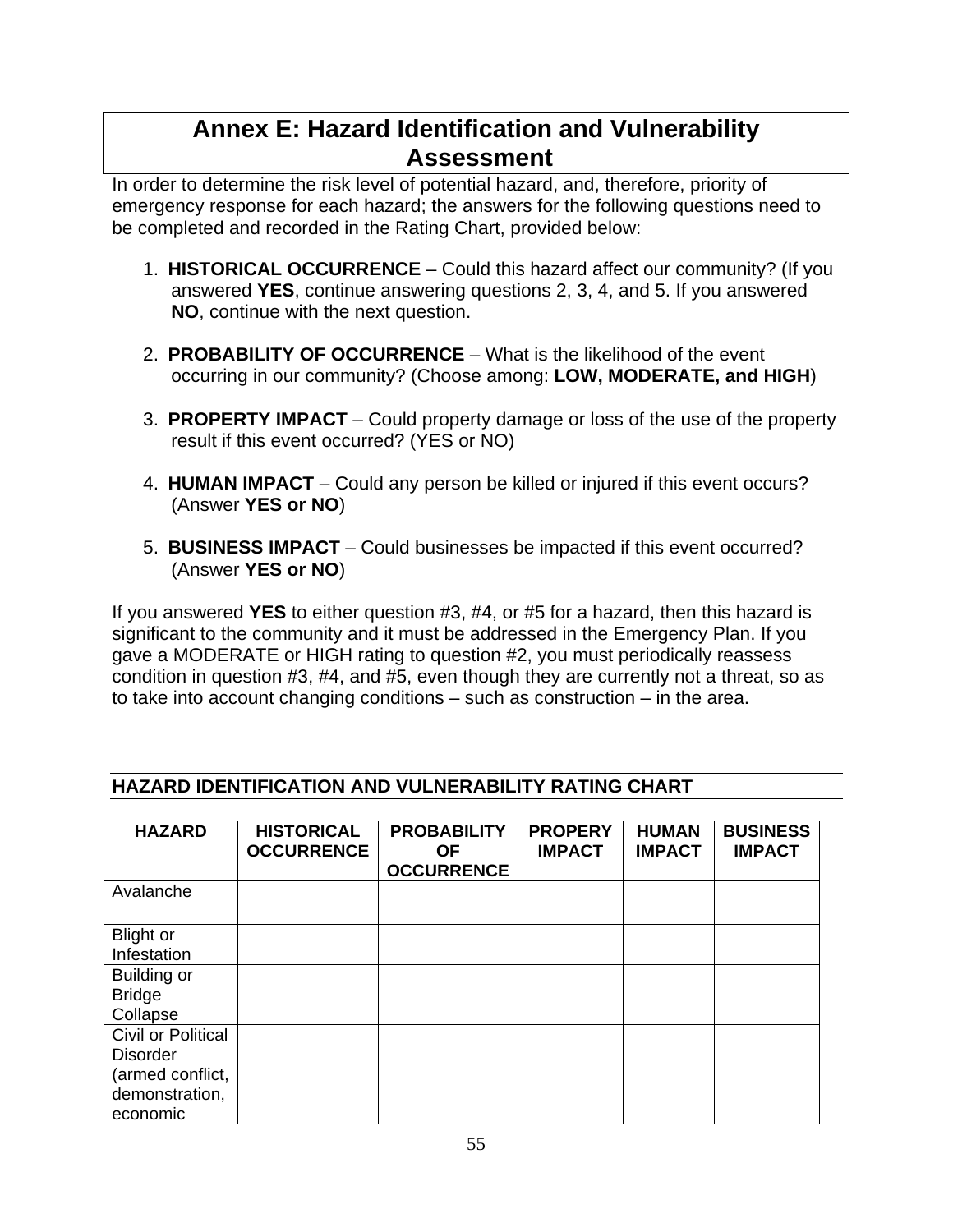| <b>HAZARD</b>              | <b>HISTORICAL</b><br><b>OCCURRENCE</b> | <b>PROBABILITY</b><br><b>OF</b> | <b>PROPERY</b><br><b>IMPACT</b> | <b>HUMAN</b><br><b>IMPACT</b> | <b>BUSINESS</b><br><b>IMPACT</b> |
|----------------------------|----------------------------------------|---------------------------------|---------------------------------|-------------------------------|----------------------------------|
|                            |                                        | <b>OCCURRENCE</b>               |                                 |                               |                                  |
| Emergency,                 |                                        |                                 |                                 |                               |                                  |
| hostage                    |                                        |                                 |                                 |                               |                                  |
| incident, riot or          |                                        |                                 |                                 |                               |                                  |
| violence, strike           |                                        |                                 |                                 |                               |                                  |
| or lockout,                |                                        |                                 |                                 |                               |                                  |
| sabotage                   |                                        |                                 |                                 |                               |                                  |
| Contamination              |                                        |                                 |                                 |                               |                                  |
| of food,                   |                                        |                                 |                                 |                               |                                  |
| drinking water,            |                                        |                                 |                                 |                               |                                  |
| air or soil<br>Dam failure |                                        |                                 |                                 |                               |                                  |
|                            |                                        |                                 |                                 |                               |                                  |
| Drought                    |                                        |                                 |                                 |                               |                                  |
|                            |                                        |                                 |                                 |                               |                                  |
| Earthquake                 |                                        |                                 |                                 |                               |                                  |
| Energy                     |                                        |                                 |                                 |                               |                                  |
| shortage or                |                                        |                                 |                                 |                               |                                  |
| power or utility           |                                        |                                 |                                 |                               |                                  |
| failure                    |                                        |                                 |                                 |                               |                                  |
| Epidemic,                  |                                        |                                 |                                 |                               |                                  |
| disease                    |                                        |                                 |                                 |                               |                                  |
| Erosion                    |                                        |                                 |                                 |                               |                                  |
| Flood                      |                                        |                                 |                                 |                               |                                  |
|                            |                                        |                                 |                                 |                               |                                  |
| <b>Heat Wave</b>           |                                        |                                 |                                 |                               |                                  |
| Hazardous                  |                                        |                                 |                                 |                               |                                  |
| <b>Materials</b>           |                                        |                                 |                                 |                               |                                  |
| Incident-                  |                                        |                                 |                                 |                               |                                  |
| Marine Oil Spill           |                                        |                                 |                                 |                               |                                  |
| Hazardous                  |                                        |                                 |                                 |                               |                                  |
| <b>Materials</b>           |                                        |                                 |                                 |                               |                                  |
| $Incident -$               |                                        |                                 |                                 |                               |                                  |
| being                      |                                        |                                 |                                 |                               |                                  |
| transported                |                                        |                                 |                                 |                               |                                  |
| (air, highway)             |                                        |                                 |                                 |                               |                                  |
| Landslide                  |                                        |                                 |                                 |                               |                                  |
|                            |                                        |                                 |                                 |                               |                                  |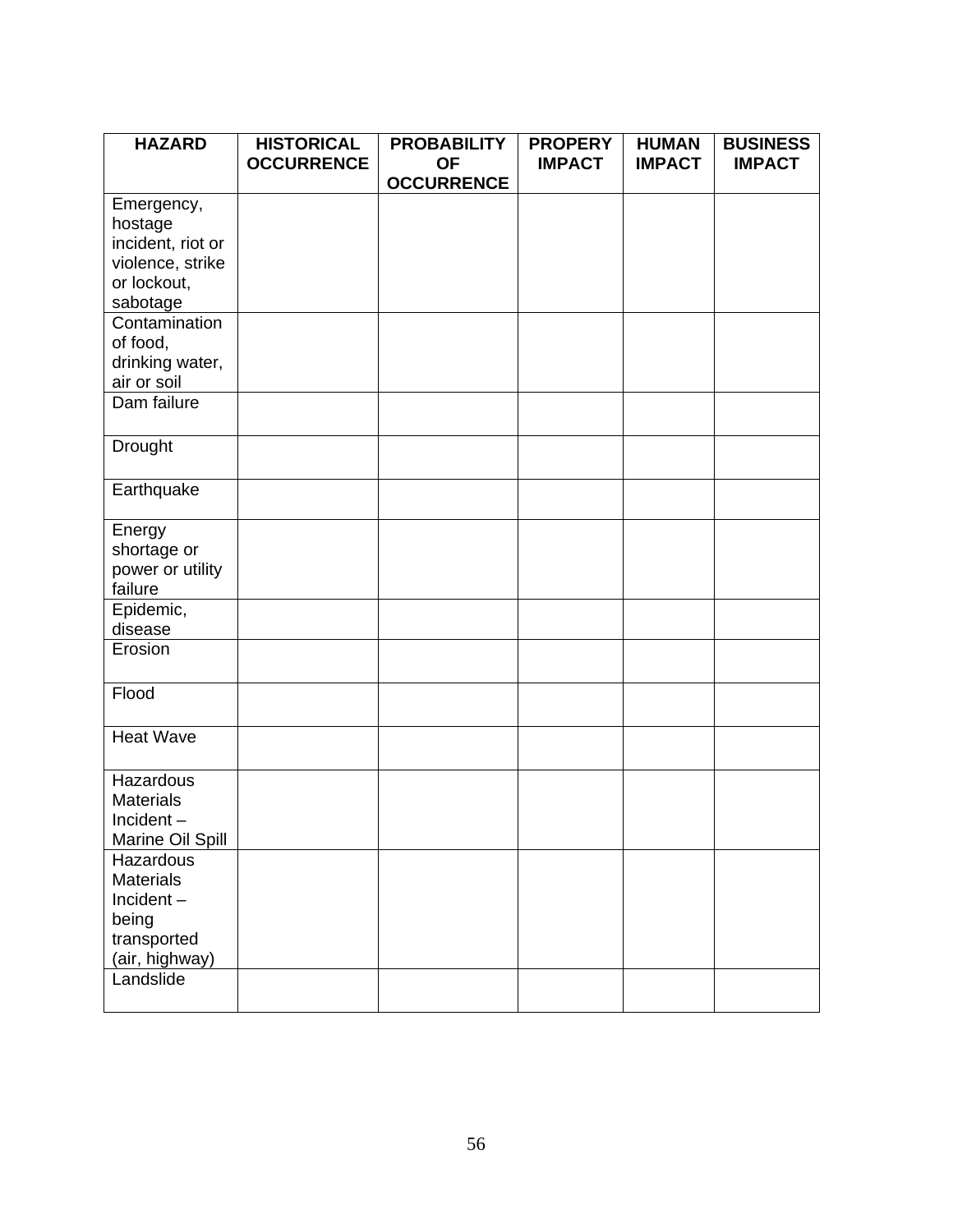| <b>HAZARD</b>         | <b>HISTORICAL</b><br><b>OCCURRENCE</b> | <b>PROBABILITY</b><br><b>OF</b> | <b>PROPERY</b><br><b>IMPACT</b> | <b>HUMAN</b><br><b>IMPACT</b> | <b>BUSINESS</b><br><b>IMPACT</b> |
|-----------------------|----------------------------------------|---------------------------------|---------------------------------|-------------------------------|----------------------------------|
|                       |                                        | <b>OCCURRENCE</b>               |                                 |                               |                                  |
| Summer Storm          |                                        |                                 |                                 |                               |                                  |
| – Severe              |                                        |                                 |                                 |                               |                                  |
| Subsidence            |                                        |                                 |                                 |                               |                                  |
| Transportation        |                                        |                                 |                                 |                               |                                  |
| $Incident -$          |                                        |                                 |                                 |                               |                                  |
| Passenger (air,       |                                        |                                 |                                 |                               |                                  |
| highway,              |                                        |                                 |                                 |                               |                                  |
| water)                |                                        |                                 |                                 |                               |                                  |
| Structural or         |                                        |                                 |                                 |                               |                                  |
| <b>Building Fires</b> |                                        |                                 |                                 |                               |                                  |
| <b>Forest Fires</b>   |                                        |                                 |                                 |                               |                                  |
| Winter Storm-         |                                        |                                 |                                 |                               |                                  |
| Severe                |                                        |                                 |                                 |                               |                                  |
| <b>Other Hazard</b>   |                                        |                                 |                                 |                               |                                  |
| <b>Other Hazard</b>   |                                        |                                 |                                 |                               |                                  |
| <b>Other Hazard</b>   |                                        |                                 |                                 |                               |                                  |
| Other Hazard          |                                        |                                 |                                 |                               |                                  |